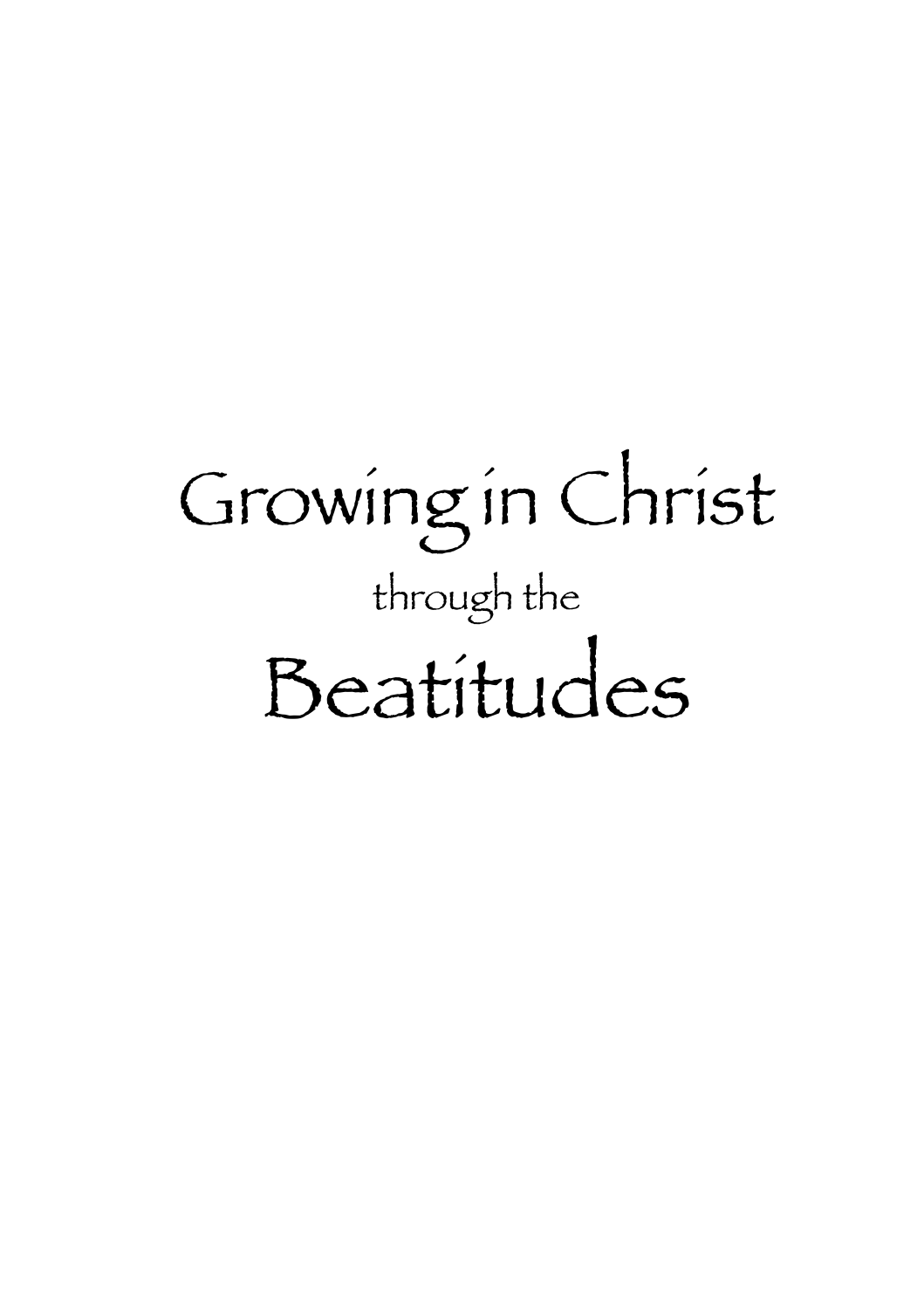Would you like to print copies of this book for free distribution? Or would you like to download it for use on devices?

Free downloads of this book in English and other languages are available at **www.learnhisways.com** 

Much of the material in this book was adapted and condensed from *CrossTies: The Beatitudes for Every Believer* by Paul A. Looney, MD, and used with permission of the author. *CrossTies* can be purchased from www.amazon.com.

Unless otherwise indicated, all Scripture quotations are taken from the Holy Bible, New International Version®, NIV®. Copyright © 1973, 1978, 1984, 2011 by Biblica, Inc.TM Used by permission of Zondervan. All rights reserved worldwide.

The "NIV" and "New International Version" are trademarks registered in the United States Patent and Trademark Office by Biblica, Inc.TM

All Scripture quotations marked ESV are from The ESV® Bible (The Holy Bible, English Standard Version®), copyright © 2001 by Crossway, a publishing ministry of Good News Publishers. Used by permission. All rights reserved.

(All Beatitudes are taken from the ESV)

© 2017 Life Resources

2 [Table of Contents](#page-3-0)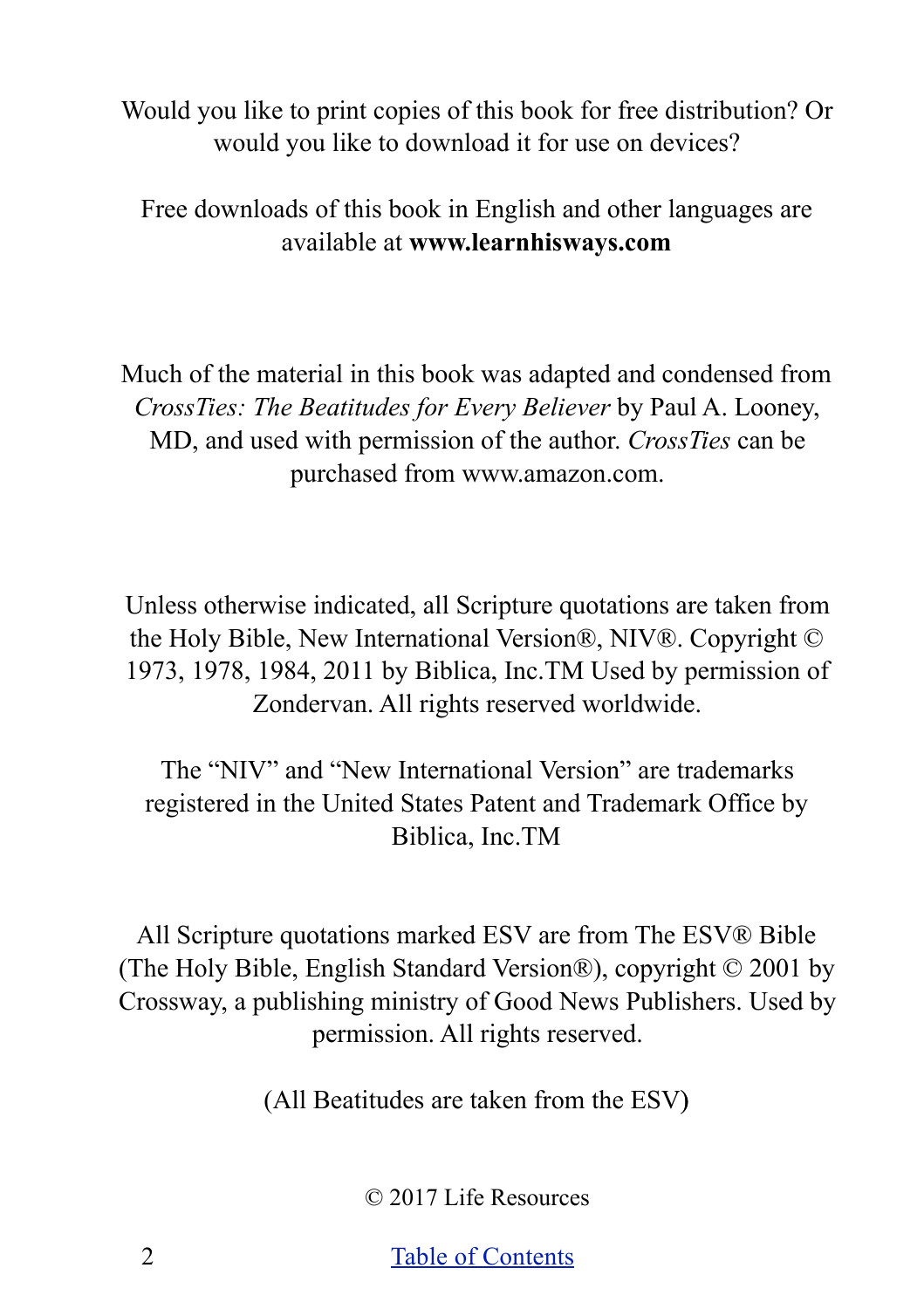*"Come to me, all you who are weary and burdened, and I will give you rest. Take my yoke upon you and learn from me, for I am gentle and humble in heart, and you will find rest for your souls. For my yoke is easy and my burden is light." Matthew 11:28-30*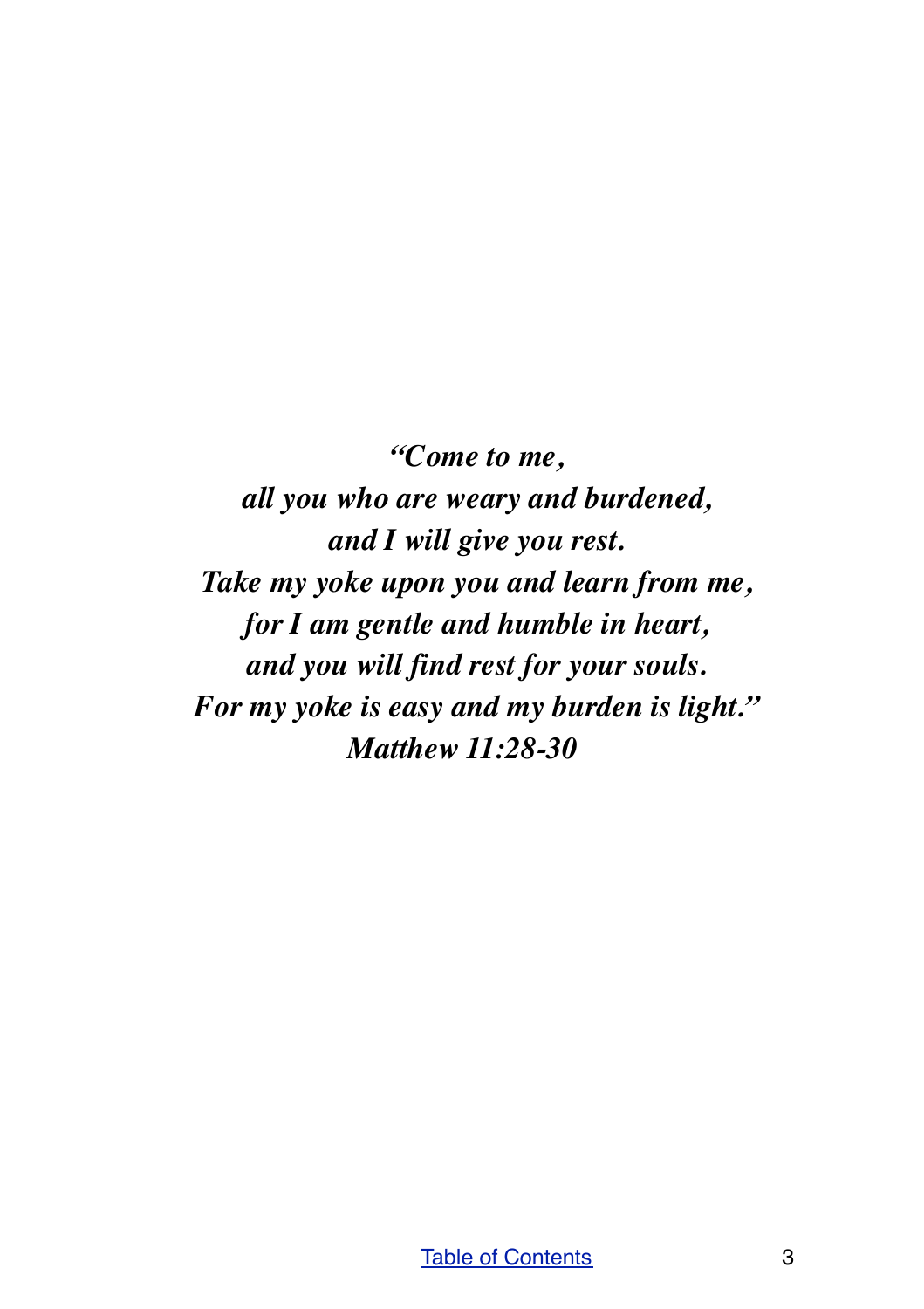# <span id="page-3-0"></span>**Table of Contents**

| <b>I.</b> Introduction |                                                              |  |
|------------------------|--------------------------------------------------------------|--|
|                        |                                                              |  |
|                        |                                                              |  |
|                        | II. Blessed are the poor in spirit                           |  |
|                        |                                                              |  |
|                        |                                                              |  |
|                        |                                                              |  |
|                        | <b>III. Blessed are those who mourn</b>                      |  |
|                        |                                                              |  |
|                        |                                                              |  |
|                        |                                                              |  |
|                        | <b>IV. Blessed are the meek</b>                              |  |
|                        |                                                              |  |
|                        | Day 9 – Trust God's ministry to you through others24         |  |
|                        | Day 10 – Change is often slow, but God works deeply 26       |  |
|                        | V. Blessed are those who hunger and thirst for righteousness |  |
|                        |                                                              |  |
|                        | Day 12 – What does hungering for righteousness really mean?  |  |
|                        | Day 13 – The power of the Holy Spirit within us 32           |  |
|                        | Day 14 – To defeat Satan's lies, speak the truth! 34         |  |
|                        | VI. Blessed are the merciful                                 |  |
|                        | Day 15 – Becoming More Merciful People36                     |  |
|                        | Day 16 - Are your childhood wounds healed?38                 |  |
|                        |                                                              |  |
|                        |                                                              |  |
| $\overline{4}$         | <b>Table of Contents</b>                                     |  |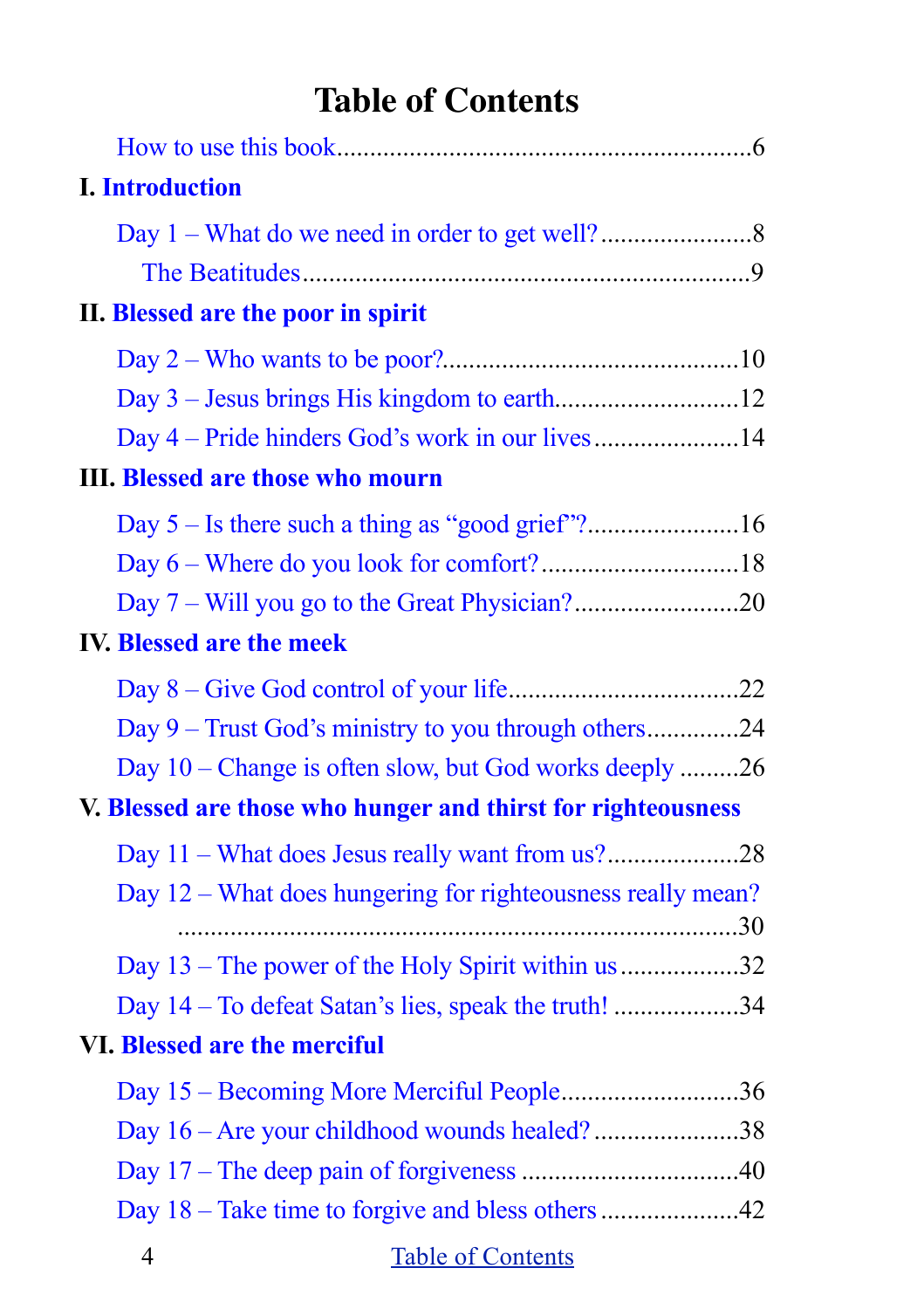## **[VII. Blessed are the pure in heart](#page-43-0)**

| <b>VIII. Blessed are the peacemakers</b>                        |  |
|-----------------------------------------------------------------|--|
|                                                                 |  |
| Day 25 – Honesty with others whom we have hurt56                |  |
|                                                                 |  |
| IX. Blessed are those who are persecuted for righteousness sake |  |
|                                                                 |  |
|                                                                 |  |
| Day 29 – Praying for deliverance; submitting to God's will64    |  |
| <b>X. Final Words</b>                                           |  |
|                                                                 |  |
|                                                                 |  |
|                                                                 |  |
|                                                                 |  |
|                                                                 |  |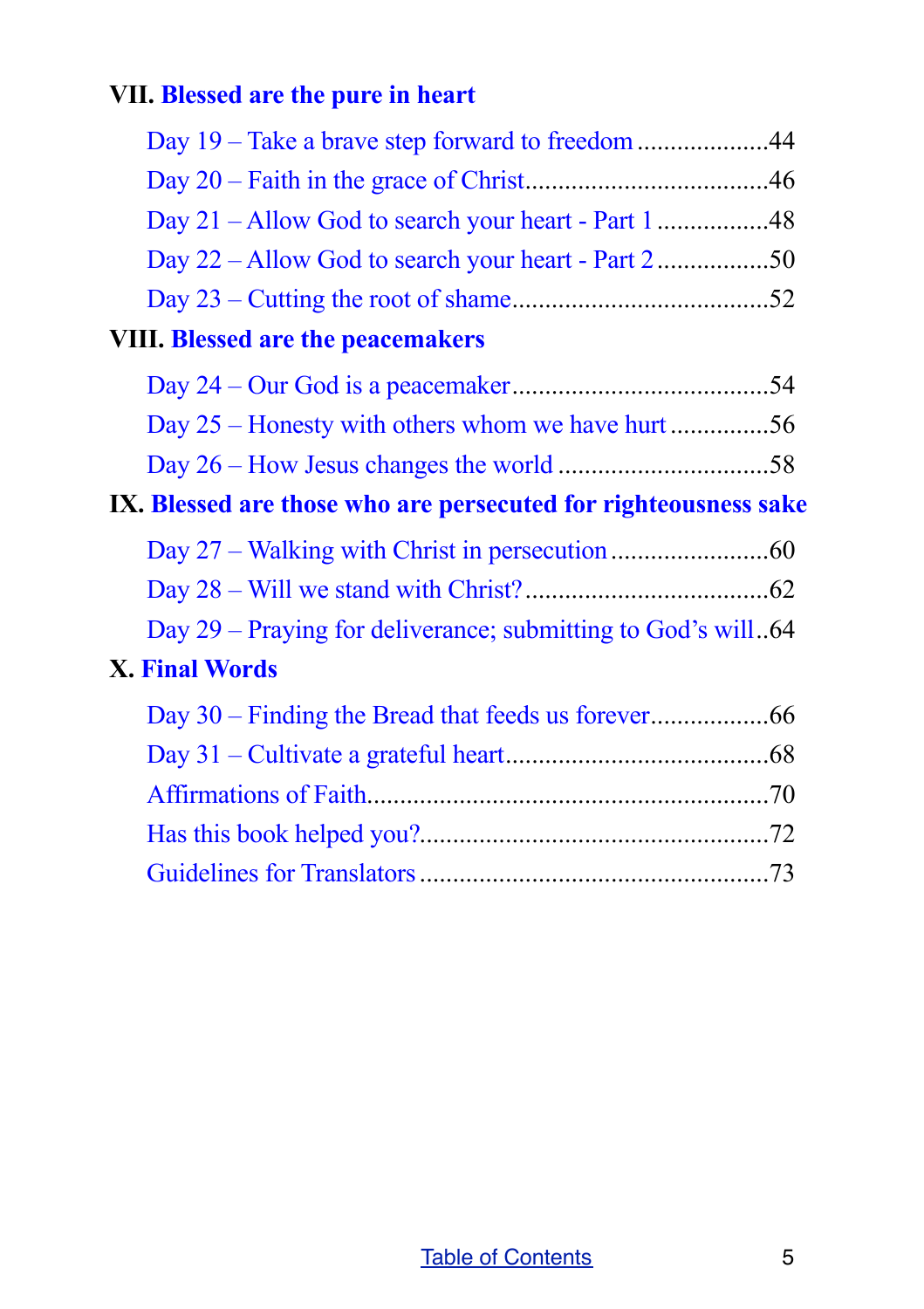# <span id="page-5-0"></span>**How to use this book**

# *Two ways:*

## **1) For personal reading alone with God.**

For those who use it alone, this book is written **for daily meditation over a 31 day period**.

- Don't forget to **look up each scripture in parentheses** and take time to think about what you have read.
- Use it as a guide for prayer for personal growth.
- **Write your thoughts in the last section** entitled "Suggestion for Meditation and Writing". You can go back to these notes in future years.
- **2) For small group study**. Read with a friend, or study together in a house fellowship or Bible study group.

## **Principles for effective group study:**

- As you begin each time, ask the Lord to teach you His ways.
- You may want to read 2 or 3 devotions each time you meet together, depending on the time you have.
- Take time to look up each scripture in parentheses.
- **Discuss what you read**. The power of a small group is group participation, not passive listening.
- The group leader shouldn't "preach" the lesson but rather should help everyone to participate. They can take turns reading, asking questions and discussing what they are learning.
- **To encourage deeper thinking of what has been read, the leader may ask questions like**: Who can paraphrase what this paragraph is saying to us? OR... Look over the reading quietly for a minute. What is the Lord saying to you through it? OR... Why is this difficult for us to do?
- Use the "Suggestion for Meditation and Writing" for a group discussion question, or group members may decide to do the assignment at home.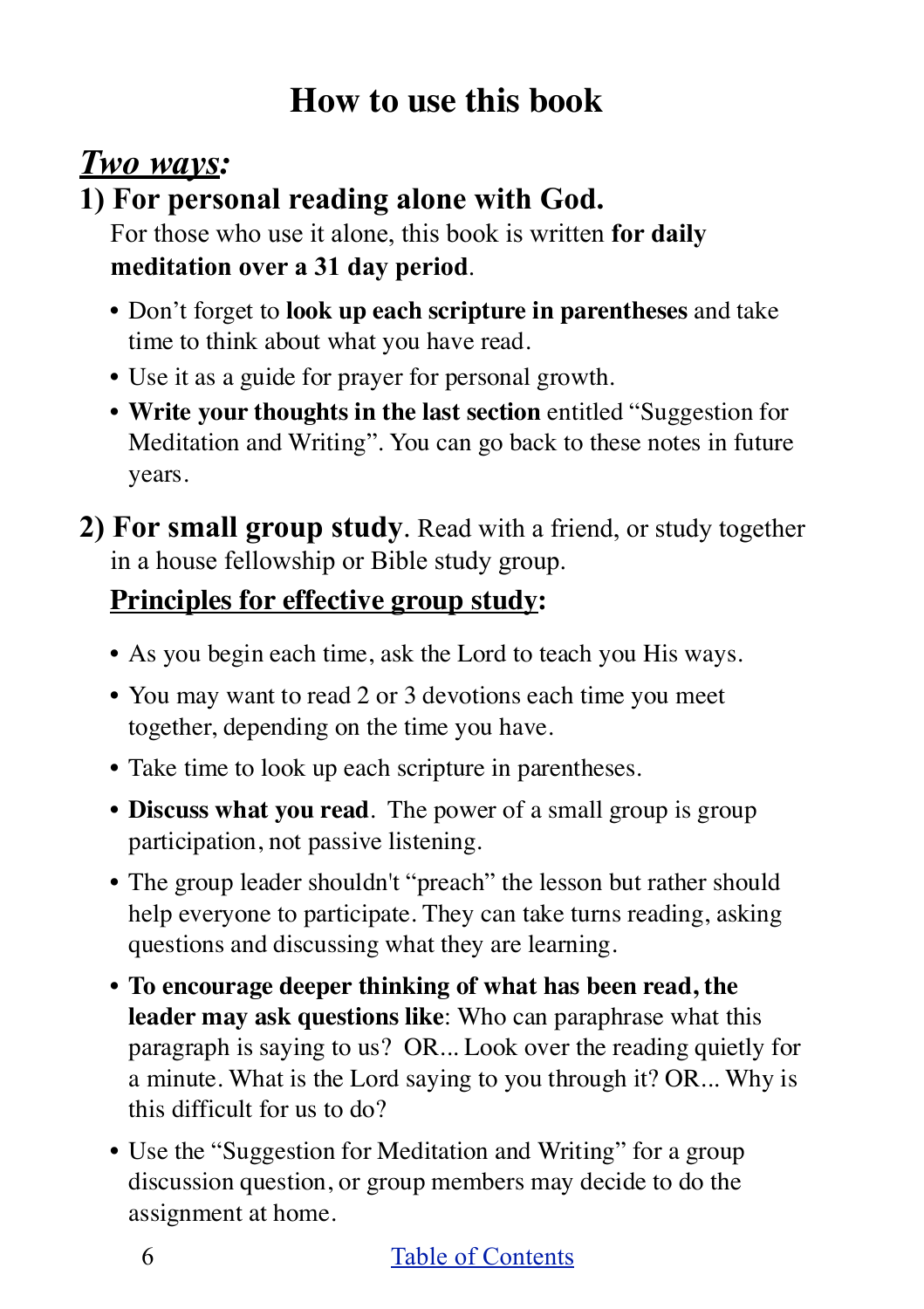- **At the end, take time to pray together** that the Lord would help you apply the lesson to your lives.
- It is best that **each person (not just the leader) have a book in**  hand (a physical book or digital copy). That way all can read along together.
- Encourage group members to go home and read the study again. They may also want to **read the same readings with family members or friends between your meetings.**

**So that all may have the book**: DOWNLOAD FREE COPIES AT: [www.learnhisways.com](http://www.learnhisways.com)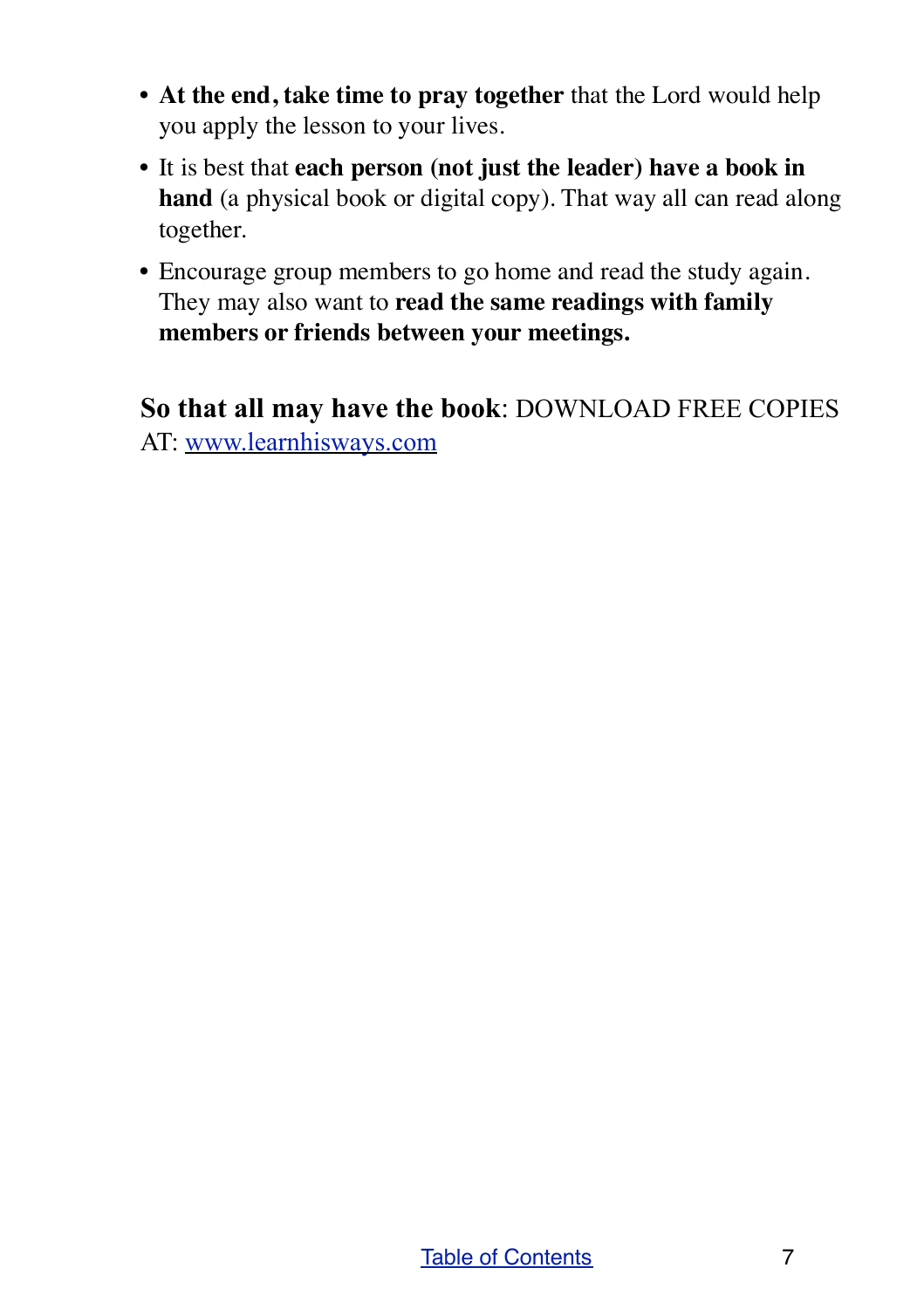# <span id="page-7-1"></span><span id="page-7-0"></span>**Day 1 – What do we need in order to get well?**

**Meditate:** *"Those who are well have no need of a physician, but those who are sick. I came not to call the righteous, but sinners." (Mark 2:17)*

When we first came to Jesus we knew to some degree that our lives were a mess. As we all grow in the faith each year, we begin to notice (if we are honest) that our sickness is actually much deeper than we realized. Yes, Jesus has done a wonderful work in our lives, but there is still much work he needs to do.

We realize that we did not get broken overnight. If we did not become broken overnight, we will not be fixed overnight. If our spiritual sickness developed over time, our healing will likely manifest itself over time, too.

The following daily meditations are based upon Matthew 5:3-12 which we call the Beatitudes. When Jesus says, *"Blessed are…"* he is referring to an inner state of happiness and calm. It is a state of being where we feel whole, complete, and at rest.

As the character of Christ is formed within us we will grow in spiritual health. That healing is not just personal, however. It also shows up in healed relationships. As we let that happen more each year, our Christian communities will become more authentic and more filled with His power. In that way we truly become the light of the world. (Matthew 5:14-16)

## **Get ready for the days ahead by meditating on Matthew 5:2-12 on the following page. Can you say these verses from memory?**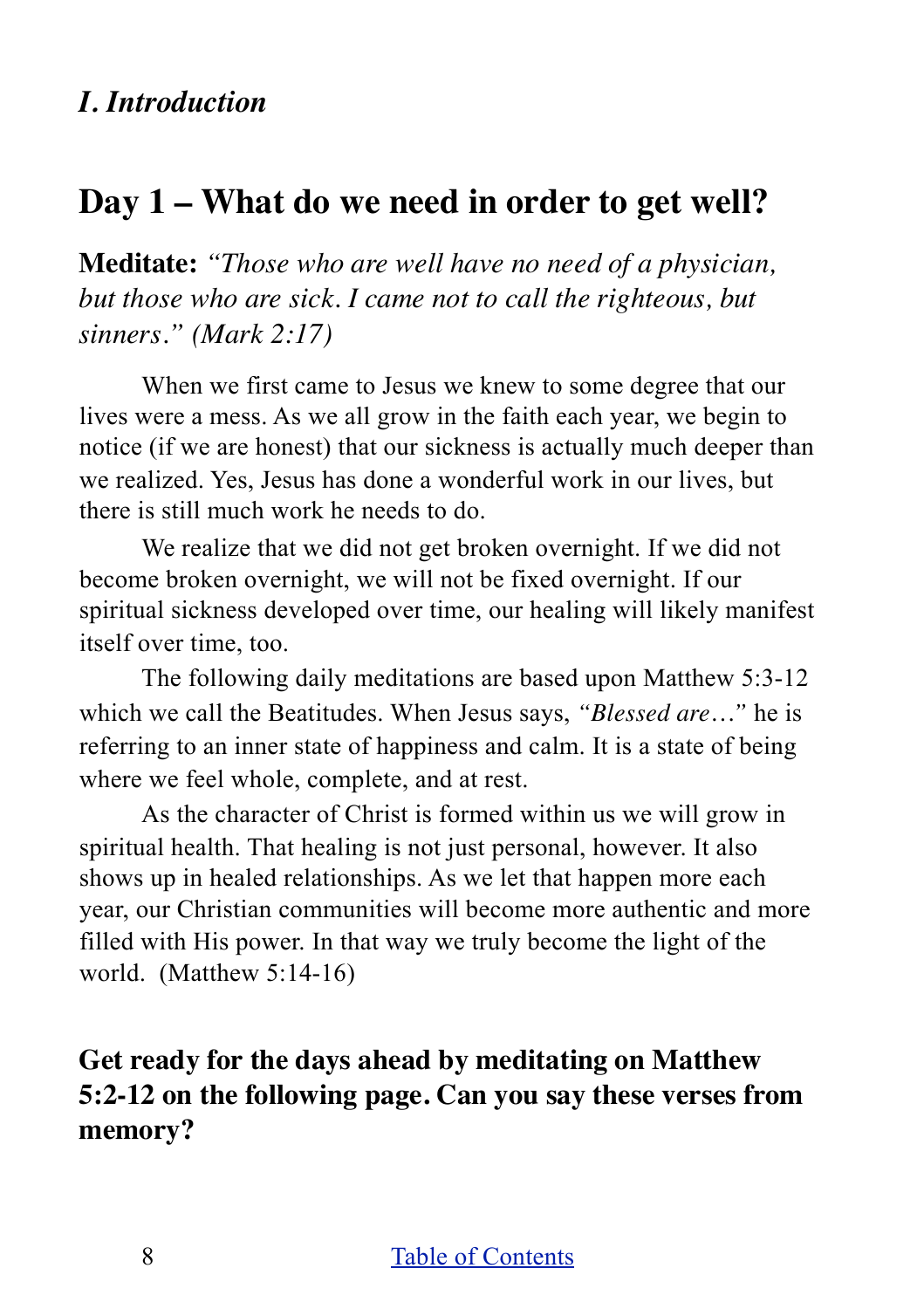#### <span id="page-8-0"></span>*The Beatitudes*

*2And he opened his mouth and taught them, saying:*

*<sup>3</sup> "Blessed are the poor in spirit, for theirs is the kingdom of heaven.*

*4Blessed are those who mourn, for they shall be comforted.*

*5Blessed are the meek, for they shall inherit the earth.*

*6Blessed are those who hunger and thirst for righteousness, for they shall be satisfied.*

*7Blessed are the merciful, for they shall receive mercy.*

*8Blessed are the pure in heart, for they shall see God.*

*9Blessed are the peacemakers, for they shall be called sons of God.*

*10Blessed are those who are persecuted for righteousness sake, for theirs is the kingdom of heaven.*

*11Blessed are you when others revile you and persecute you and utter all kinds of evil against you falsely on my account.* 

*12Rejoice and be glad, for your reward is great in heaven, for so they persecuted the prophets who were before you."* 

*(Matthew 5:2-12)*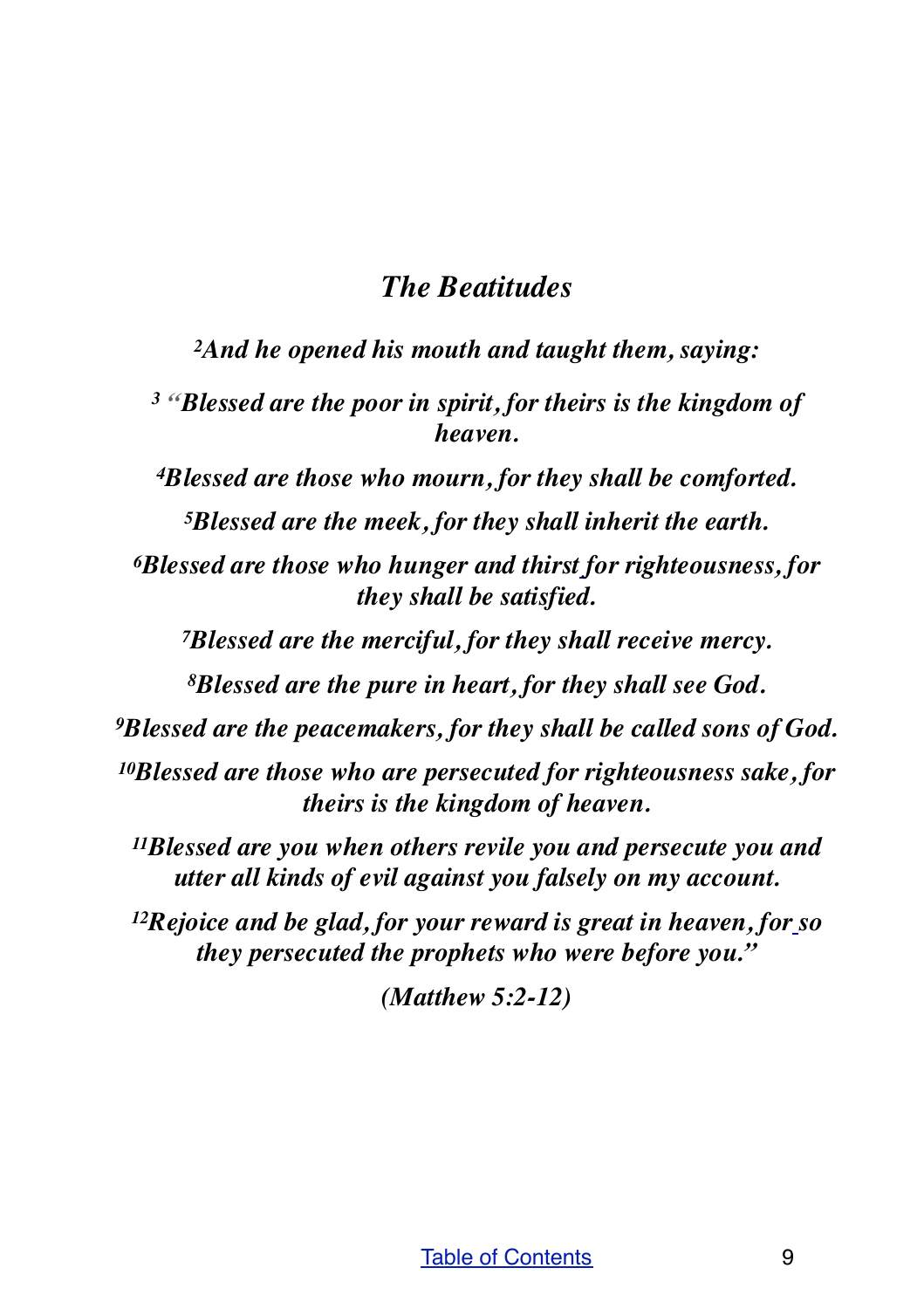## <span id="page-9-0"></span>*II. Blessed are the poor in spirit*

## <span id="page-9-1"></span>**Day 2 – Who wants to be poor?**

**Meditate:** *"Blessed are the poor in spirit, for theirs is the kingdom of heaven." (Matthew 5:3)*

The first Beatitude asks us to consider that something we think of as bad may actually be good. Jesus says, in essence, "The happiest and most fortunate people are those who are desperately needy."

At first glance, this does not make sense. Since our spirit is the part of us that is most like God, it seems it would be best to be rich in spirit. But while our human spirit is the part most like God, it is also the part of us that is capable of trying to play god. God gave us free will. We can choose to do things our own way.

Often those who are successful can go for long periods of time seeming to have everything under control. They manage their own lives, their "kingdoms", pretty well. And because they are satisfied with what the world has to offer, that is what they get. They have the cars, the houses, the good life, and sometimes it is difficult not to envy them. However, if our hearts belong to heaven, we will never find happiness in material things.

Jesus says the ones who are broken and those of us who can't hold things together are the best candidates for His kingdom. The good news is, God is happy to receive us:

#### *The Lord is close to the brokenhearted and saves those who are crushed in spirit. (Psalm 34:18)*

Admitting powerlessness to God opens us to Him in a whole new way. We learn more fully the meaning of grace.

*For it is by grace you have been saved, through faith*– *and this is not of yourself, it is the gift of God*–*not by works, so no one can boast. (Ephesians 2:8-9)*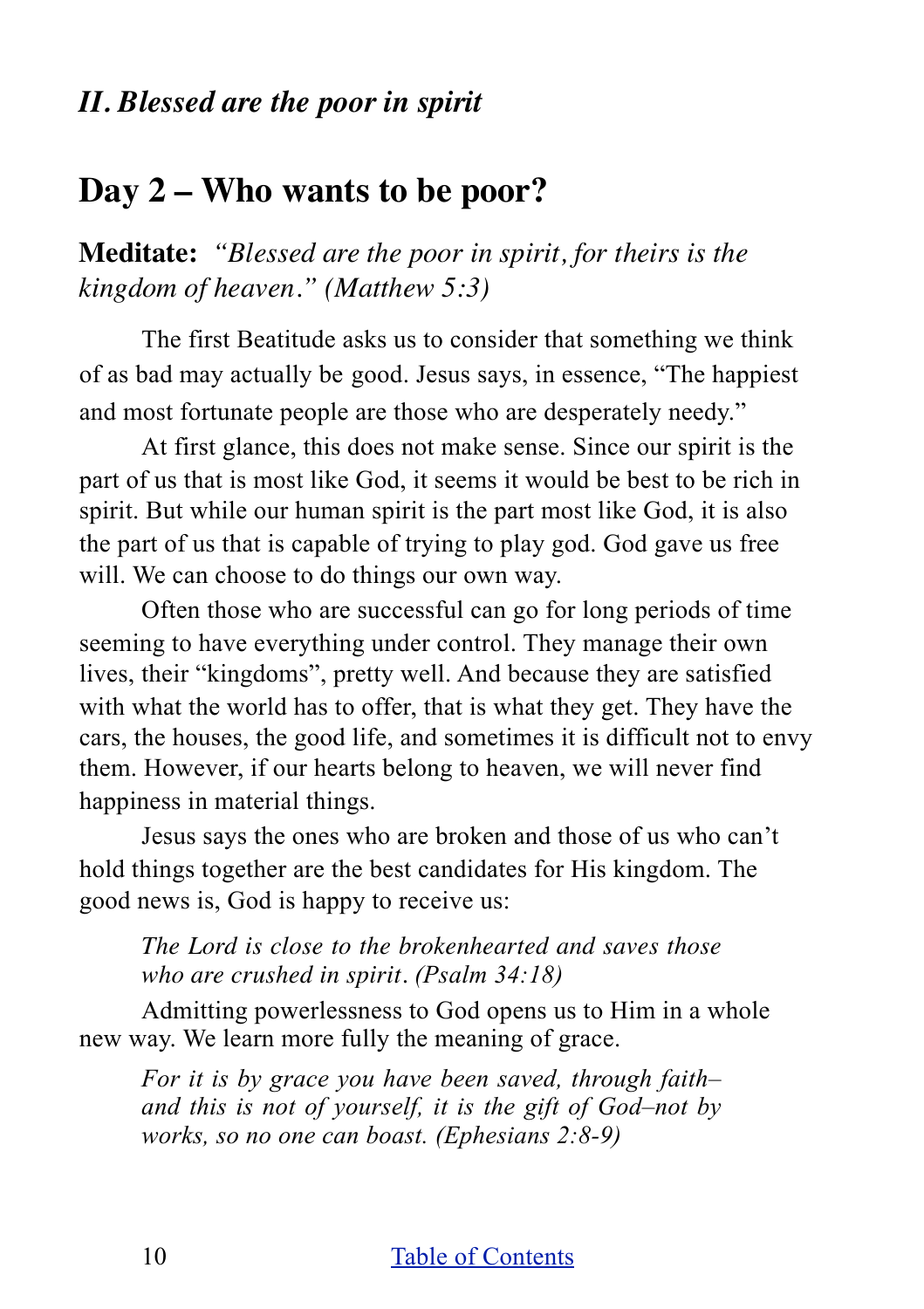In what areas of your life do you need God the most?

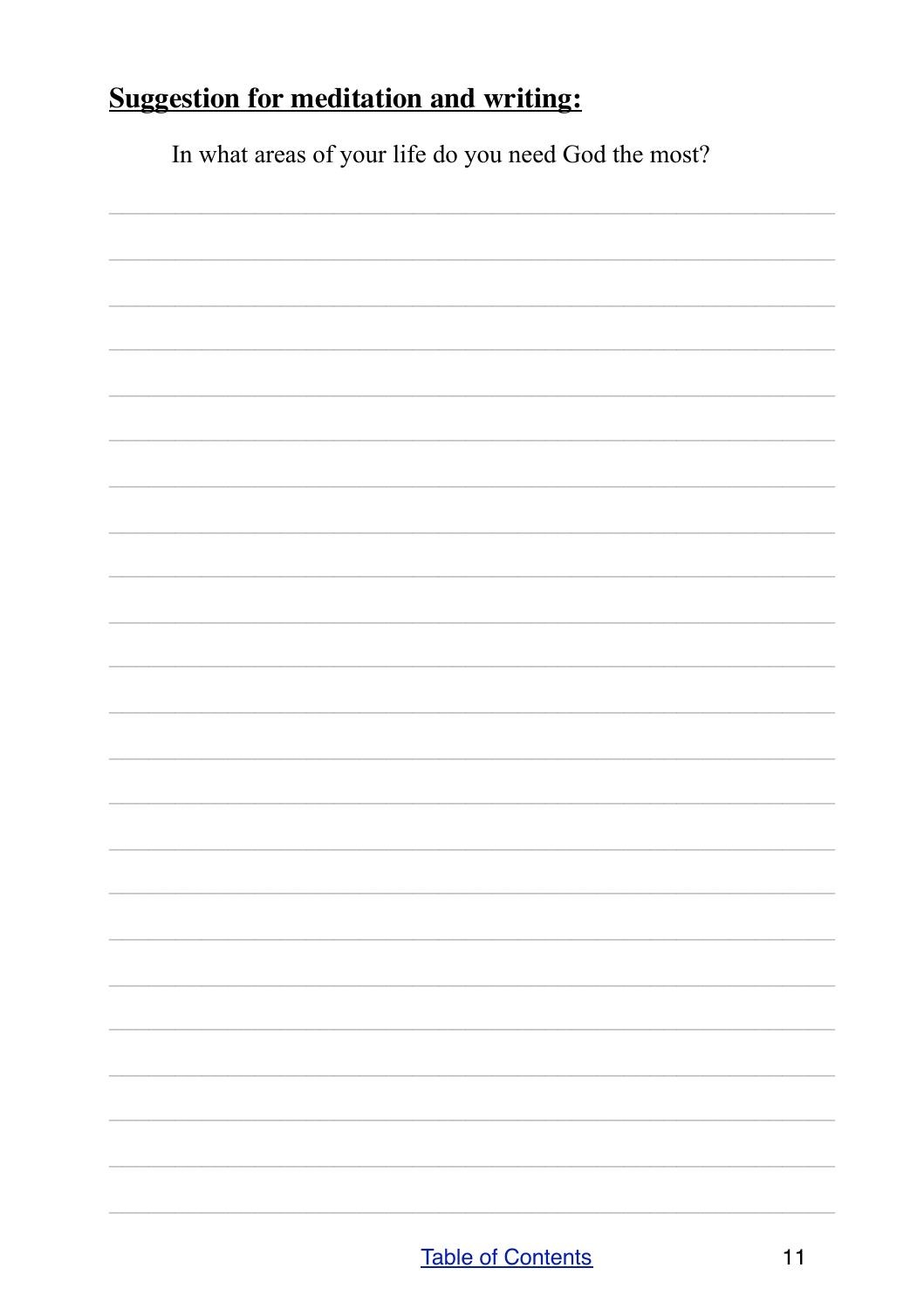# <span id="page-11-0"></span>**Day 3 – Jesus brings His kingdom to earth**

**Meditate:** *"Blessed are the poor in spirit, for theirs is the kingdom of heaven."* (*Matthew 5:3)*

Jesus promises the "kingdom of heaven" to those who are poor in spirit. Does he simply mean that they will go to heaven?

When we carefully read the gospels (Matthew, Mark, Luke and John), we notice that Jesus spoke often of the kingdom of heaven, which he sometimes called the kingdom of God. When he began preaching, Jesus said:

*"The time has come. The kingdom of God has come near. Repent and believe the good news!" (Mark 1:15)*

With Jesus' coming, God's kingdom arrived on earth. And everything started changing!

For too long the people had lived under the rule of oppressive earthly kingdoms and also under the bondage of Satan and sin. Jesus announced that God's kingdom had arrived, through himself, the King. And all other kingdoms will bow to his reign. (See Revelation 17:14.)

Jesus demonstrated his authority on earth by healing the sick, casting out demons, commanding storms to cease, multiplying food for thousands, even raising the dead. At the cross and resurrection, he defeated Satan, sin and death. Even the grave could not defeat Jesus.

When you admit you are spiritually poor and lost, and you trust in Jesus as your Savior and Lord, you come into his kingdom at that moment, not when you die. You belong to the King! And just like the changes that happened in the gospels, your life also begins to change! The Holy Spirit begins to transform your life. These devotionals will help prepare you for some of those changes.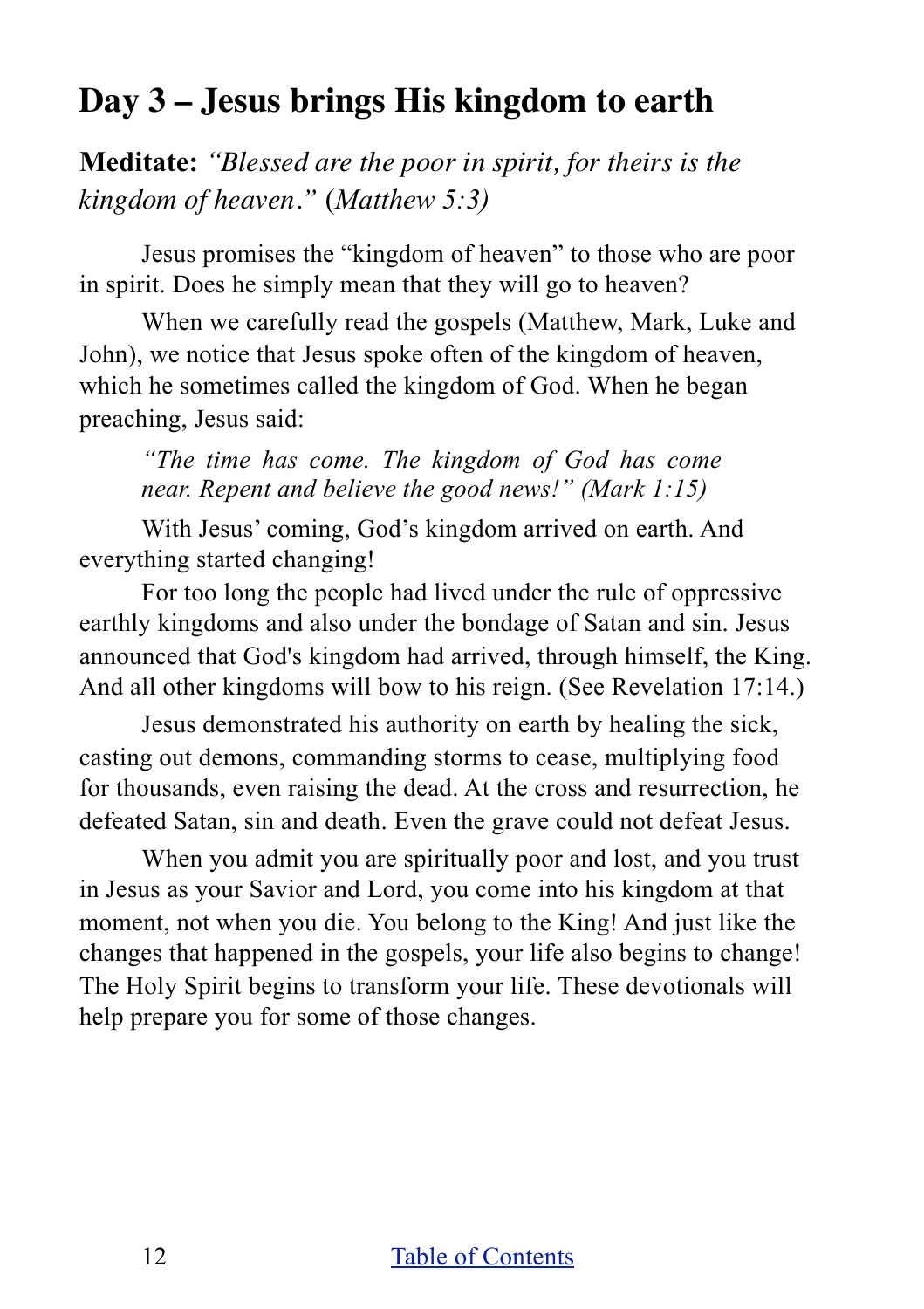Look carefully at the words in Jesus' prayer from Matthew 6:10: "Your kingdom come, your will be done, on earth as it is in heaven." How do you think Jesus wants to change the world you live in? Take time now to write down your thoughts and, through prayer and praise, welcome Jesus into your world.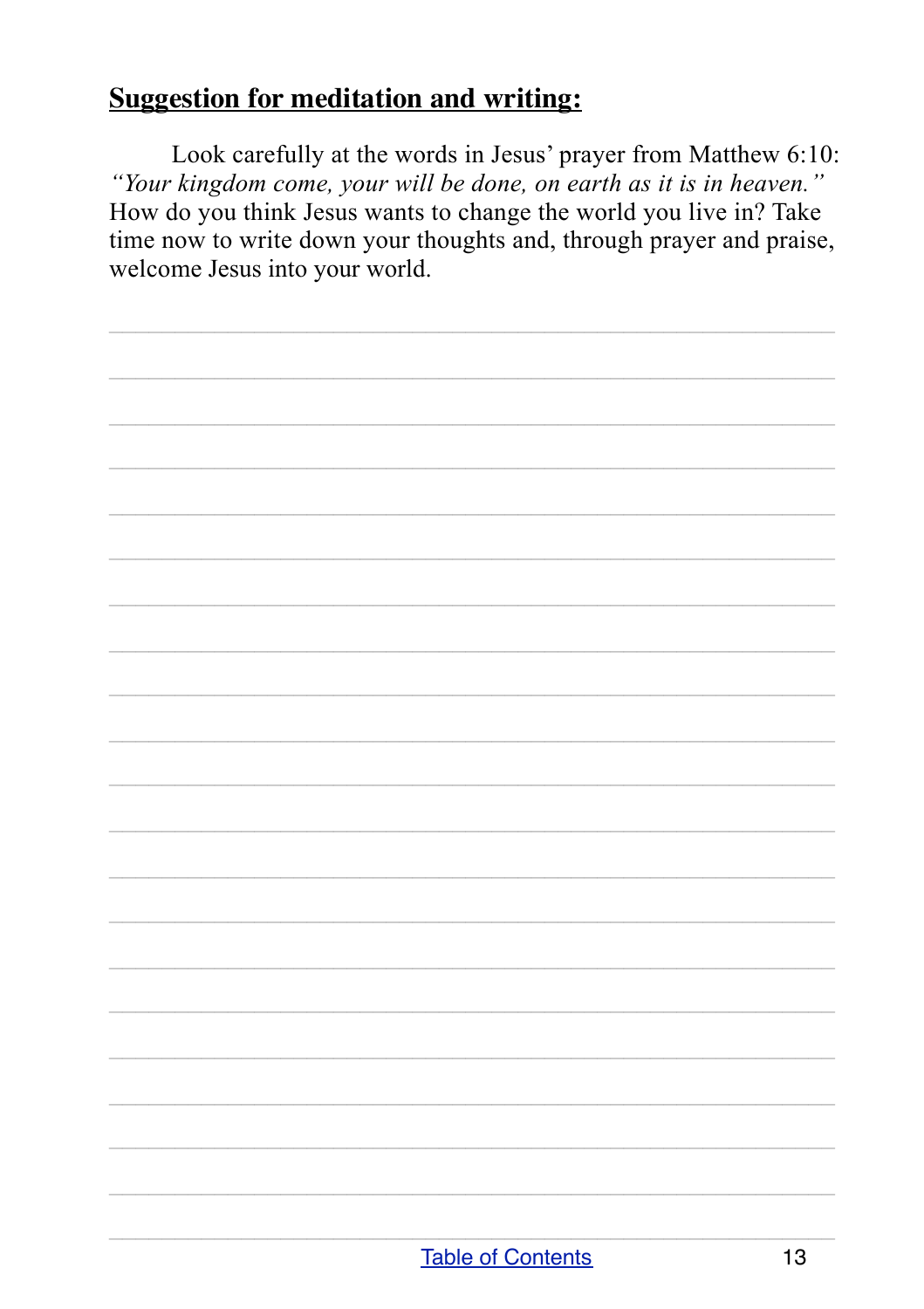# <span id="page-13-0"></span>**Day 4 – Pride hinders God's work in our lives**

**Meditate:** *"Blessed are the poor in spirit, for theirs is the kingdom of heaven."* (*Matthew 5:3)*

Although Jesus used his kingly authority in healing, delivering people from demons, and in doing other miracles, he did not force the unwilling to learn from him. He did, however, warn the proud religious leaders of his day:

*"Truly I tell you, the tax collectors and the prostitutes are entering the kingdom of God ahead of you." (Matthew 21:31)*

The religious leaders despised such "sinners" and judged Jesus for eating with them. Yet these were the ones who were confessing their sinful ways. They were the poor in spirit who admitted their need for God and came to sit at Jesus' feet. These people, Jesus said, would be exalted by God, rather than the self-righteous scribes and Pharisees. He taught that self-righteousness before God and others does not result in being exalted by God. Instead, it would result in being humbled (Luke 18:9-14).

If you think you can manage your life well without humility before God and others, your attitude is opposite to being poor in spirit. You are holding on to your own kingdom, not looking for God's way. However, when we think we have all things under control, we are living in an illusion. Yes, God gives us a certain amount of control and responsibility. But Jesus made it clear, *"...apart from Me you can do nothing"* (John 15:5).

Transformation in our lives begins as we learn to rest in Christ. The poor in spirit admit their own righteousness is "filthy rags" before God's holiness (Isaiah 64:6). They realize that they need him in everything – both for salvation and for daily change in their lives. As we rest in faith, change begins to happen. When we reach the point of powerlessness, God is ready to empower us.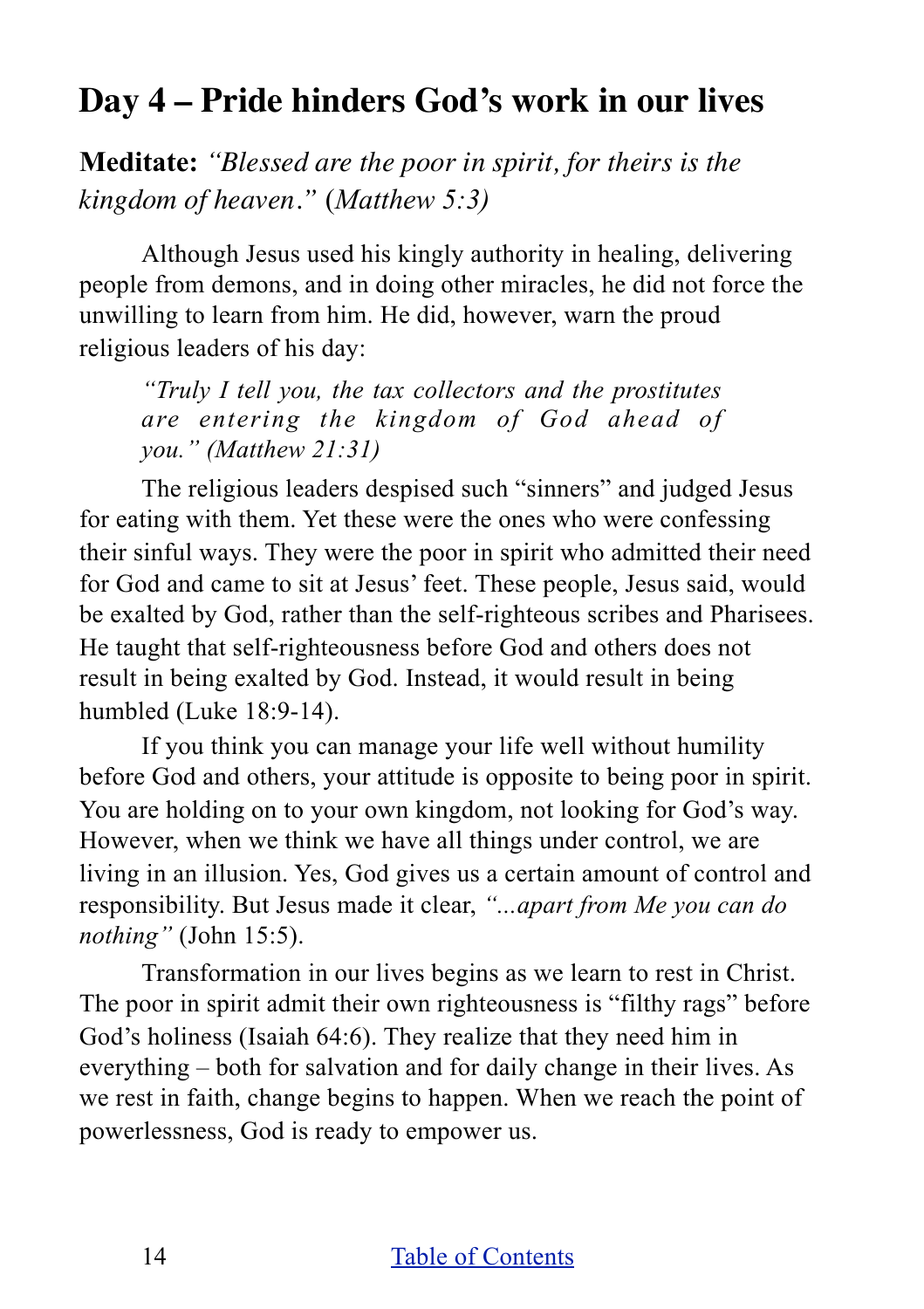Read Luke 18:9-14 and 1 Peter 5:5-6. These two scriptures speak strongly against a proud attitude. As you read them, ask the Holy Spirit to show you any pride in your life. Write your thoughts in a prayer helow

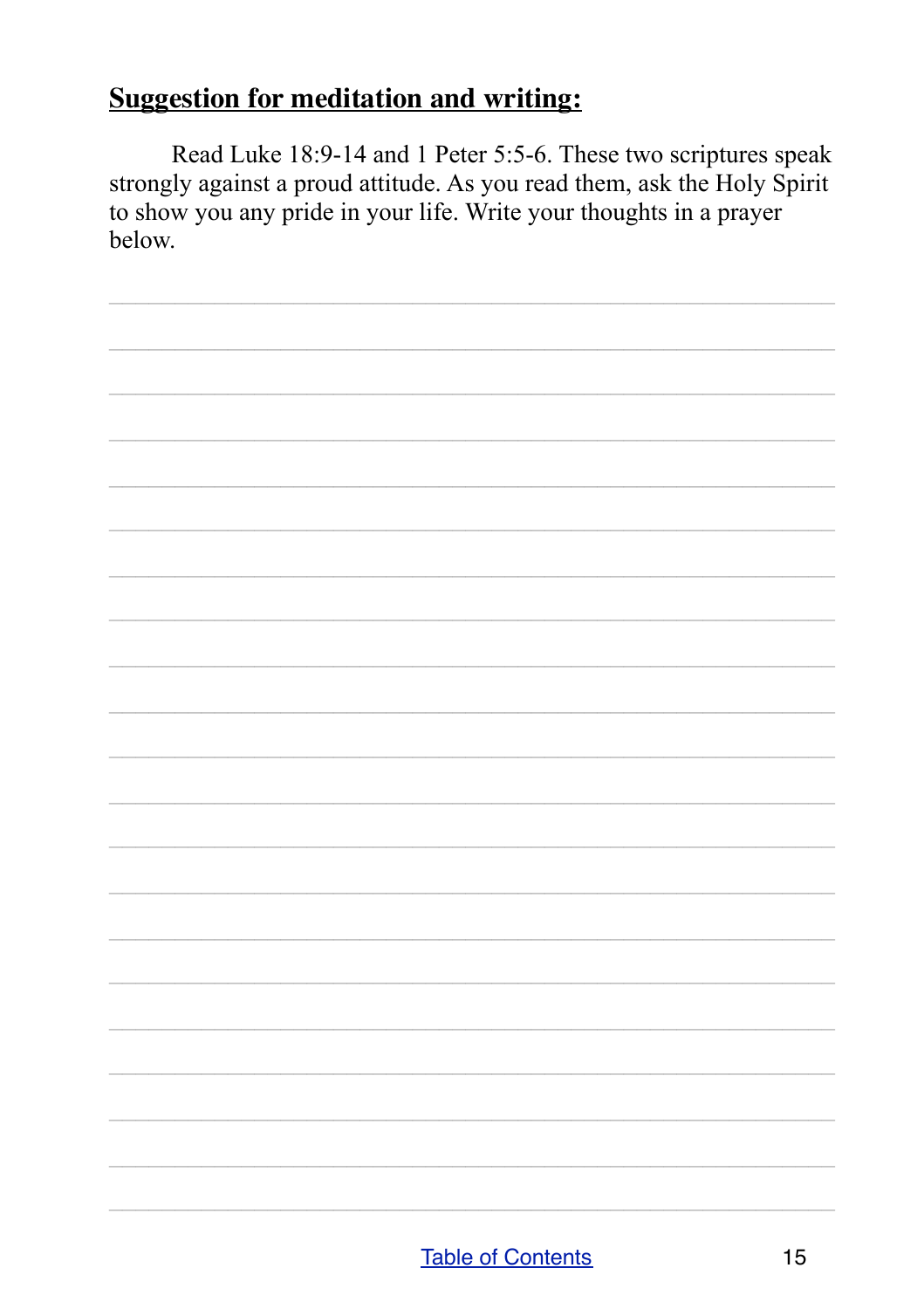# <span id="page-15-1"></span><span id="page-15-0"></span>**Day 5 – Is there such a thing as "good grief"?**

**Meditate:** "*Blessed are those who mourn, for they will be comforted."* (*Matthew 5:4)*

Sounds strange, doesn't it? Once again, it seems as though Jesus is asking us to think positively about something that activates negative feelings. We often think of mourning as only related to funerals. But until Jesus returns, mourning is a part of life, not just death.

We live in a fallen world. We are imperfect beings in an imperfect place. Therefore, we will encounter failure and pain. That is the truth and Jesus never avoids truth. He knows that if we are to live our lives in a meaningful way, we are bound to experience loss and heartache. Jesus encourages us to face it directly. He knows there is great gain in facing our losses honestly.

*The heart of the wise is in the house of mourning, but the heart of fools is in the house of pleasure. (Ecclesiastes 7:4)*

But the house of mourning is not an attractive place. We want to run, and so we often distract ourselves with temporary pleasures to avoid pain. Mourning, however, is our best response to pain. Grief shows that we recognize that we have lost something valuable to us. Sometimes this loss is through our own sin or through sins done against us.

Mourning moves us from disbelief – *"How could that have happened to me?"* – through sadness, hurt, anger and disappointment, to calm. It takes time, but it keeps us from living forever in the past, burdened with sadness and regret. It allows us to move forward.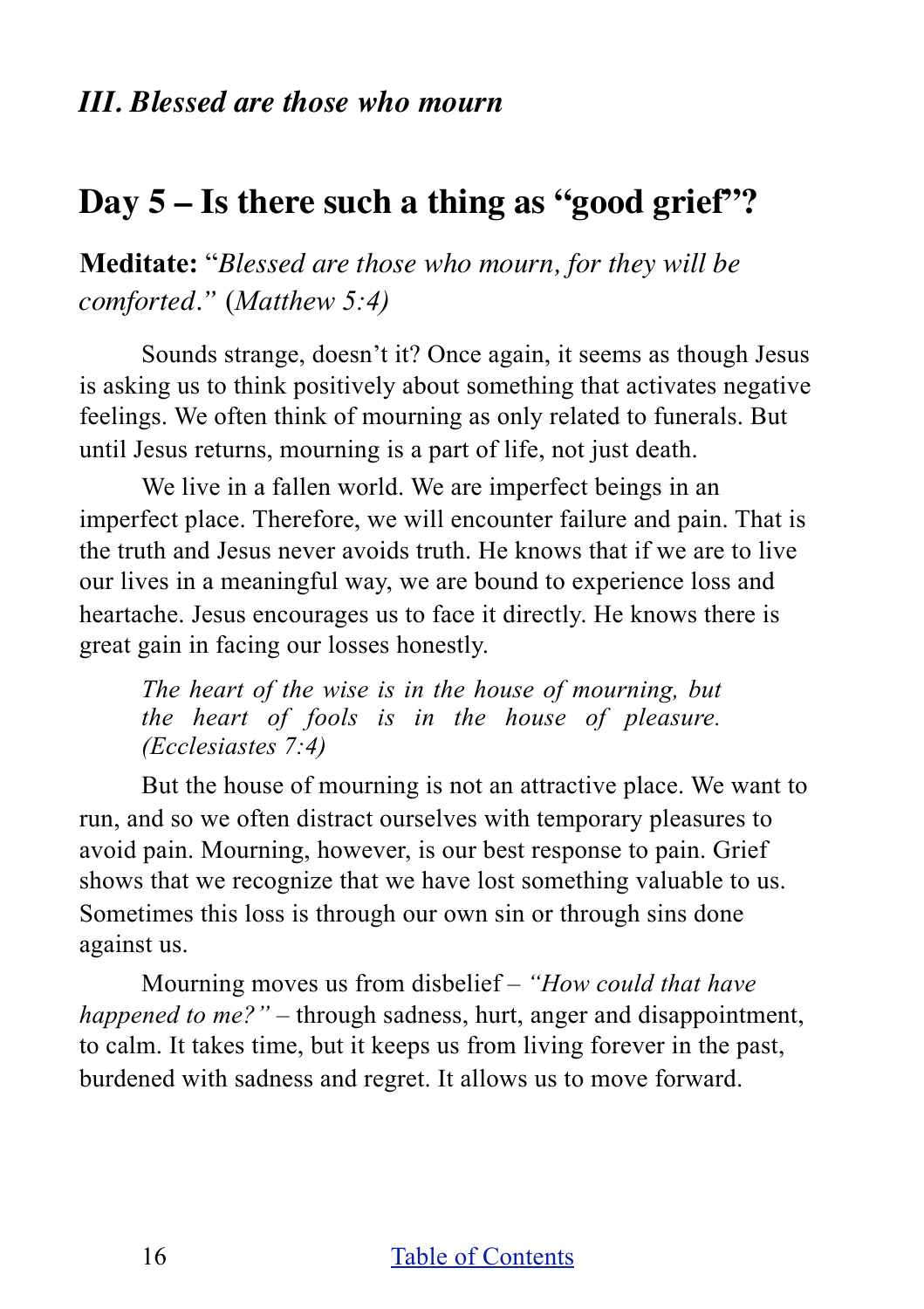Write a prayer to God about some grief you hold inside. Express your negative emotions. For some of you this will be very difficult. Remember that the reason we have the Psalms is because David wrote his prayers down. Some of his prayers express very negative feelings, even anger toward God. (See Psalm 13 and Psalm 38.) When we read the negative Psalms, we learn that God allows us to pray in similar ways. He wants us to be real, not religious!

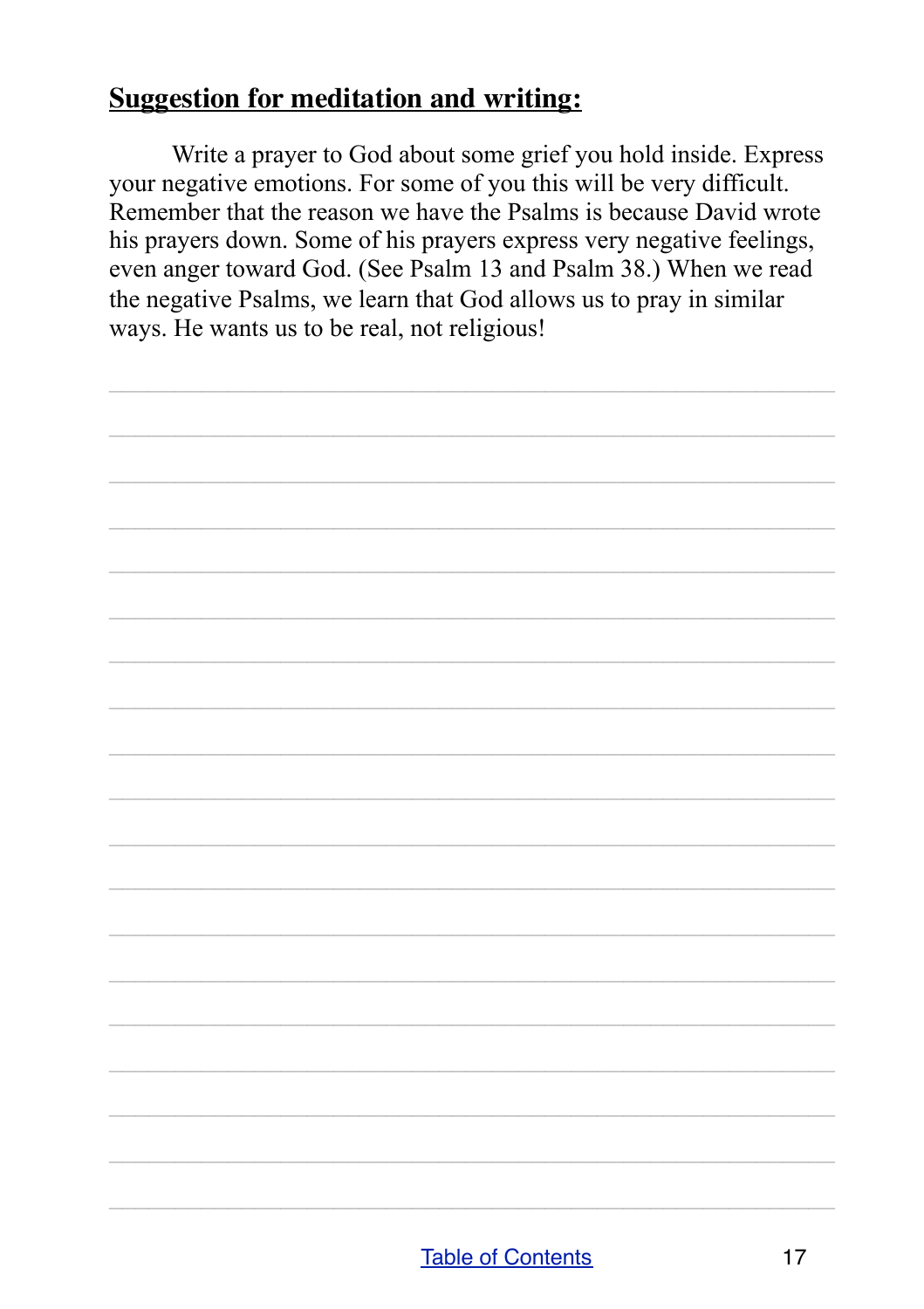# <span id="page-17-0"></span>**Day 6 – Where do you look for comfort?**

**Meditate:** *"Blessed are those who mourn, for they will be comforted."* (*Matthew 5:4)*

A man was greatly saddened by wounds caused by a family member. A friend asked, "Do you allow yourself to cry?" The friend saw that the man was carrying the pain deep within, not releasing it to Christ.

On a regular basis, do you stop to think about what you are feeling inside?

Many of us received messages in childhood that shut down grief. "Stop your crying or I'll give you something to really make you cry!" Especially for those deeply traumatized as children, pain is often pushed down inside, with hopes it will be forgotten.

But without God's healing process found through mourning, the painful wounds remain into adulthood. We want relief, so we often develop sinful habits to numb the pain. For some it is alcohol or drug abuse. For others it is pornography.

Some find comfort in overeating or uncontrolled spending. Some ignore their wounded souls by spending endless hours watching television or playing video games. Some bury their sadness by years of overworking. But the pain remains in every case. And these addictions put roots down into our minds. We lose touch with what a healthy life is.

God is displaced by an idol of the mind. We think we must have it for a happy life. Idols do give us temporary relief from pain if we surrender to them. Thus, they compete with surrender to God. But the Lord wants us to deal with our pain at its source. What is really bothering us and what do we do with the pain?

*Cast your cares upon him for he cares for you. (1 Peter 5:7)*

As we turn to the Lord for deep healing and comfort, we find strength to say no to our "idols."

*"And I will ask the Father, and he shall give you another Comforter, that he may abide with you for ever, even the Spirit of truth..." (John 14:16-17)*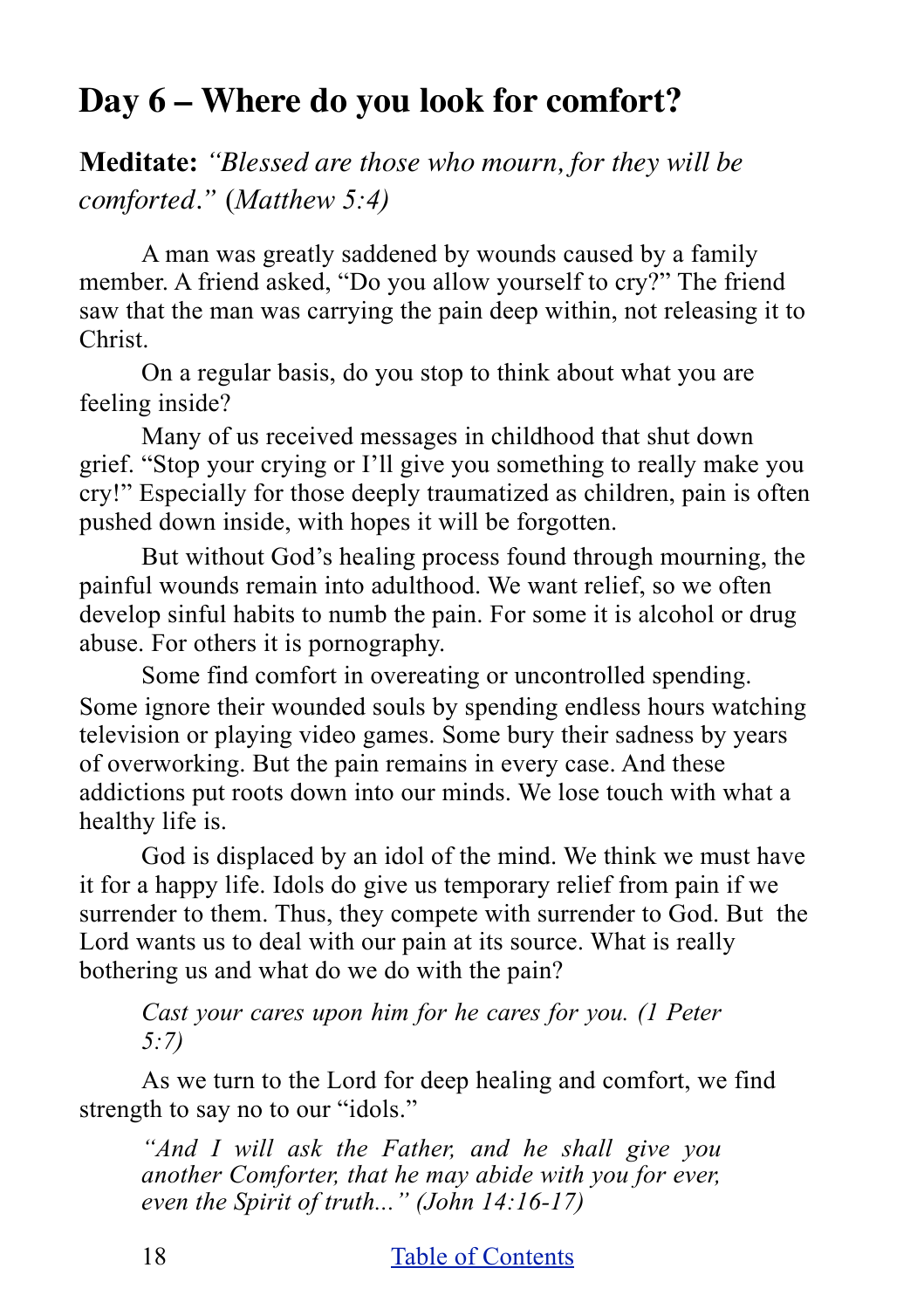That word Jesus used for the Holy Spirit has the same root as the word in Matthew 5:4: "they shall be comforted." We are comforted by the Comforter, the Spirit of God!

#### **Suggestion for meditation and writing:**

Use these 2 psalms for prayer and writing your thoughts: Psalm 34:18 and Psalm 147:3. Tell the Lord where you need His comfort.

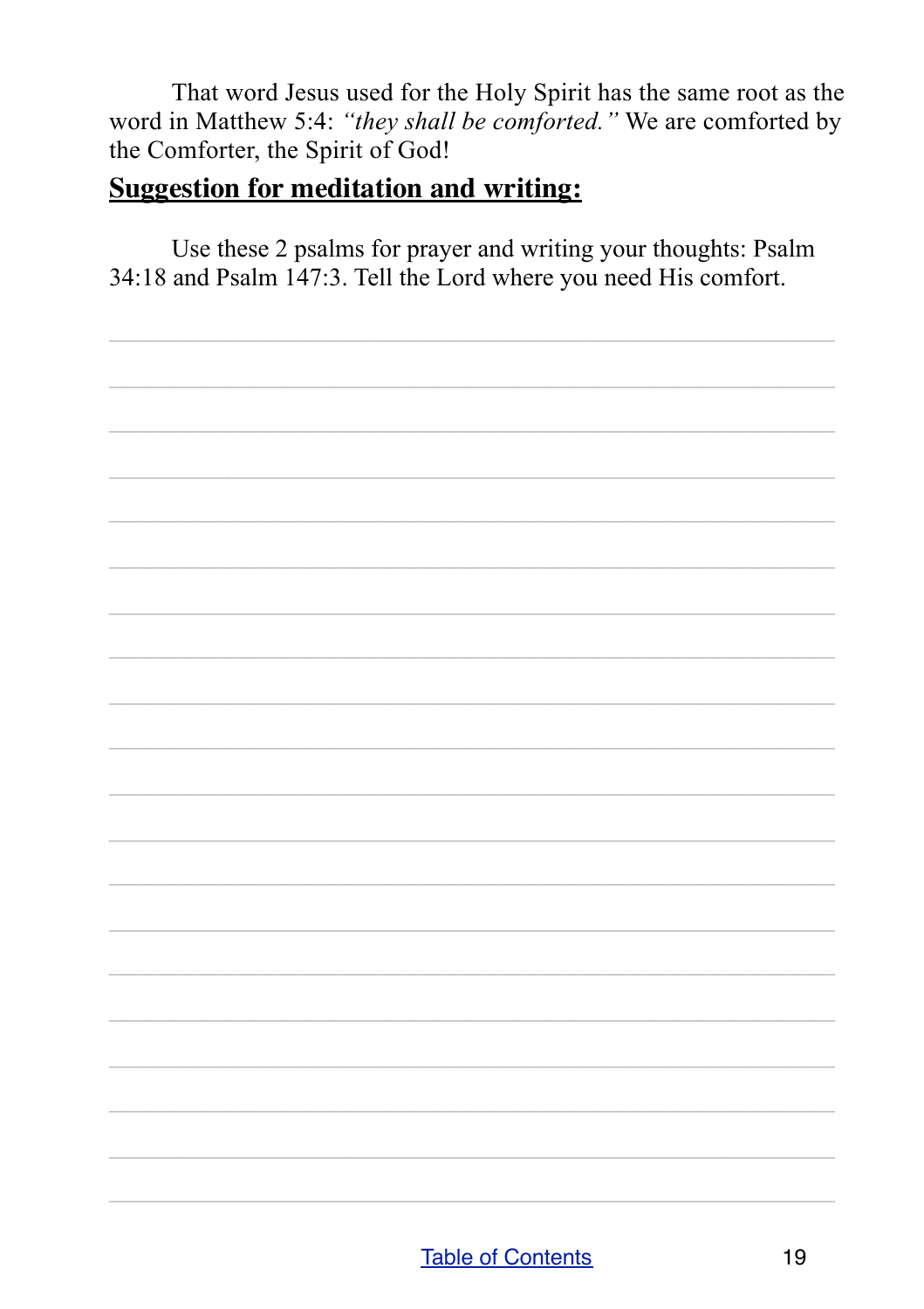# <span id="page-19-0"></span>**Day 7 – Will you go to the Great Physician?**

**Meditate:** *"Blessed are those who mourn, for they will be comforted."* (*Matthew 5:4)*

A doctor once had a football player visit him in terrible pain. He had a huge infected boil on his back. It was bright red with a white center.

The doctor tells the story: "I knew it needed to be cut open and cleaned, but I also knew the pain would be excruciating. But the young man was so ready to be done with the pain that he closed his eyes and prepared himself for what I had to do. Within a few days, his back was healed."

None of us like pain. We either deny we have a problem, or we put off facing it. But like the football player, we have a choice. We can let Jesus, the Great Physician, open and heal our wounds, or we can continue to numb the pain with sinful habits.

"Mourning" is expressed in different ways. But it always comes with acknowledging our feelings deep down inside, and that will cause, in some way, grieving over what was lost. Some people are afraid if they start crying, they will never stop.

Others don't want to get in touch with their anger over sins done against them for fear that they will do something terrible. But as said in Day 5, Jesus wants us to face reality.

It's important to grieve over sins we have done, and we must not deny where others have sinned against us and the terrible pain it has caused.

Remember… Jesus says it is a good thing to mourn, and that it will lead to comfort. Can you trust Him enough to begin?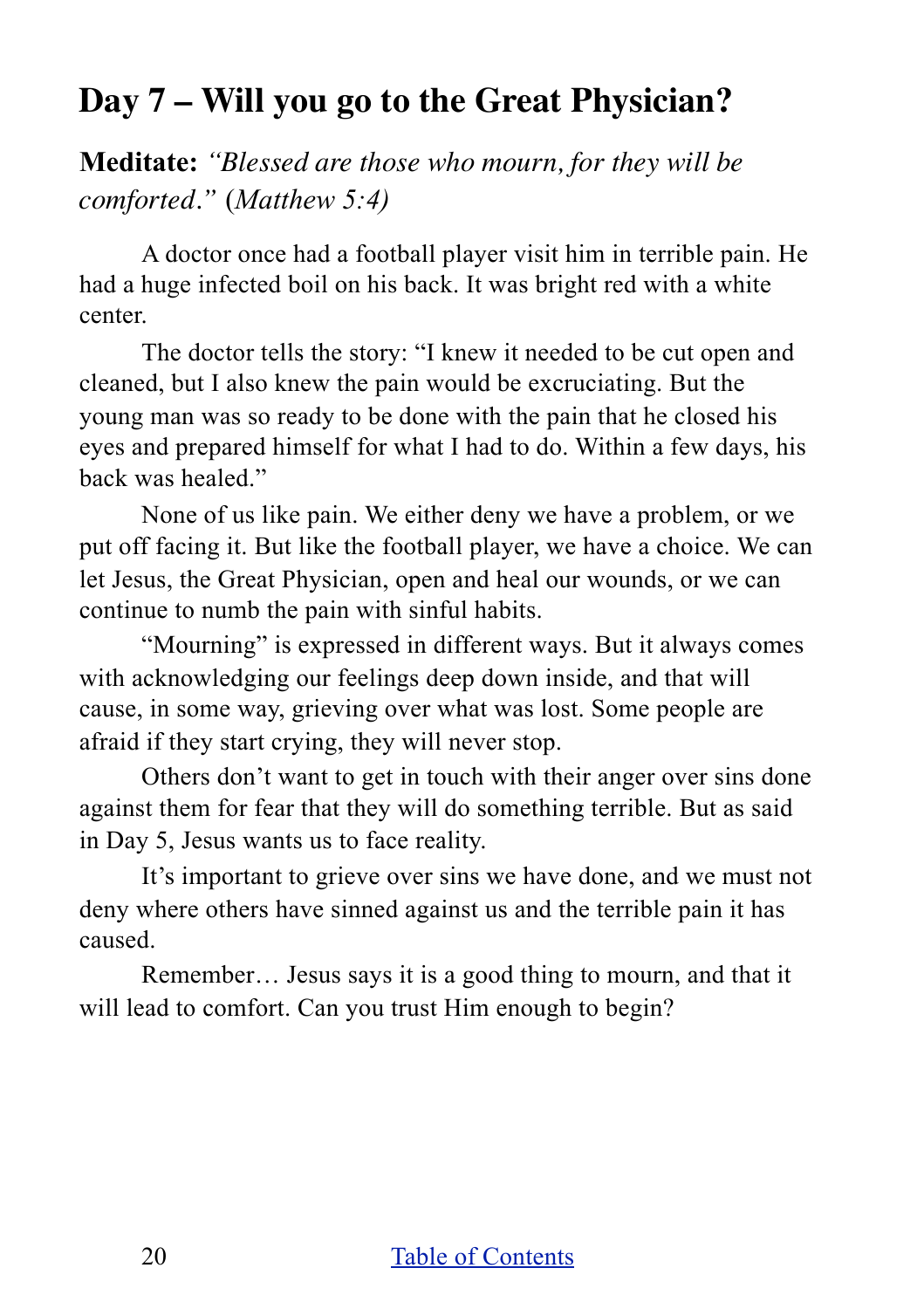The apostle Paul said that sometimes we experience the Holy Spirit praying for us with groans too deep for words. (See Romans  $8:26-27$ .) Will you open your pain to Him now?

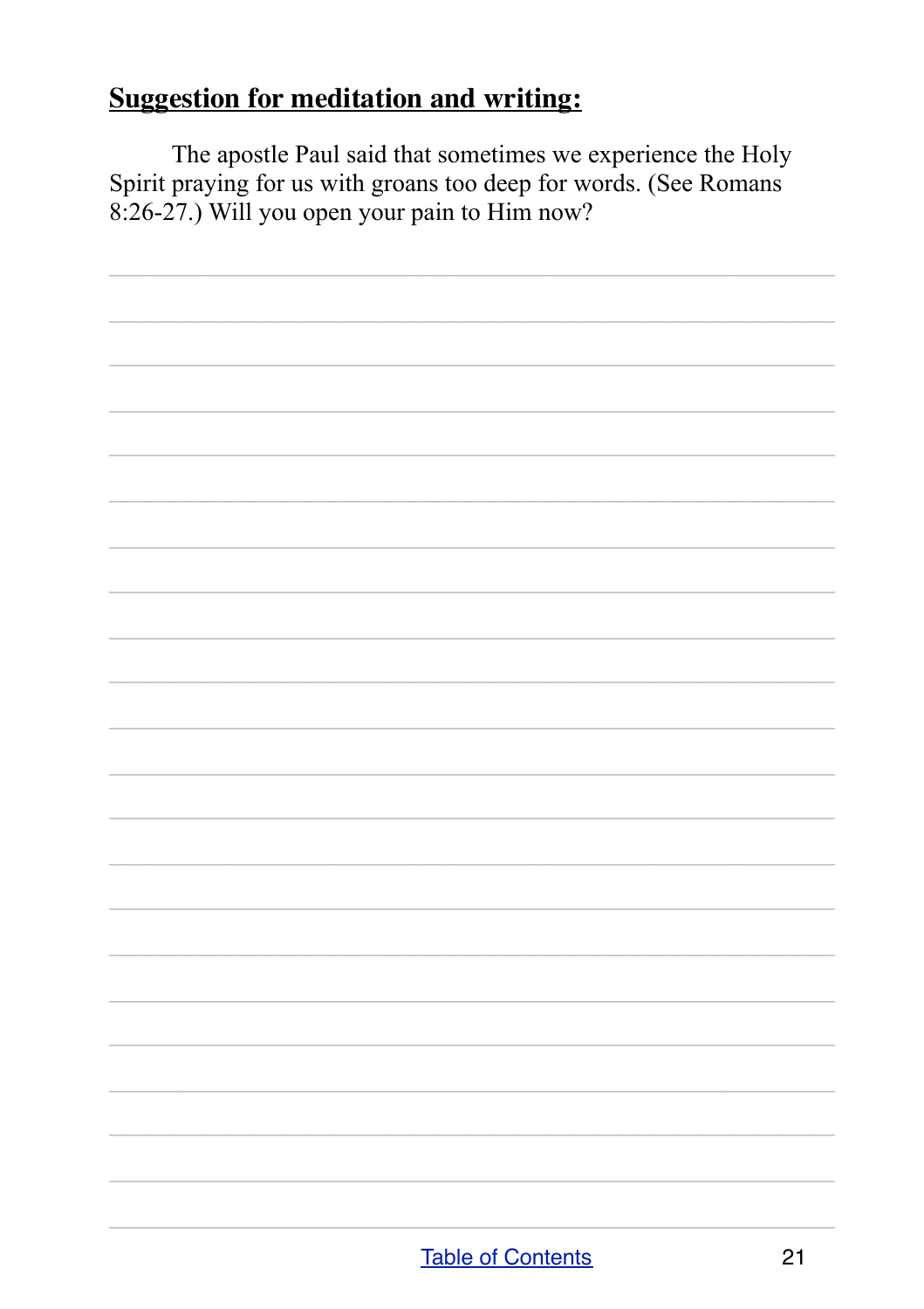# <span id="page-21-1"></span><span id="page-21-0"></span>**Day 8 – Give God control of your life**

**Meditate:** *"Blessed are the meek, for they will inherit the earth." (Matthew 5:5)*

We all desire to live our lives with freedom. But what is true freedom? It is hard for us to understand that limits assist us in being free! For example, the tracks of a railroad limit where the train can go, yet they make it safe for the train and for others.

When we are meek we submit to appropriate limits and even rejoice in them. We don't have to have everything our own way. One way to translate Psalm 119:32 is:

*"I run in the pathway of your commands for you have set my heart free."*

Submission to God's way brings freedom and energy!

The Greek word for meek in this passage is PRAUTES, meaning "power under control." When a horse is gentled and broken, it becomes responsive to the rider. *Prautes* describes this gentle and responsive state.

Meekness means we turn from our own way of thinking, believing and behaving to God's way. His way is that we learn to be led by His Spirit. (See Romans 8:12-14.) Some of us want God on our side, but we don't really want to change. It is as if we pray, "I want your will, my way." We are not yet ready to give up our independent spirit.

 An independent spirit has no part in building God's kingdom. God is fully committed to our well-being, but He can't do much with our lives until we commit them fully to Him.

*And he said to all, "If anyone would come after me, let him deny himself and take up his cross daily and follow me." (Luke 9:23)*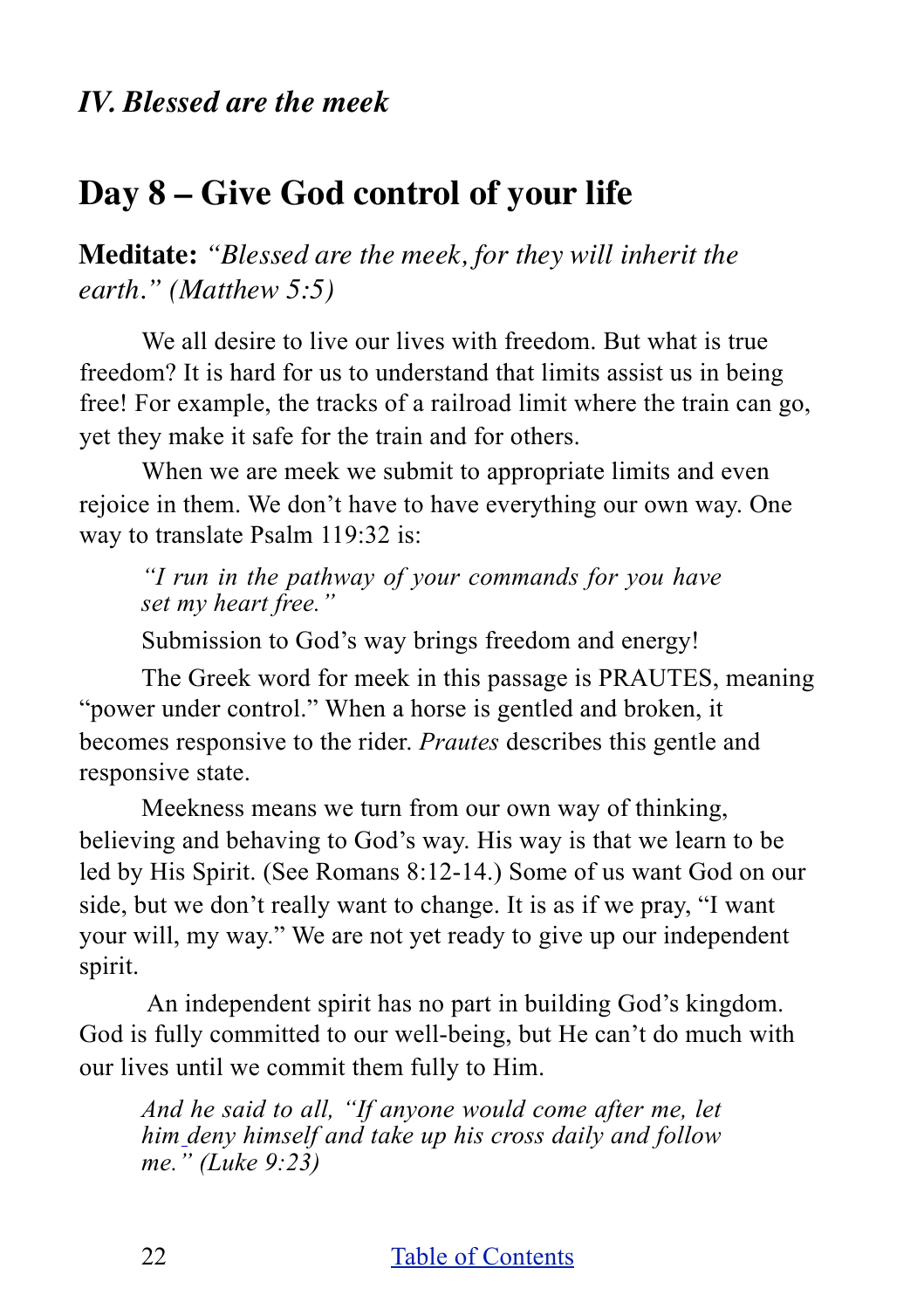We are born of the Spirit through faith in Christ. However, in Galatians 5, Paul talks to believers who have the Spirit but need to learn to "keep in step with the Spirit." They often live by the flesh. They have not learned to submit to God's way and bear good fruit in all they do. Meditate on Galatians 5:16-26. Is the Holy Spirit showing you areas of your life that need His direction and control? Will you submit those areas to  $\overline{\text{Him}}$  now?

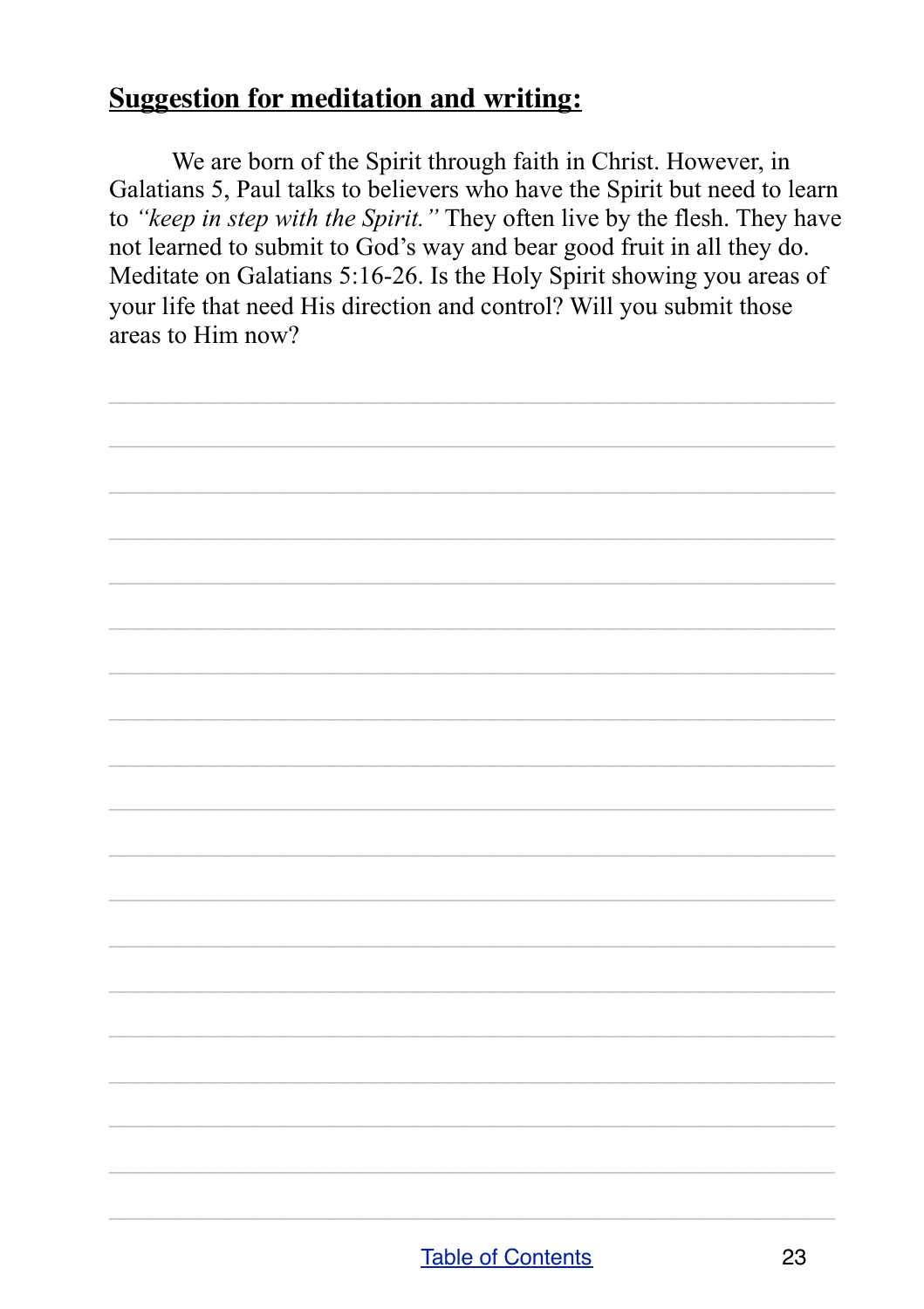# <span id="page-23-0"></span>**Day 9 – Trust God's ministry to you through others**

**Meditate:** *"Blessed are the meek, for they will inherit the earth." (Matthew 5:5)* 

Meekness does not only mean trusting our lives to God. One of the most difficult aspects of trusting God may be trusting Him to use another person to assist us in our journey. If in the past we were disappointed, betrayed, or wounded by others, why should we trust anyone now?

Trusting others to help us on our journey through life is not always easy, but it is God's way. He often chooses to minister to us through others and asks us to bear each other's burdens (Galatians 6:2). He will use those who are further along the path to lift us up and show us the way. Even younger believers can help us.

Meekness produces a good effect in us. Receiving direction from others shows that we know we need outside help. We don't submit to others because they are smarter or more spiritual. We do it because we trust God to work in our lives through them. No part of the body can say to the other, "I don't need you" (1 Corinthians 12:21).

If we allow this beautiful truth to take root in our souls, something wonderful can happen in the body of Christ. We will live in this world in a totally different way than the world does. The world will see our happy submission to God *and* our genuine, humble submission to each other. We will be a healthy society! Many will be drawn to Christ when they see it.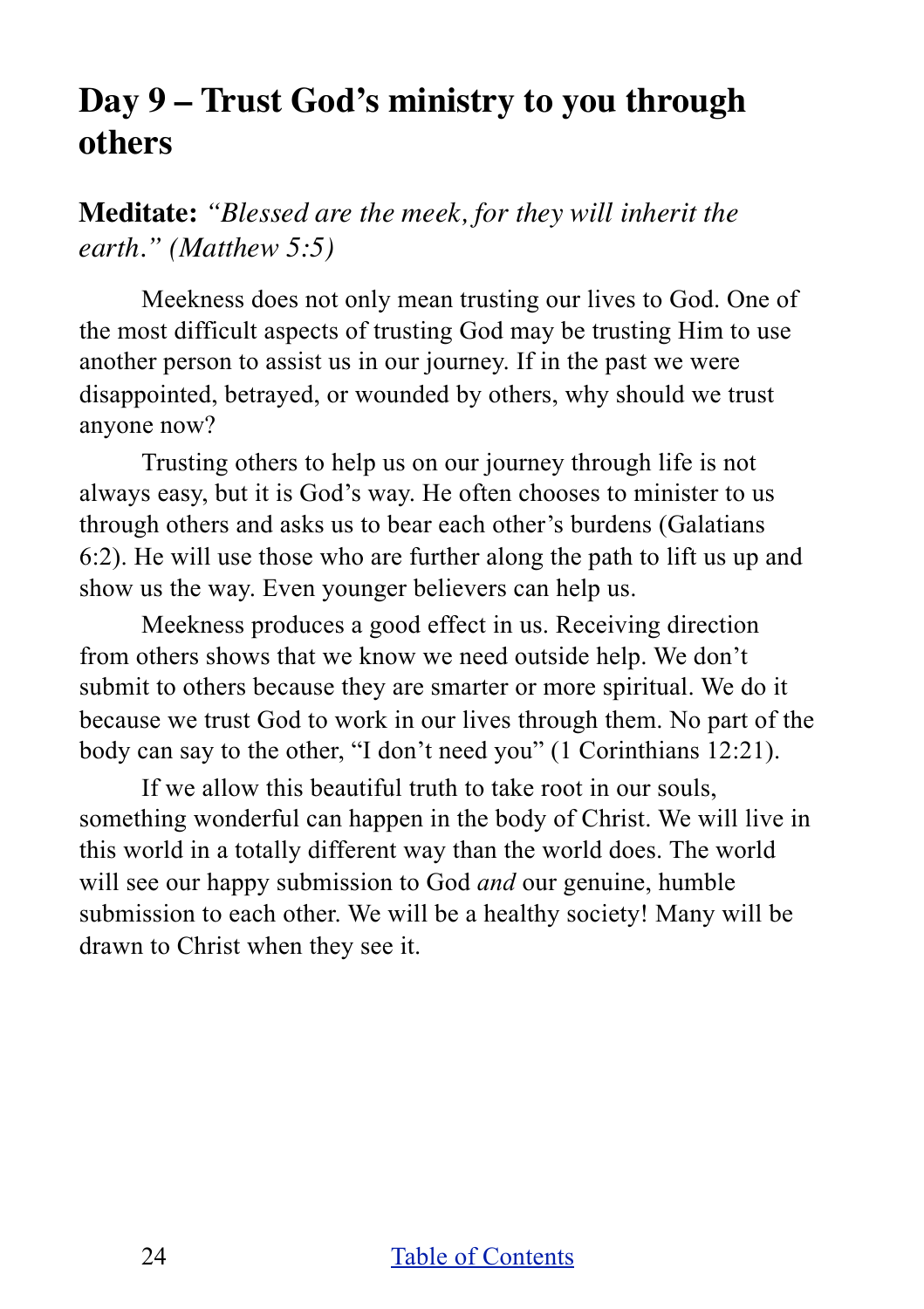Read 1 Corinthians 12:14-27. In what ways do you need the ministry of other believers in your life? What gifts do you have to give to others? Write your answers and pray for body ministry to grow among you and the believers around you.

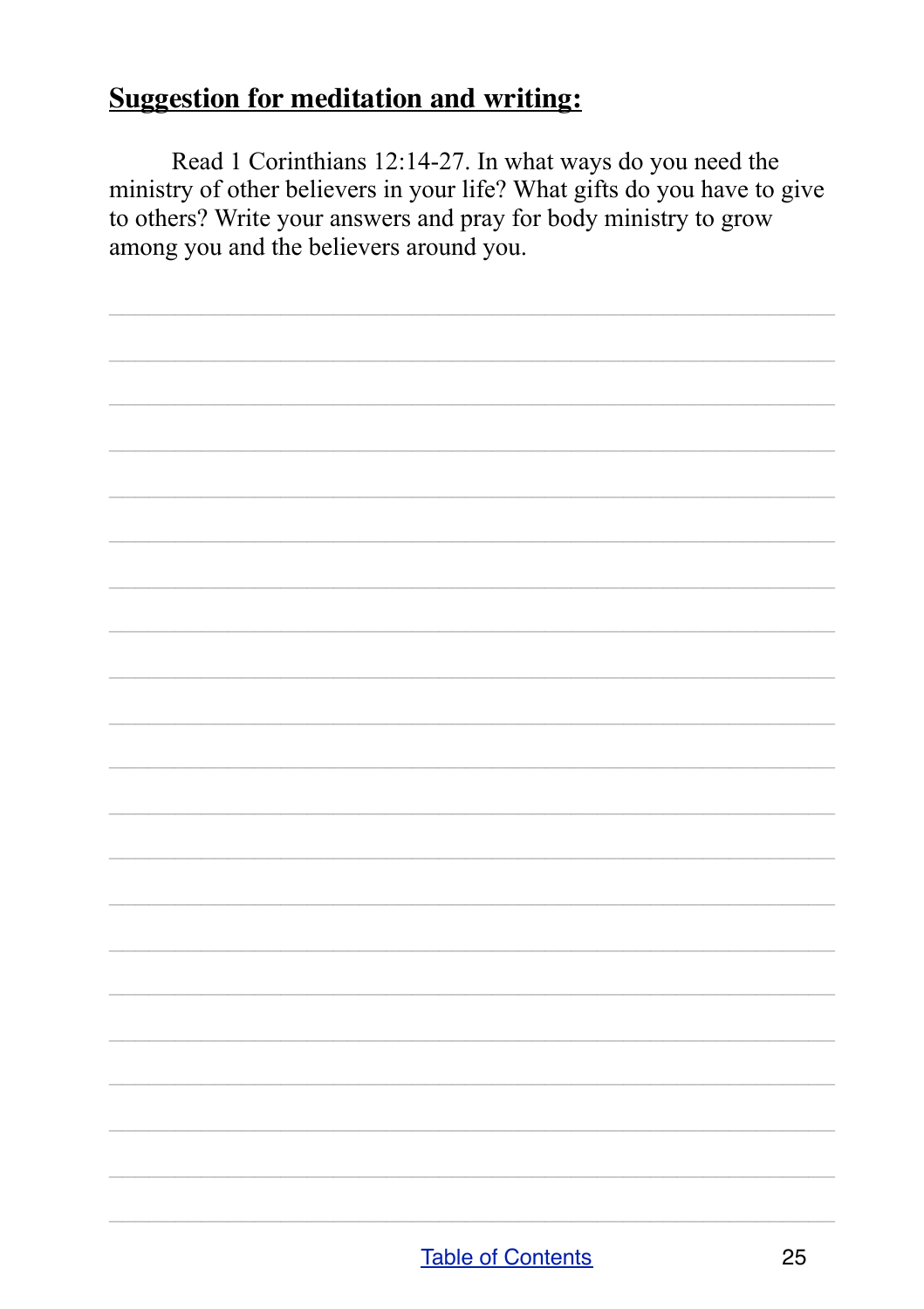# <span id="page-25-0"></span>**Day 10 – Change is often slow, but God works deeply**

**Meditate:** *"Blessed are the meek, for they will inherit the earth." (Matthew 5:5)*

In the last two days we've looked at what meekness is. But how does meekness become part of our character? We may be aware of our strong wills that resist God's way, like a wild horse that doesn't want to be directed by anyone. So how do we change? Living out "God's power under His control" (another way to define meekness) is not easy. But in our frustration, let's not forget – Jesus was meek. He always did what pleased His Father. We want to be like Him, don't we? (See John 8:29.)

In Galatians 5, the Apostle Paul lists meekness as a fruit of the Spirit. (See Galatians 5:22-23.) How important to remember this: the character of Christ is formed in us by the Holy Spirit who lives in us. Does this mean that we do nothing, that we just wait passively for Jesus to change us? Both Jesus and the apostles in the New Testament make clear that we play a very active part, but it is God who builds it into us.

We sometimes wish Jesus would change us in a moment, but the character of Christ is formed in us year by year, as we remain in Jesus. (See John 15:1-8.) He has much to teach us, so we stay responsive to His Spirit, learning to control that wild horse within. Little by little the meekness of Christ begins to feel good to us. We are glad we are His. We look back and thank God for the new place He has brought us to.

Remember Jesus' promise: it will not be the strong-willed and violent people who inherit the earth. A day is coming when God will give the earth to the meek. Hallelujah! The meek patiently wait for that day to come, and they pray earnestly for it (Matthew 6:10).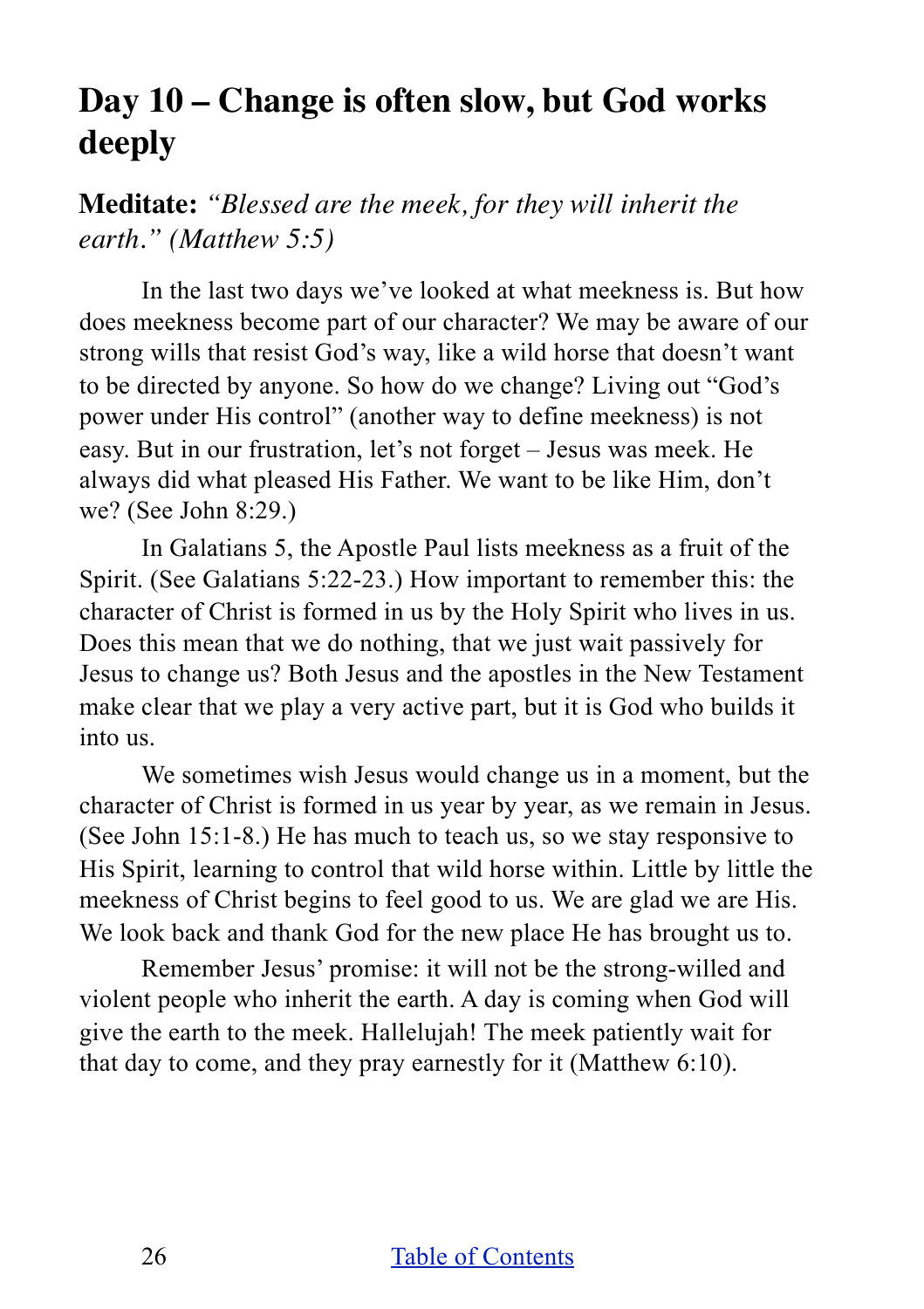Pray John 15:1-11 into your life. If you'd like, write your prayer on the lines below.

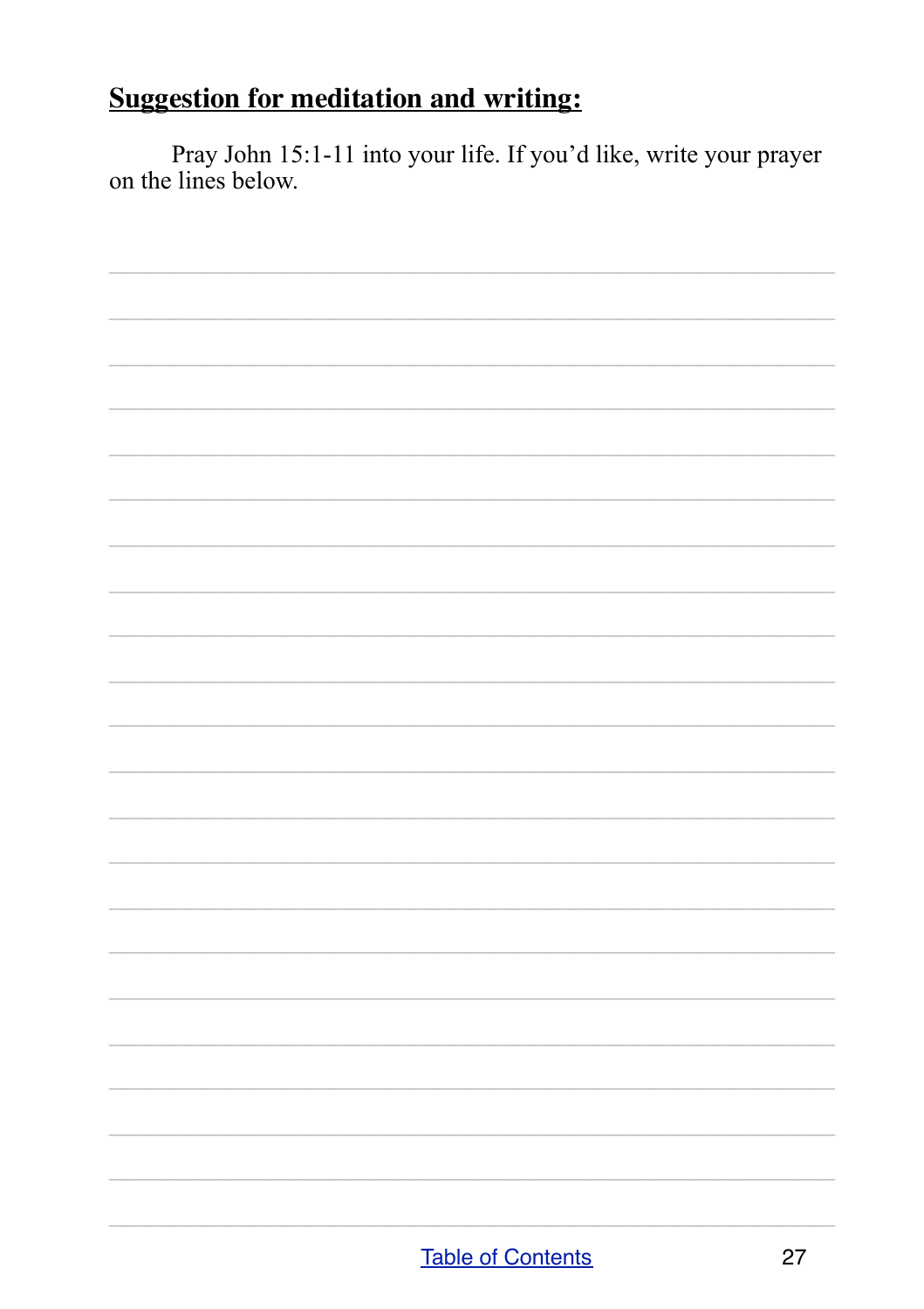<span id="page-27-0"></span>*V. Blessed are those who hunger and thirst for righteousness*

## <span id="page-27-1"></span>**Day 11 – What does Jesus really want from us?**

**Meditate:** *"Blessed are those who hunger and thirst for righteousness, for they will be satisfied."* (*Matthew 5:6)*

John 4 tells of a conversation that Jesus had with a woman whom He met at the well in Samaria. As He spoke, His words gave her hope. He knew her past, He knew how desperate she had been, how she had gone from one relationship to another and found nothing that satisfied. But Jesus said to her:

*"If you only knew the gift God has for you and who you are speaking to, you would ask me, and I would give you living water." (John 4:10)*

This fourth Beatitude takes us from being submitted and surrendered to a place where we come to know Jesus in a more personal way; we thirst for the living water that He gives. As we look to Jesus, we internalize God's character. Our focus shifts from avoiding doing wrong to sincerely wanting to do right.

We move beyond just trying to keep our sin under control and focus more on being like Jesus, moved by love and not by guilt or fear. This is a true hunger for righteousness. We become deeply satisfied with Christ Himself.

When we come to God in brokenness and give Him our pain, He welcomes us (Matthew 5:3-4). It pleases Him when we turn our lives over to Him and submit to His direction. (Matthew 5:5) But when our deepest desire is for Christ's character to be formed in us and to walk in friendship with Him daily, the Lord rejoices greatly! (Matthew 5:6) Do you hunger and thirst for that?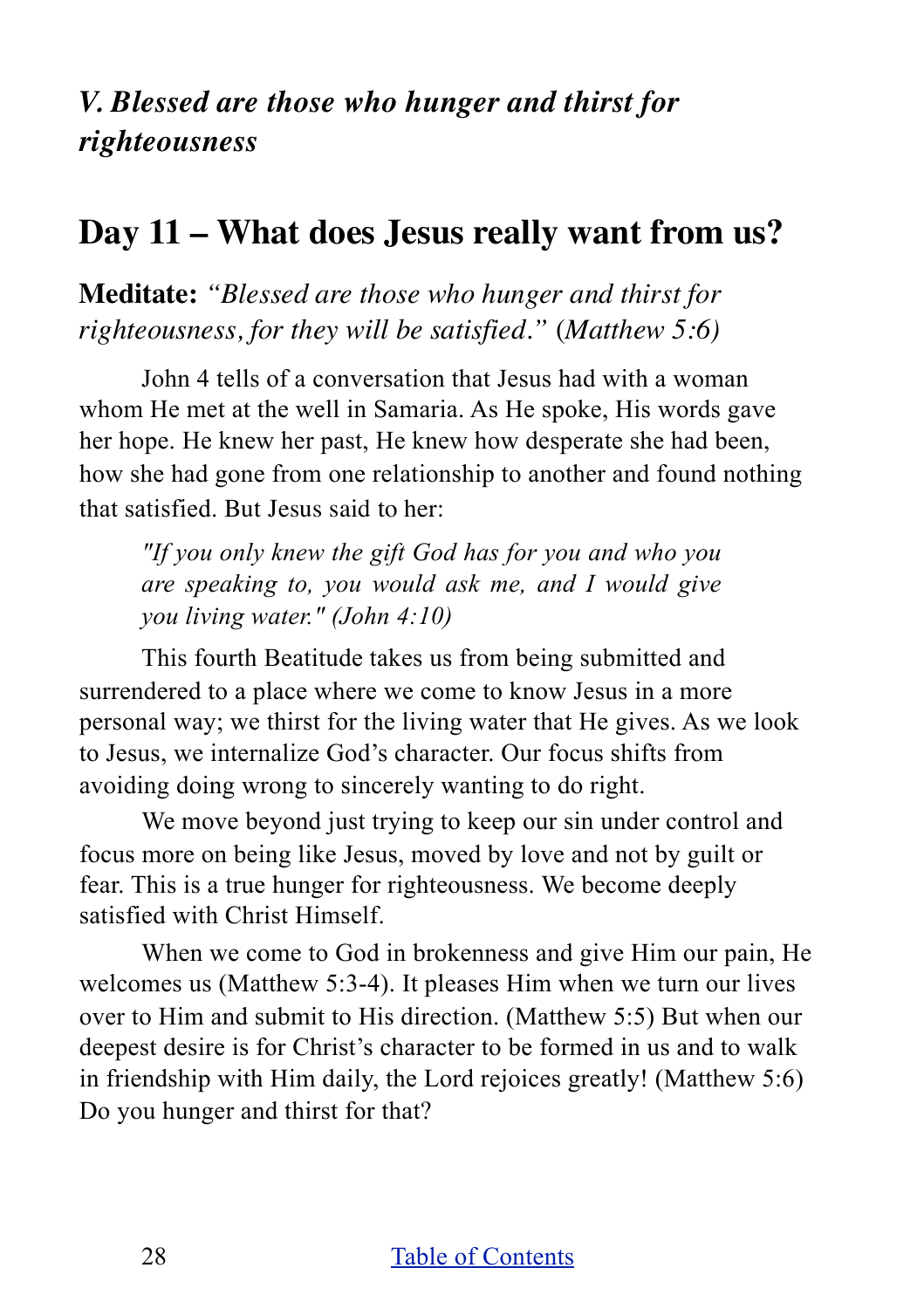The New Testament teaches that faith in Christ takes us from a life driven by trying to keep the law (controlled by fear) to a life led by love. Our parents placed external controls upon us so that we would do what is right. Governments, and sometimes churches, do the same. Laws and rules serve us for a time, but kingdom values rooted deep in the heart are what Jesus is wanting to build in us. About 600 years before Christ, the prophet Jeremiah prophesied this would happen in a new covenant. Read Jeremiah 31:33-34. Write a prayer asking the Lord to write his laws on your heart, so that you might truly know Him and love Him.

 $\mathcal{L}_\text{max} = \mathcal{L}_\text{max} = \mathcal{L}_\text{max} = \mathcal{L}_\text{max} = \mathcal{L}_\text{max} = \mathcal{L}_\text{max} = \mathcal{L}_\text{max} = \mathcal{L}_\text{max} = \mathcal{L}_\text{max} = \mathcal{L}_\text{max} = \mathcal{L}_\text{max} = \mathcal{L}_\text{max} = \mathcal{L}_\text{max} = \mathcal{L}_\text{max} = \mathcal{L}_\text{max} = \mathcal{L}_\text{max} = \mathcal{L}_\text{max} = \mathcal{L}_\text{max} = \mathcal{$ 

 $\mathcal{L}_\text{max} = \mathcal{L}_\text{max} = \mathcal{L}_\text{max} = \mathcal{L}_\text{max} = \mathcal{L}_\text{max} = \mathcal{L}_\text{max} = \mathcal{L}_\text{max} = \mathcal{L}_\text{max} = \mathcal{L}_\text{max} = \mathcal{L}_\text{max} = \mathcal{L}_\text{max} = \mathcal{L}_\text{max} = \mathcal{L}_\text{max} = \mathcal{L}_\text{max} = \mathcal{L}_\text{max} = \mathcal{L}_\text{max} = \mathcal{L}_\text{max} = \mathcal{L}_\text{max} = \mathcal{$ 

 $\mathcal{L}_\text{max} = \mathcal{L}_\text{max} = \mathcal{L}_\text{max} = \mathcal{L}_\text{max} = \mathcal{L}_\text{max} = \mathcal{L}_\text{max} = \mathcal{L}_\text{max} = \mathcal{L}_\text{max} = \mathcal{L}_\text{max} = \mathcal{L}_\text{max} = \mathcal{L}_\text{max} = \mathcal{L}_\text{max} = \mathcal{L}_\text{max} = \mathcal{L}_\text{max} = \mathcal{L}_\text{max} = \mathcal{L}_\text{max} = \mathcal{L}_\text{max} = \mathcal{L}_\text{max} = \mathcal{$ 

 $\mathcal{L}_\text{max} = \mathcal{L}_\text{max} = \mathcal{L}_\text{max} = \mathcal{L}_\text{max} = \mathcal{L}_\text{max} = \mathcal{L}_\text{max} = \mathcal{L}_\text{max} = \mathcal{L}_\text{max} = \mathcal{L}_\text{max} = \mathcal{L}_\text{max} = \mathcal{L}_\text{max} = \mathcal{L}_\text{max} = \mathcal{L}_\text{max} = \mathcal{L}_\text{max} = \mathcal{L}_\text{max} = \mathcal{L}_\text{max} = \mathcal{L}_\text{max} = \mathcal{L}_\text{max} = \mathcal{$ 

 $\mathcal{L}_\text{max} = \mathcal{L}_\text{max} = \mathcal{L}_\text{max} = \mathcal{L}_\text{max} = \mathcal{L}_\text{max} = \mathcal{L}_\text{max} = \mathcal{L}_\text{max} = \mathcal{L}_\text{max} = \mathcal{L}_\text{max} = \mathcal{L}_\text{max} = \mathcal{L}_\text{max} = \mathcal{L}_\text{max} = \mathcal{L}_\text{max} = \mathcal{L}_\text{max} = \mathcal{L}_\text{max} = \mathcal{L}_\text{max} = \mathcal{L}_\text{max} = \mathcal{L}_\text{max} = \mathcal{$ 

 $\mathcal{L}_\text{max} = \mathcal{L}_\text{max} = \mathcal{L}_\text{max} = \mathcal{L}_\text{max} = \mathcal{L}_\text{max} = \mathcal{L}_\text{max} = \mathcal{L}_\text{max} = \mathcal{L}_\text{max} = \mathcal{L}_\text{max} = \mathcal{L}_\text{max} = \mathcal{L}_\text{max} = \mathcal{L}_\text{max} = \mathcal{L}_\text{max} = \mathcal{L}_\text{max} = \mathcal{L}_\text{max} = \mathcal{L}_\text{max} = \mathcal{L}_\text{max} = \mathcal{L}_\text{max} = \mathcal{$ 

 $\mathcal{L}_\text{max} = \mathcal{L}_\text{max} = \mathcal{L}_\text{max} = \mathcal{L}_\text{max} = \mathcal{L}_\text{max} = \mathcal{L}_\text{max} = \mathcal{L}_\text{max} = \mathcal{L}_\text{max} = \mathcal{L}_\text{max} = \mathcal{L}_\text{max} = \mathcal{L}_\text{max} = \mathcal{L}_\text{max} = \mathcal{L}_\text{max} = \mathcal{L}_\text{max} = \mathcal{L}_\text{max} = \mathcal{L}_\text{max} = \mathcal{L}_\text{max} = \mathcal{L}_\text{max} = \mathcal{$ 

 $\mathcal{L}_\text{max} = \mathcal{L}_\text{max} = \mathcal{L}_\text{max} = \mathcal{L}_\text{max} = \mathcal{L}_\text{max} = \mathcal{L}_\text{max} = \mathcal{L}_\text{max} = \mathcal{L}_\text{max} = \mathcal{L}_\text{max} = \mathcal{L}_\text{max} = \mathcal{L}_\text{max} = \mathcal{L}_\text{max} = \mathcal{L}_\text{max} = \mathcal{L}_\text{max} = \mathcal{L}_\text{max} = \mathcal{L}_\text{max} = \mathcal{L}_\text{max} = \mathcal{L}_\text{max} = \mathcal{$ 

 $\mathcal{L}_\text{max} = \mathcal{L}_\text{max} = \mathcal{L}_\text{max} = \mathcal{L}_\text{max} = \mathcal{L}_\text{max} = \mathcal{L}_\text{max} = \mathcal{L}_\text{max} = \mathcal{L}_\text{max} = \mathcal{L}_\text{max} = \mathcal{L}_\text{max} = \mathcal{L}_\text{max} = \mathcal{L}_\text{max} = \mathcal{L}_\text{max} = \mathcal{L}_\text{max} = \mathcal{L}_\text{max} = \mathcal{L}_\text{max} = \mathcal{L}_\text{max} = \mathcal{L}_\text{max} = \mathcal{$ 

 $\mathcal{L}_\text{max} = \mathcal{L}_\text{max} = \mathcal{L}_\text{max} = \mathcal{L}_\text{max} = \mathcal{L}_\text{max} = \mathcal{L}_\text{max} = \mathcal{L}_\text{max} = \mathcal{L}_\text{max} = \mathcal{L}_\text{max} = \mathcal{L}_\text{max} = \mathcal{L}_\text{max} = \mathcal{L}_\text{max} = \mathcal{L}_\text{max} = \mathcal{L}_\text{max} = \mathcal{L}_\text{max} = \mathcal{L}_\text{max} = \mathcal{L}_\text{max} = \mathcal{L}_\text{max} = \mathcal{$ 

 $\mathcal{L}_\text{max} = \mathcal{L}_\text{max} = \mathcal{L}_\text{max} = \mathcal{L}_\text{max} = \mathcal{L}_\text{max} = \mathcal{L}_\text{max} = \mathcal{L}_\text{max} = \mathcal{L}_\text{max} = \mathcal{L}_\text{max} = \mathcal{L}_\text{max} = \mathcal{L}_\text{max} = \mathcal{L}_\text{max} = \mathcal{L}_\text{max} = \mathcal{L}_\text{max} = \mathcal{L}_\text{max} = \mathcal{L}_\text{max} = \mathcal{L}_\text{max} = \mathcal{L}_\text{max} = \mathcal{$ 

 $\mathcal{L}_\text{max} = \mathcal{L}_\text{max} = \mathcal{L}_\text{max} = \mathcal{L}_\text{max} = \mathcal{L}_\text{max} = \mathcal{L}_\text{max} = \mathcal{L}_\text{max} = \mathcal{L}_\text{max} = \mathcal{L}_\text{max} = \mathcal{L}_\text{max} = \mathcal{L}_\text{max} = \mathcal{L}_\text{max} = \mathcal{L}_\text{max} = \mathcal{L}_\text{max} = \mathcal{L}_\text{max} = \mathcal{L}_\text{max} = \mathcal{L}_\text{max} = \mathcal{L}_\text{max} = \mathcal{$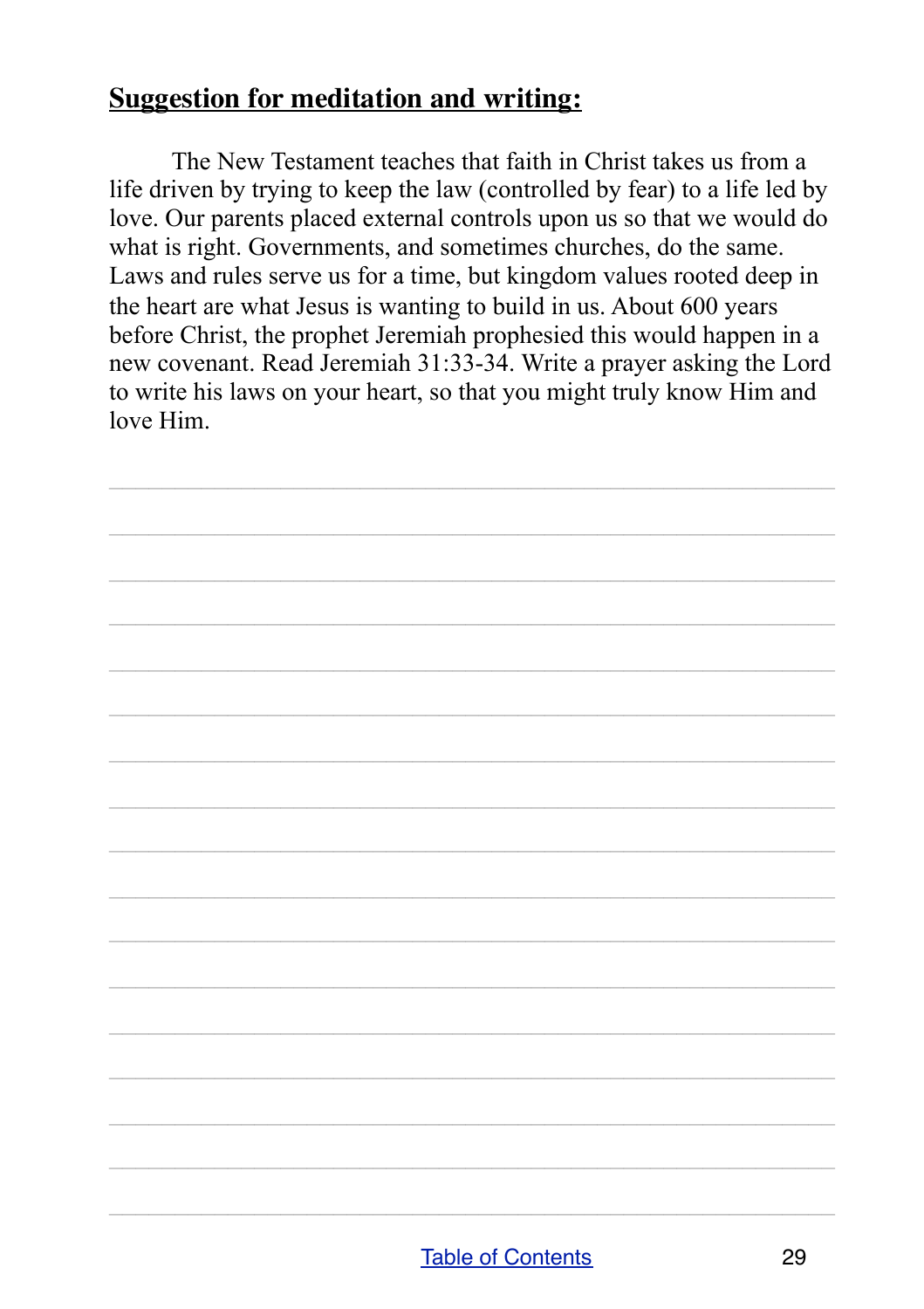# <span id="page-29-0"></span>**Day 12 – What does hungering for righteousness really mean?**

**Meditate:** *"Blessed are those who hunger and thirst for righteousness, for they will be satisfied."* (*Matthew 5:6)*

Saul of Tarsus was transformed from a life of legalistic religion and persecuting Christians to a life of joy, freedom and peace. He discovered the life of faith in Jesus. He trusted completely in the cross of Christ as his sin sacrifice. He knew he was completely forgiven and accepted by God through faith, not because of his religious efforts of trying to please God or man. Saul, whom we now call the Apostle Paul, wrote,

*I do not nullify the grace of God, for if righteousness were through the law, then Christ died for no purpose. (Galatians 2:21)*

In today's Beatitude, Jesus is not speaking about hungering for a righteousness that comes from climbing a religious ladder to find God. Our search for God in our own strength always leaves us frustrated and spiritually empty. Jesus wants us spiritually full. We must look to Him for true life (John 6:35).

In Philippians 3, Paul speaks of how, in the past, he had put confidence in his religious heritage and efforts. He thought it gave him a special status with God. Then he writes,

*But whatever gain I had, I counted as loss for the sake of Christ. Indeed, I count everything as loss because of the surpassing worth of knowing Christ Jesus my Lord... (Philippians 3:7-8)*

When Paul understood the free gift of grace through Christ, he abandoned his focus on keeping the law in order to find God. He began to drink deeply of the living water which Christ gives freely. He wanted more and more of Jesus. He knew he couldn't hold onto religious self-effort while at the same time learning to rest in Christ. He turned away from "religion" and with all his heart sought only to know Christ.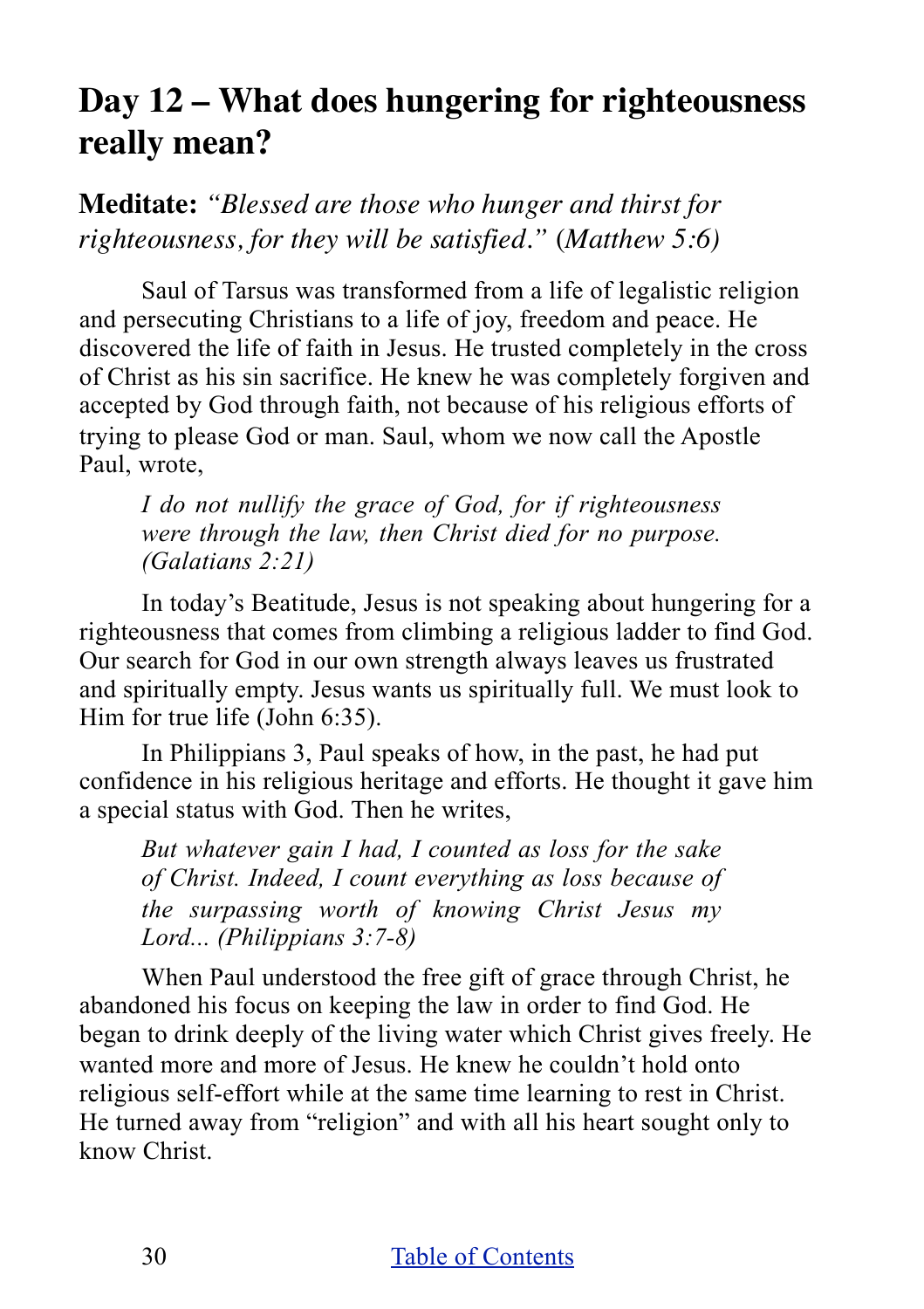And because of his confidence that Jesus took all his sins, he found a new power – the life of the Holy Spirit within him. We will talk more about that tomorrow

## **Suggestion for meditation and writing:**

Read the spiritual journey of the religious leader, Saul, who found Christ and became the Apostle Paul. He tells this story in Philippians 3:1-14. Then write about your own journey to know Christ. What do you now count as loss and as garbage in order to know Him?

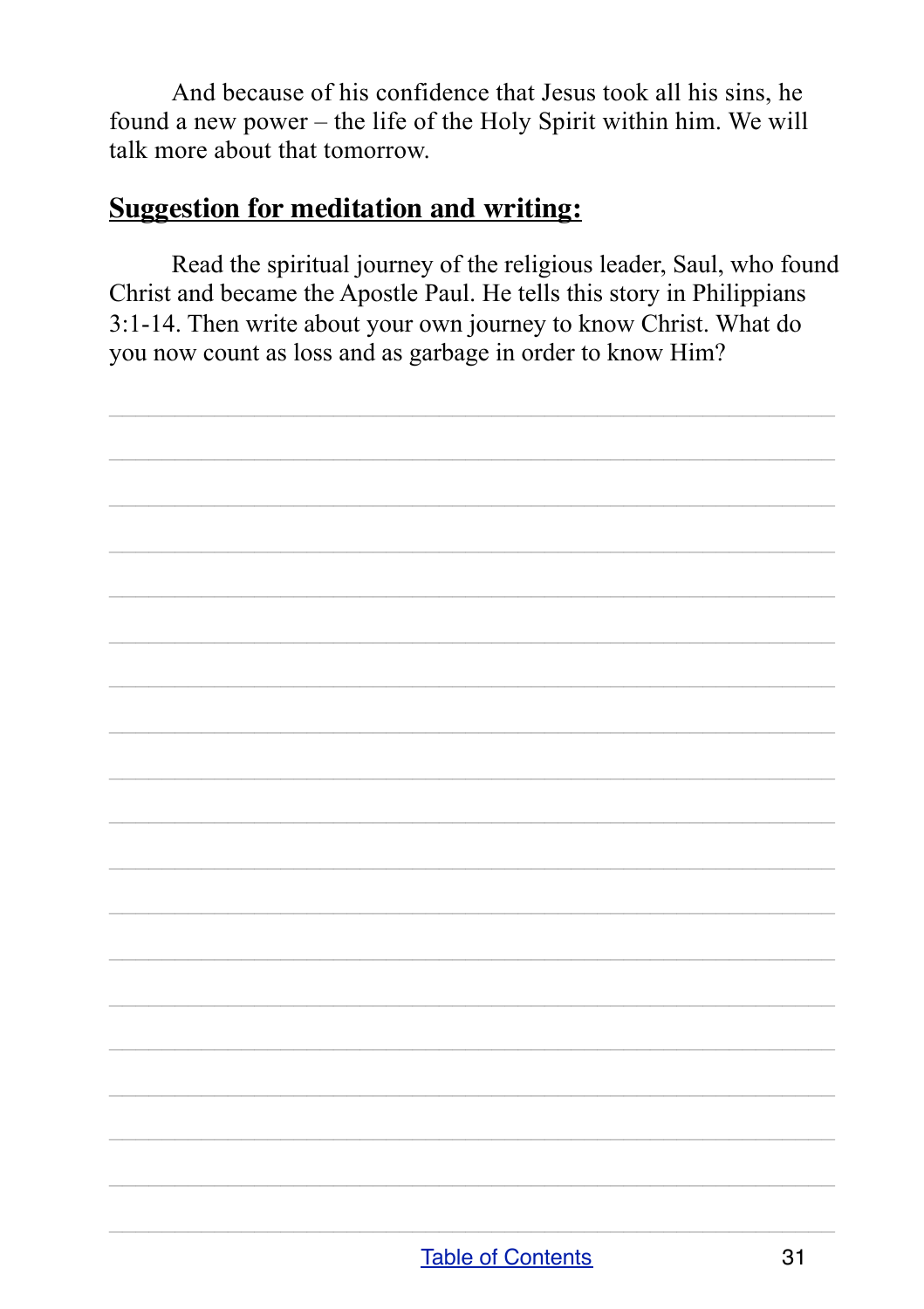# <span id="page-31-0"></span>**Day 13 – The power of the Holy Spirit within us**

**Meditate:** *"Blessed are those who hunger and thirst for righteousness, for they will be satisfied."* (*Matthew 5:6)*

Jesus promises that those who hunger and thirst for righteousness *will* be satisfied. But how do we hunger for Him when our hearts are divided? Sometimes we return to the dry bread of our past. Our old way of life can pull on us so strongly. Jesus and the apostles taught that we are engaged in a battle of flesh against spirit and we must not be passive in the battle (Galatians  $5:17 \&$  Ephesians 4:22-24).

This daily battle involves being aware of sins that we frequently struggle with, and cutting off opportunities that tempt us (Matthew 5:29). But it's not enough to get rid of bad habits and influences, we need to establish healthy habits to replace destructive ones (Colossians  $3:9-10$ .

The warfare is often intense and sometimes we fall, so we must return to foundational truths. The gospel is the power of God for salvation (Romans 1:16-17). We cannot save ourselves, nor can we change our ways in our own power. Jesus came into the world to save helpless sinners, not the righteous (Mark 2:17; Romans 7:14 & 8:2). Salvation is a deep work. We must look to the cross, our only way to be justified before God. And we need the Holy Spirit's power to change our desires and behavior. That's why Paul tells believers who were born of the Spirit to "be filled with the Holy Spirit" (Ephesians 5:18-20). Christ's life, Christ's joy, Christ's victory is our daily strength.

Have you ever asked others to pray with you for the fullness of God's Spirit? Do you stay in God's word to daily renew your mind?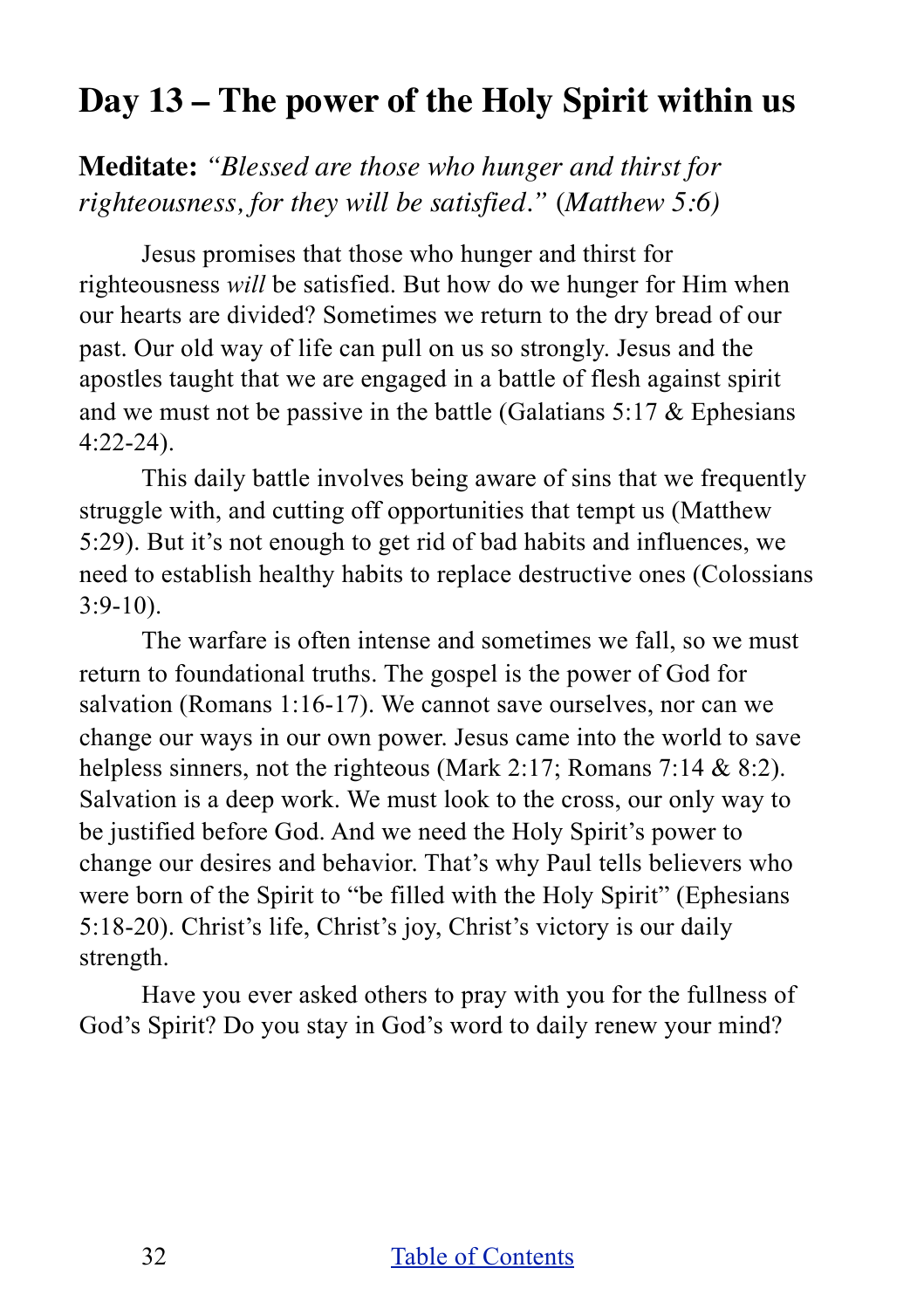Meditate on Galatians 5:16-26 and write your thoughts below. Ask to be filled with the Holy Spirit in a fresh way today.

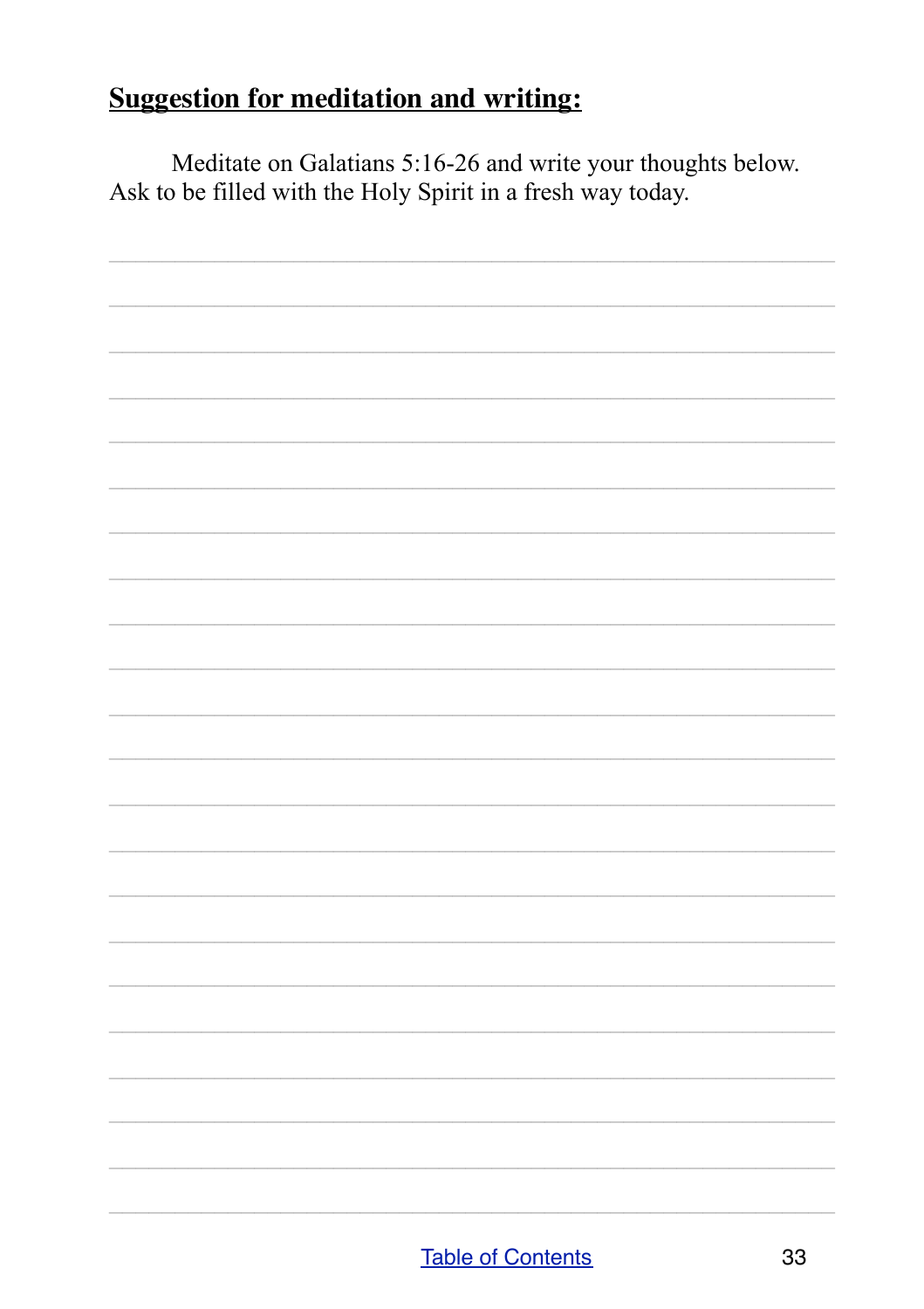# <span id="page-33-0"></span>**Day 14 – To defeat Satan's lies, speak the truth!**

**Meditate:** *"Blessed are those who hunger and thirst for righteousness, for they will be satisfied."* (*Matthew 5:6)*

This Beatitude propels us forward to acquire the character of Christ. We have not obtained it fully yet, but we have a God who "*calls into existence the things that do not exist"* (Romans 4:17). Our faith that Christ's righteousness is given freely to us is what transforms us. It is the power that produces His character in us.

We live by faith, not by sight (2 Corinthians 5:6-7). The life of faith allows us to affirm the reality of God's promises even before we see it all worked out. Our focus changes from the seen to the unseen. We believe that God will complete His work in us, and a vision for our new life appears.

When we begin to reject condemnation (Romans 8:1), we become more aware of the voice of Satan in our thoughts. The Bible calls him "the accuser" (Revelation 12:10). Day and night he accuses us before God. You can be sure that one of his most powerful tactics is to fill your mind with negativity.

How do we resist his lies? We do it in the same way that Jesus did in the wilderness (Luke 4:1-13). Jesus spoke the truths of God's word each time Satan attacked him. Learning from Jesus, believers also memorize and personalize God's truths to renew their minds.

Just as Satan questioned Jesus' identity in the wilderness, he also hates who we are in Christ. He doesn't want us to believe what God has done for us. Staying in God's word will protect us.

The appendix at the back of the book has truths that you can memorize and personalize. (See pages 70-71.) You will find many more as you read the scriptures. Learn them, claim them for yourself, stand firm on them. God's truths will change your life (John 8:31-32).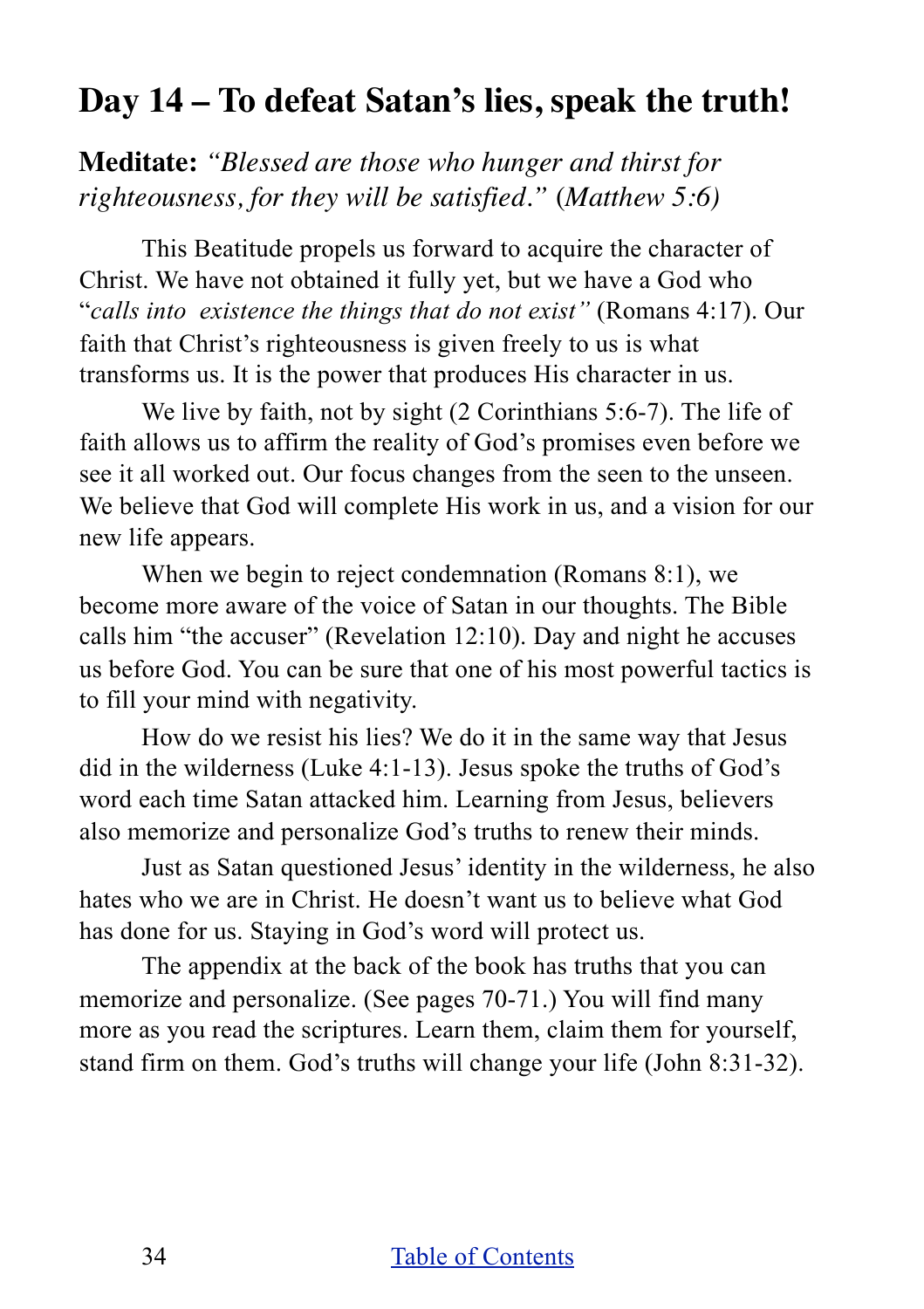Go to the appendix on pages 70-71 and choose some truths that stand against lies that Satan speaks to you often. Write them below. Then, memorize them and personalize them. Say them to the enemy of your soul as Jesus spoke truth to Satan, and review them often.

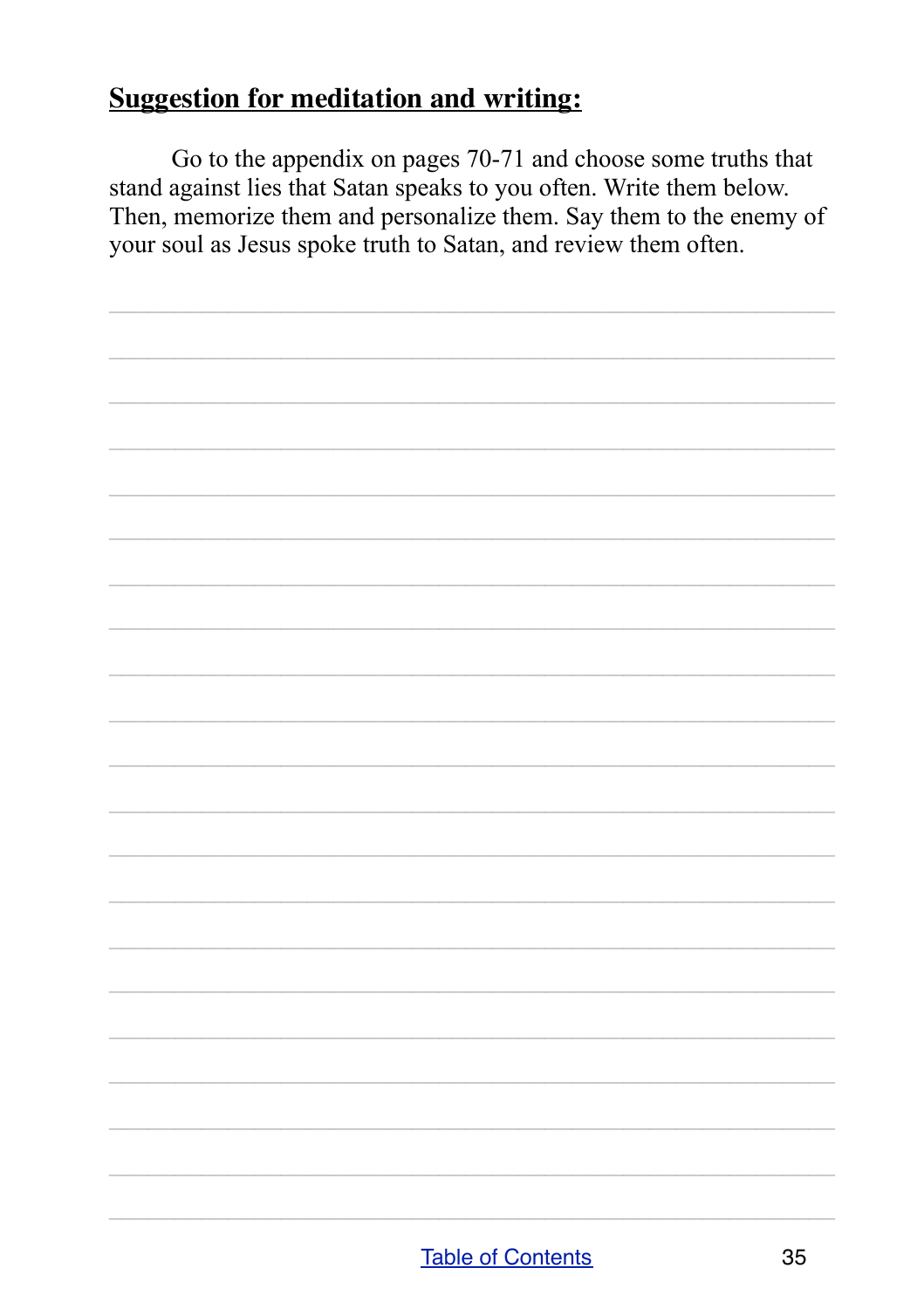# <span id="page-35-1"></span><span id="page-35-0"></span>**Day 15 – Becoming More Merciful People**

**Meditate:** *"Blessed are the merciful, for they will be shown mercy."* (*Matthew 5:7)*

Having found comfort and hope through the kindness of our Savior, we share it with those God puts in our path. We reach out to fellow strugglers, and as we share the little we have, God gives us more.

He knows that the more we give to others, the more we will find for ourselves. Of course, our capacity to receive God's goodness is like the capacity of a cup to contain the ocean. However, as we let His goodness flow out from us, we become more like a pipe than a cup. So as you release the outflow of grace to others, the inflow to you increases as well. You get to enjoy God's goodness as it flows through you to others. In fact, Jesus says the pleasure is greater when you give than when you receive (Acts 20:35).

The more we know our own souls, the more we are able to understand the sins and failings of others. As we listen to their stories, we see more and more what drives people to desperation and isolation and why some resort to addiction and abuse. We are not "less than" or "better than" they are. Our judgments and prejudices break down as we open our hearts to the flow of mercy. We see that we are all alike.

*For there is no distinction: for all have sinned and fall short of the glory of God, and are justified by his grace as a gift, through the redemption that is in Christ Jesus... (Romans 3:22-24)*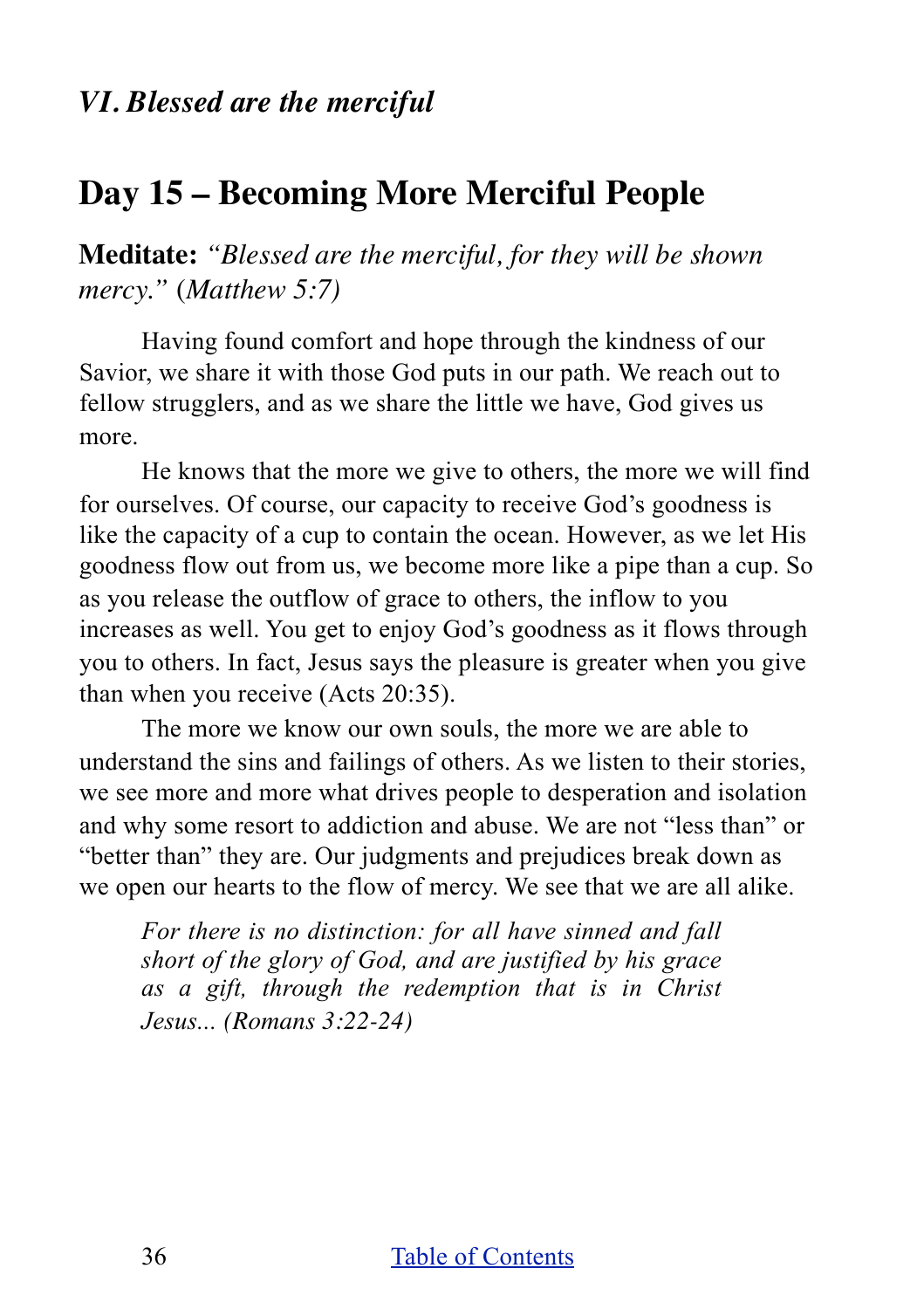Do you see in your heart a judgmental attitude toward others? Ask the Lord to help you every day see your own need for His grace so that you can extend that grace to others also.

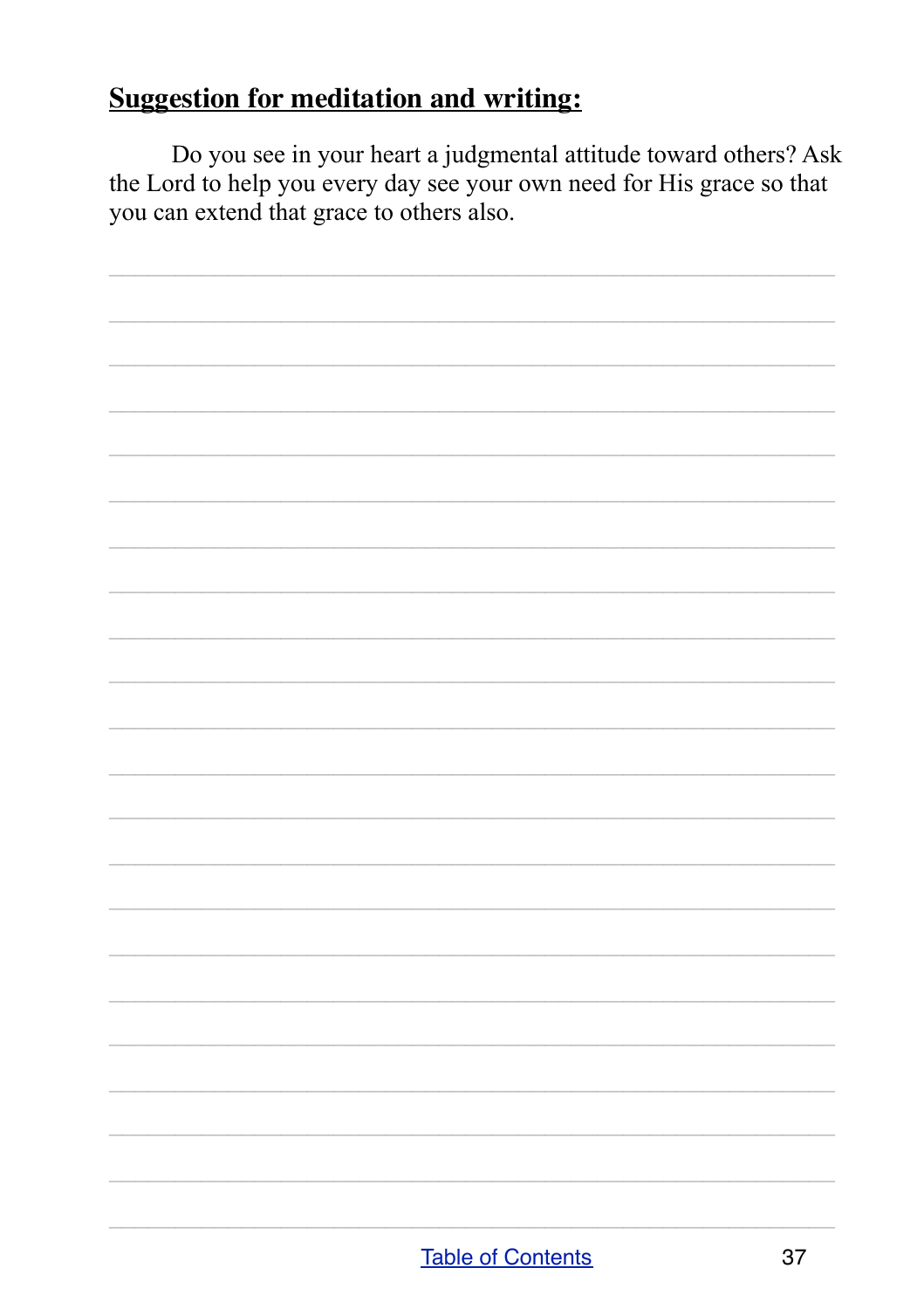# **Day 16 – Are your childhood wounds healed?**

**Meditate:** *"Blessed are the merciful, for they will be shown mercy." (Matthew 5:7)*

Forgiveness is the road to healing wounds from sins done against us. Those sins sometimes go way back into our childhood.

Our family members or schoolmates may have continually ridiculed us. Arguing in the home, divorce, physical violence against us – all of these things contribute to damaged emotions. Also shameful "family secrets" such as drug addiction and alcoholism, criminal behavior, etc, make us feel unworthy of love.

Our sexuality may also be damaged. God made sex beautiful, a gift to enable husband and wife to share themselves most intimately. However, when it is used to molest children, they become psychologically and emotionally broken. It affects the way they relate to God and others. Were you abused sexually as a child?

Children often accept wrong behavior and brokenness in the home as normal. They may also wrongly blame themselves for sins done against them. But as we move into adulthood, it's important that we understand how these things have contributed to who we are today.

It is easy to become bitter when our lives have been damaged by the actions of others. However, resentment keeps us bound to the person who sinned against us throughout our lives. Forgiveness sets us free from those heavy chains.

As we affirm the goodness of God and His love for us, we can come to peace with what happened in the past.

*See what great love the Father has lavished on us, that we should be called children of God! And that is what we are! (1 John 3:1)* 

We can choose to forgive. We were once small, weak and treated wrongly. Now, through Christ, we find strength to choose His way. Seeing those who sinned against us as broken human beings like we are makes forgiveness easier.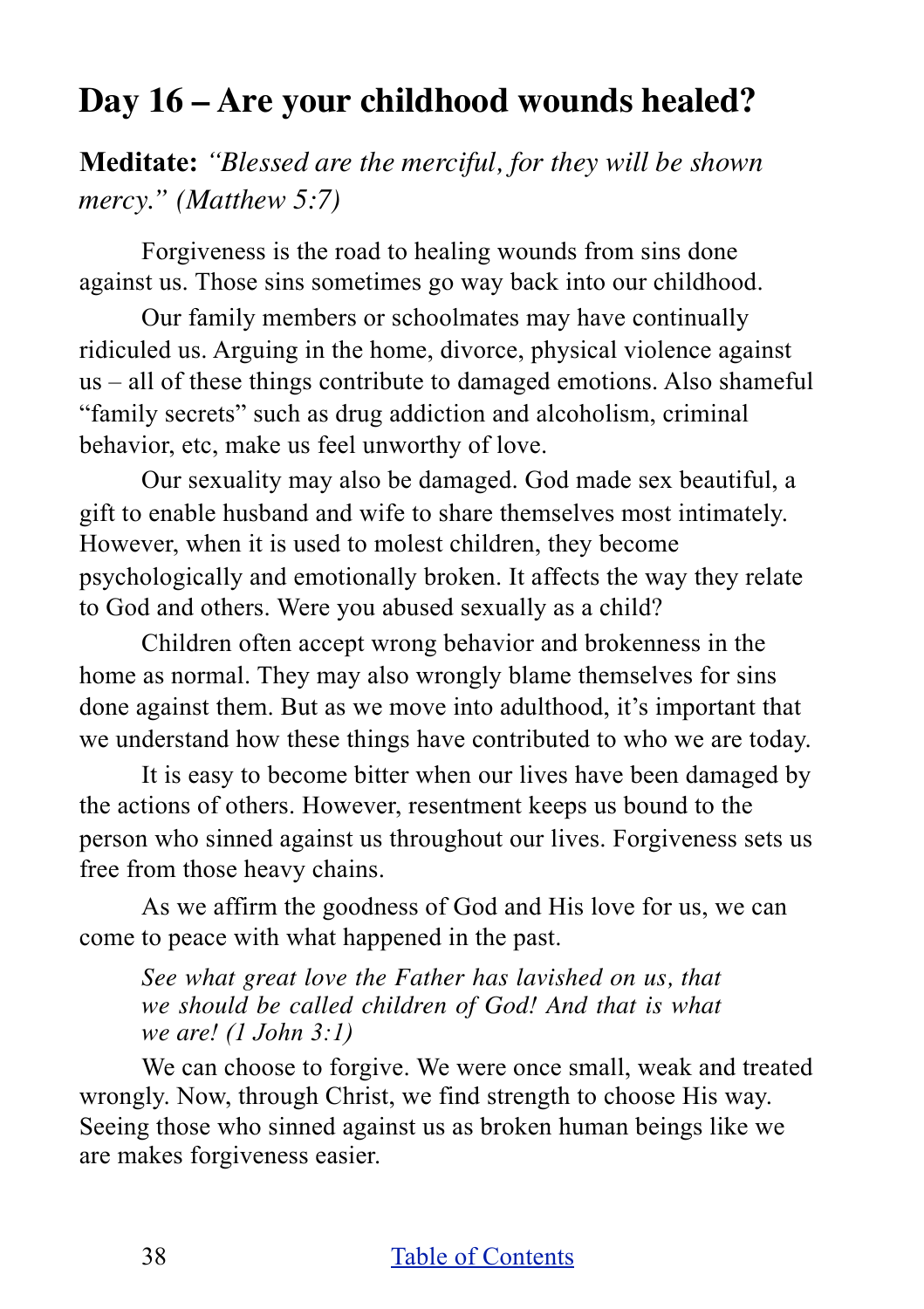Think about sins done to you as a child. Some of them may be very painful. Which actions do you believe were the most hurtful to you? Write below why it is so difficult for you to forgive these sins against you. (The days ahead will help you walk into forgiveness. Today's focus is to help you identify sins done to you in the past which you still hold onto with bitterness.)

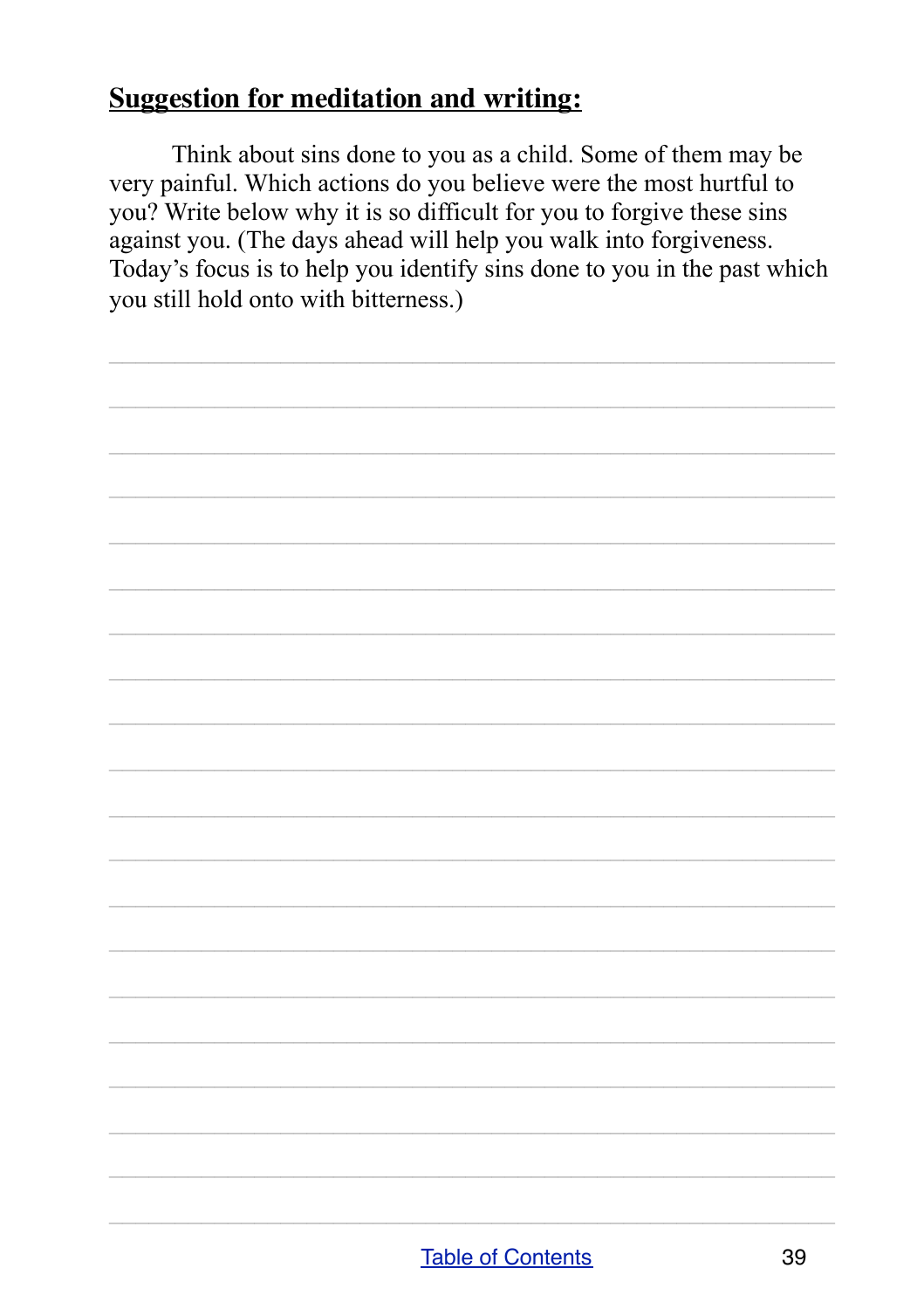# **Day 17 – The deep pain of forgiveness**

**Meditate:** *"Blessed are the merciful, for they will be shown mercy."* (*Matthew 5:7)*

Forgiveness is painful. It touches the deepest part of our souls. Our heart screams, "I can't do it!"

It may help you to ask, "Has God experienced what I am going through? Has he been abused, hated or betrayed the way I have?" A more important question: "Have I offended Him? How?"

If you have a spouse who is unfaithful, ask yourself: "Have I been unfaithful to God?" If your child is ungrateful and self-centered, have you ever had that attitude toward God? Has your parent ignored your needs? Ask yourself, "Do I ignore God and close my ears to His voice?"

When he was on earth Jesus was abused. He was despised and rejected (Isaiah 53:3). A friend sold him for money and then betrayed him with a kiss! His close friends ran away from Him at his time of greatest need. The nation that he served and healed for three years turned against Him and killed Him.

Our heavenly Father wants us to become like Jesus and forgive those who sin against us. We can go to God on their behalf, as Jesus did while suffering terribly on the cross – "*Father, forgive them…"* (Luke 23:34). Jesus shows that even when we are still feeling the pain and shame of evil deeds done against us, we can choose forgiveness.

Stephen, the first Christian martyr, followed Jesus' example. While they were stoning him, Stephen prayed,

*"Lord Jesus, receive my spirit." Then he fell on his knees and cried out, "Lord, do not hold this sin against them." When he had said this, he fell asleep. (Acts 7:59-60)*

Yes, forgiveness is painful because it is a sacrifice of love. Our heavenly Father's forgiveness to us was very costly for Him, too. He gave His Son! And now He wants to change our hearts to receive Christ's mercy toward others.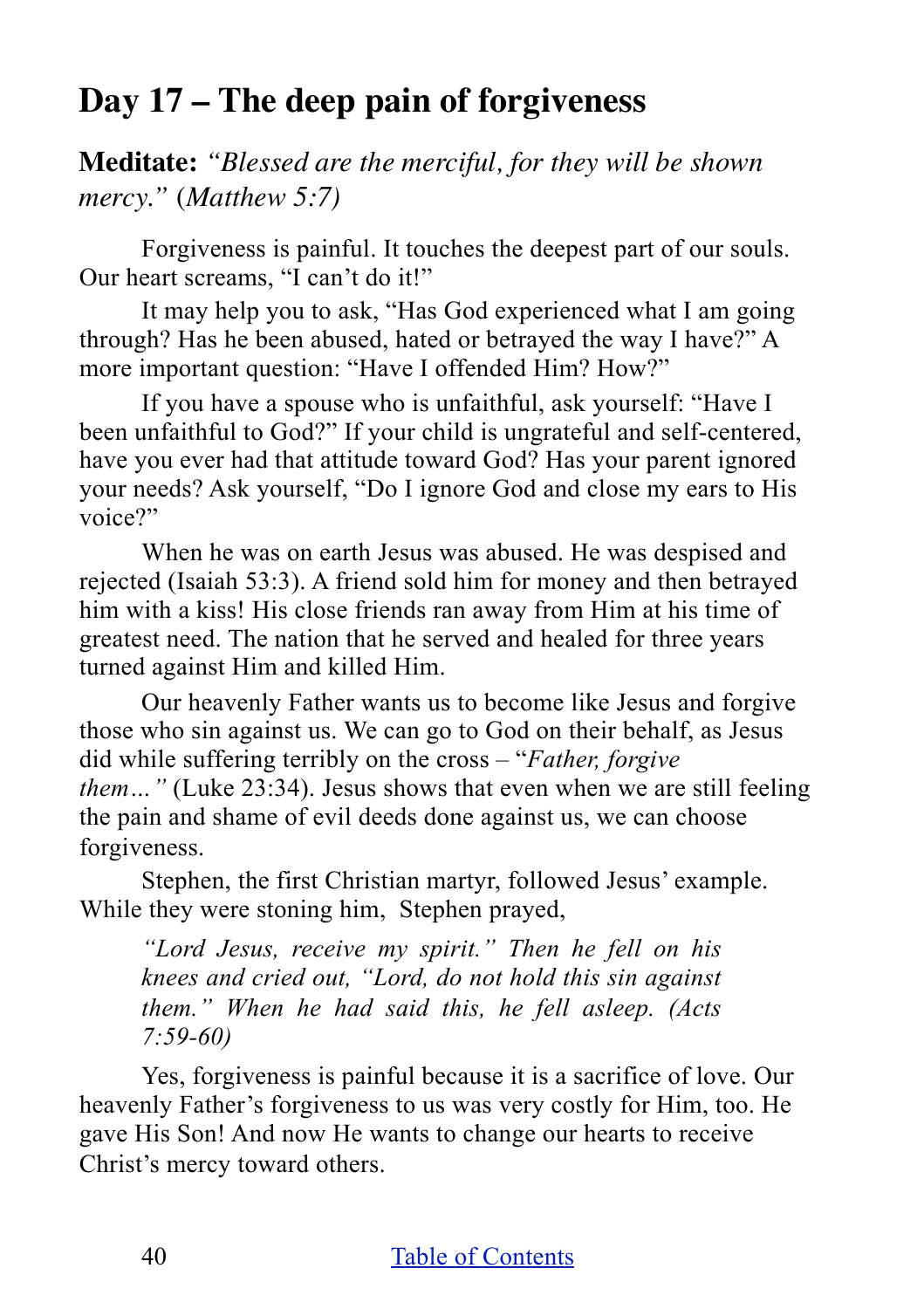"For if you forgive other people when they sin against you, your heavenly Father will also forgive you. But if you do not forgive others their sins, your Father will not forgive your sins." (Matthew  $6:14-15$ )

Meditate on the scripture above. The gospel of Jesus commands us to learn forgiveness. Ask the Lord to give you a heart of mercy toward those who have sinned against you. Be honest with Him about the pain you feel and how difficult it is to forgive certain people.

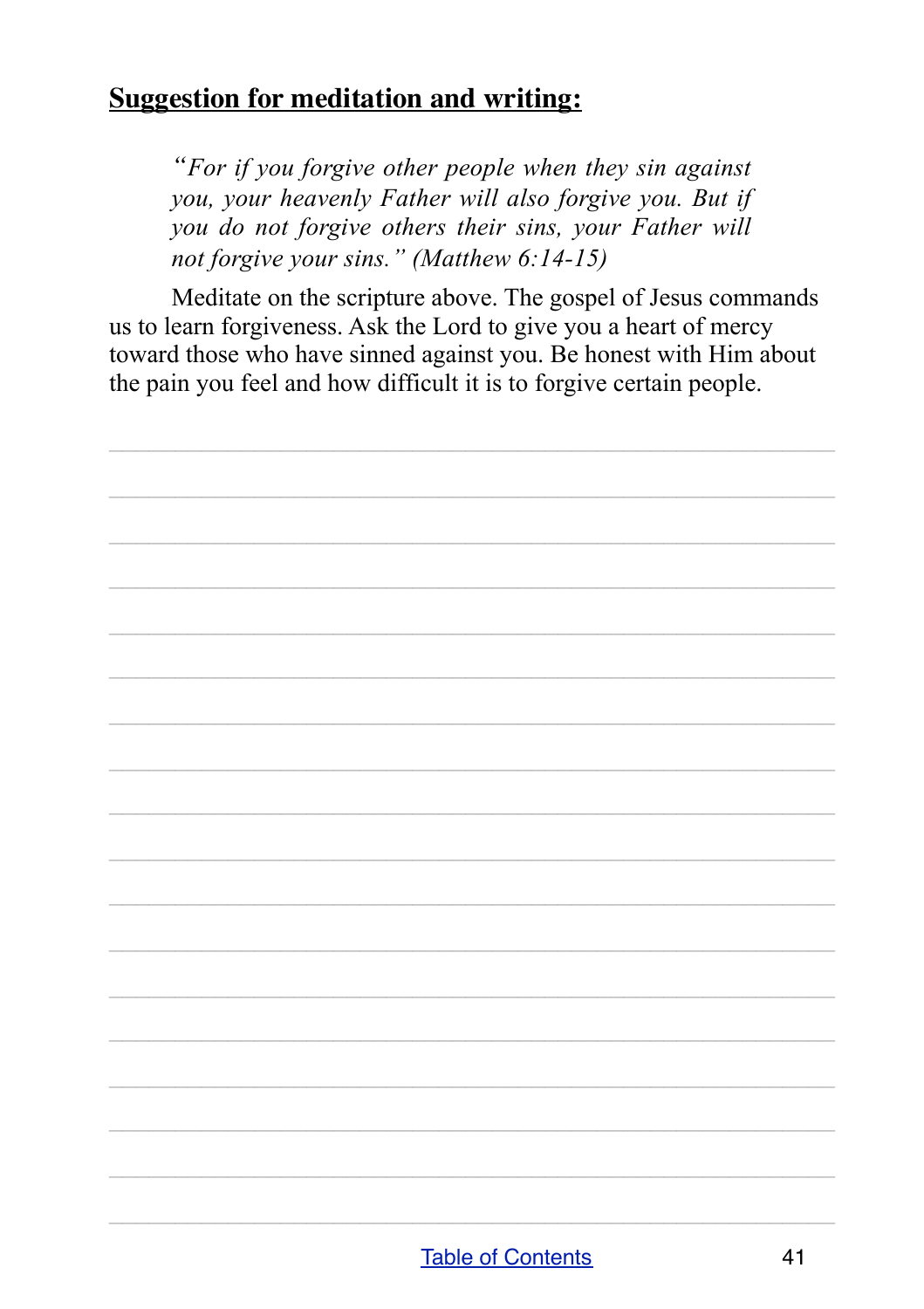# **Day 18 – Take time to forgive and bless others**

**Meditate:** *"Blessed are the merciful, for they will be shown mercy."* (*Matthew 5:7)*

Now is the time to put into practice what you have been learning in the previous days on forgiveness. Make a list of all who have wronged you. Write down each name as it comes to you. This process may occur over a period of days or even weeks.

Think through each period of your life and ask the Holy Spirit to show you pain and bitterness held in your heart toward anyone. Write names down of people you need to release to God.

Now, go over the names one by one, considering this teaching from Jesus:

*"But to you who are listening I say: Love your enemies, do good to those who hate you, bless those who curse you, pray for those who mistreat you." (Luke 6:27-28)*

Take a name from your list and lift up that person to God. In the presence of God, forgive them. Remember that forgiveness is a choice not to hold the sin against them. You may not feel any love for that person now. This is difficult in the same way that cleansing a deep wound is painful. We need God's help to forgive, and sometimes it is a process. We may need to ask a Christian brother or sister to help us with very difficult ones.

Then, as Jesus teaches in the verse above, pray for that person. You may want to pray for them to find the grace of Jesus Christ and the joy of knowing Him. That is the greatest blessing we all can receive. Can you imagine God blessing that person and you feeling glad about it?

Continue down the list. Ask God for help every step of the way. Your willingness to follow Jesus, even in this painful time, shows Him that you love Him. The result is friendship with God.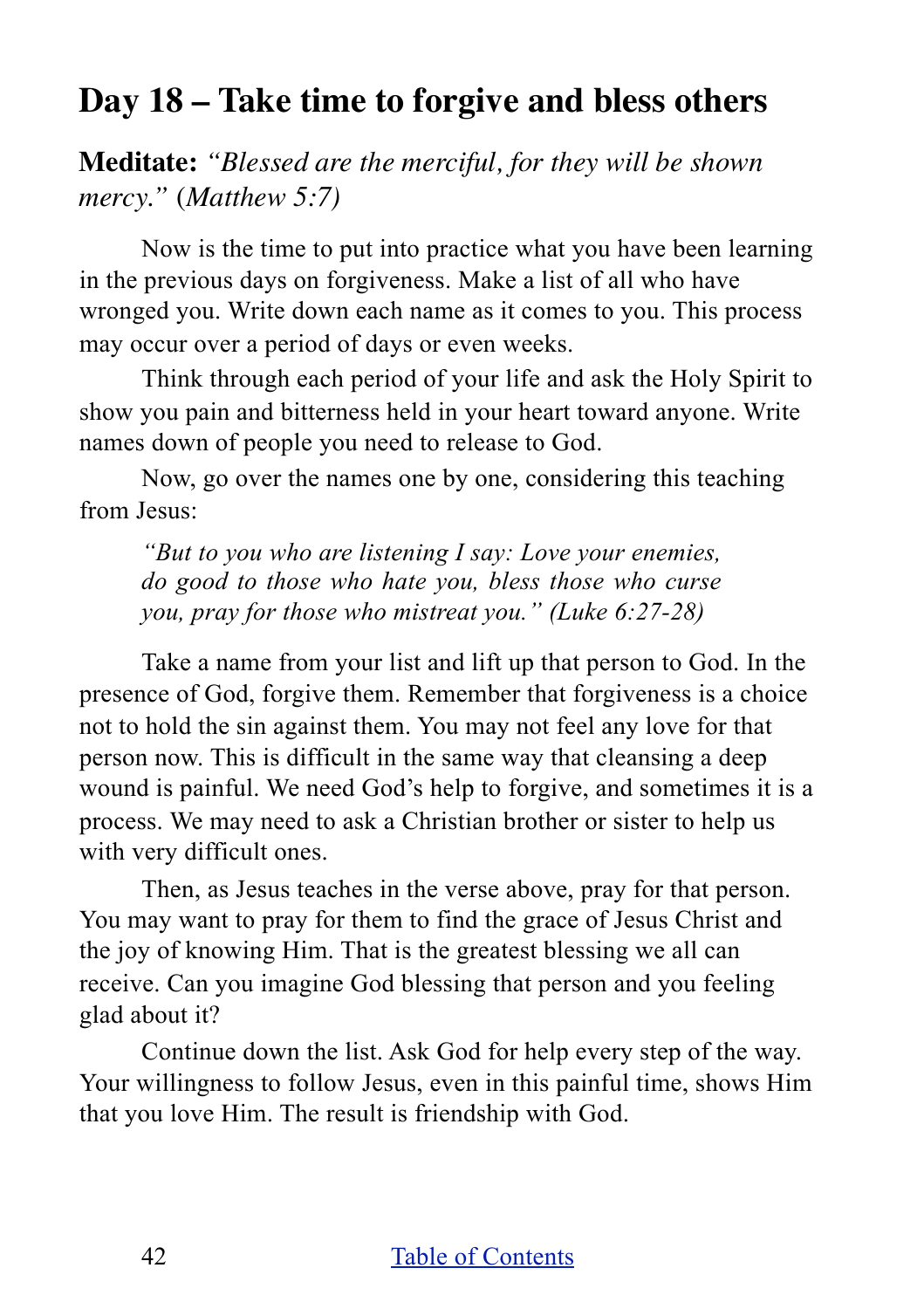Thank God for His help to obey what Jesus taught about forgiveness. Below, write your thoughts on this verse:

"Whoever has my commands and keeps them is the one who loves me. The one who loves me will be loved by my Father, and I too will love them and show myself to them."  $(John 14:21)$ 

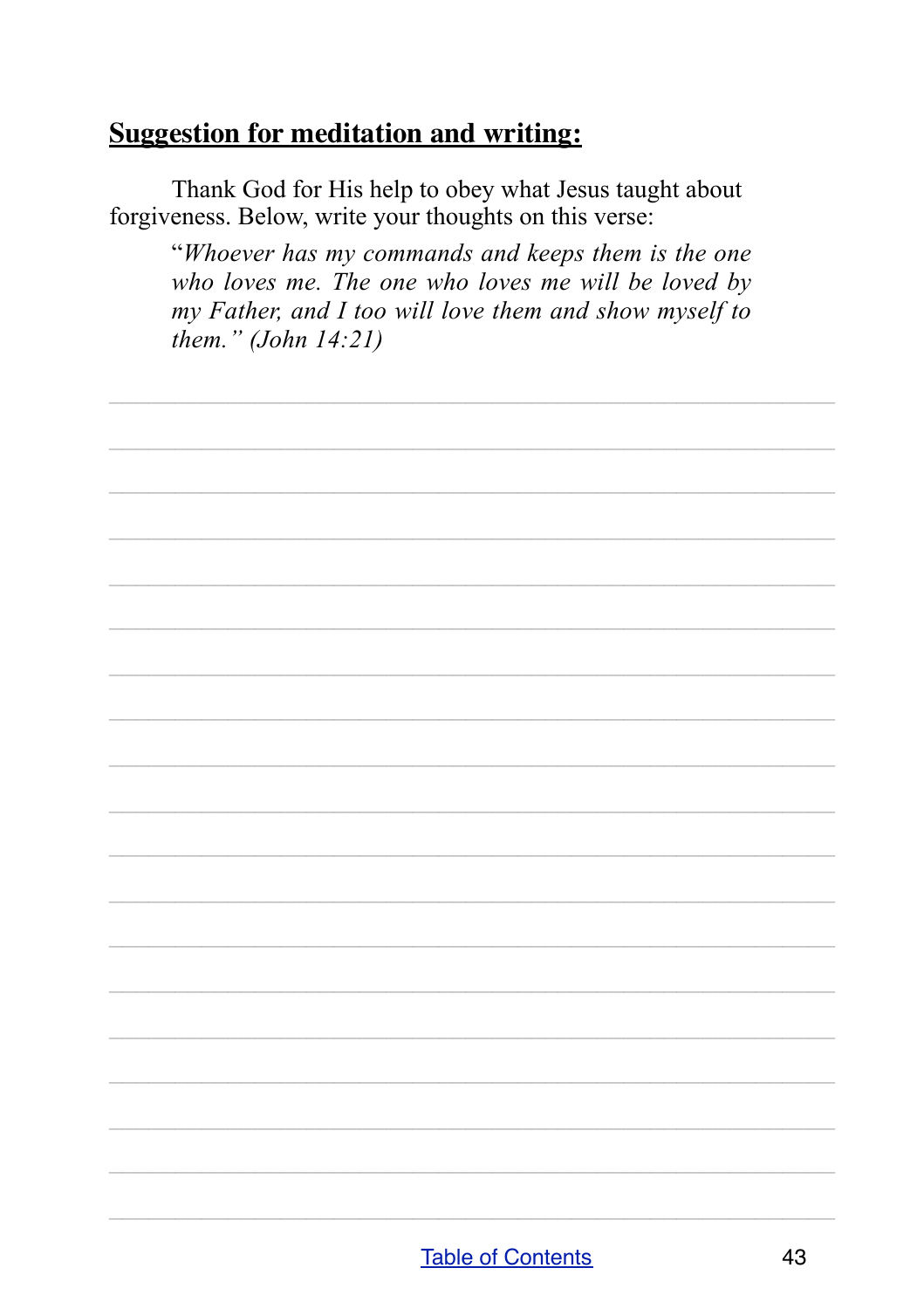## **Day 19 – Take a brave step forward to freedom**

**Meditate:** *"Blessed are the pure in heart, for they will see God*." (*Matthew 5:8)*

Our readings in the last few days related to our learning to forgive the sins that others did against us. Today's Beatitude inspires us to do a thorough housecleaning of our own hearts. Opening our own hearts to the searching light of Jesus is sometimes even more difficult than forgiving others. But Christ calls us into His light that we might find greater freedom.

*"If you hold to my teaching, you are really my disciples. Then you will know the truth, and the truth will set you free." (John 8:31-32)*

Are you ready to take a big step toward truth, to bring everything to the light? This is necessary throughout our Christian lives, not just at the beginning. Even as older believers we can let the "trash" in our home pile up. The mess we see in our lives becomes overwhelming. We may exclaim like the apostle Paul:

*Christ Jesus came into the world to save sinners – of whom I am the worst. (1 Timothy 1:15)*

Paul wrote that about 30 years after he became a follower of Jesus. God had been doing a deep work within him over the years. However, as Paul grew closer to Jesus each year, he was more aware of his heart, as the prophet Jeremiah had written 600 years before:

*The heart is deceitful above all things, and desperately sick; who can understand it? (Jeremiah 17:9)*

Sometimes we think as we get older and more mature in Jesus we should be able, in our own strength and righteousness, to continue on our own. But the apostle Paul knew he needed the saving power of Christ as much in his later years as he did in the earlier years. In the light of Jesus' perfect holiness, we see our own dark hearts. We always look to our gracious Savior, not our own righteousness.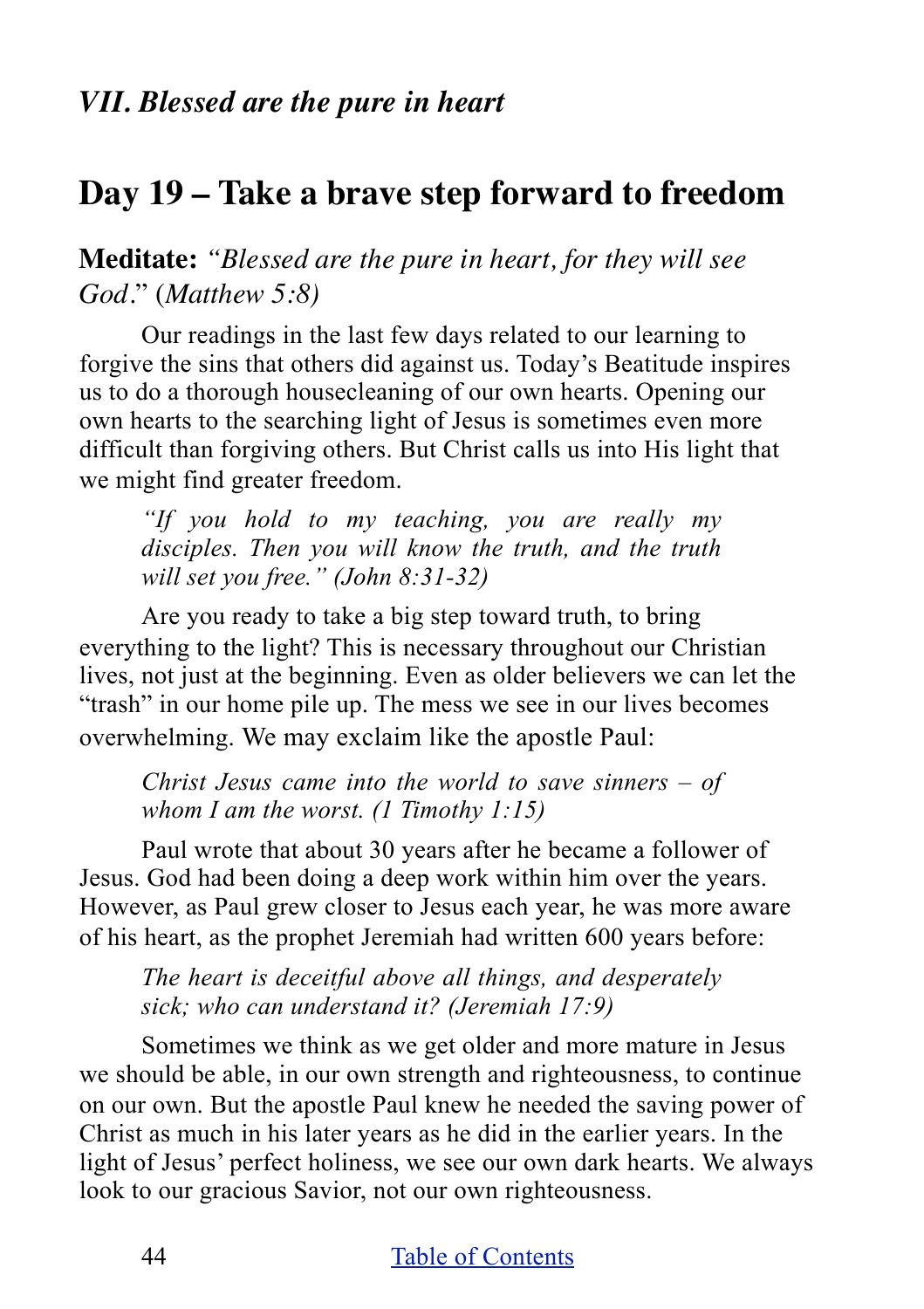As we explore this Beatitude we will allow the Lord to shine his light on anything He chooses at this time. We remember again His words: "BLESSED are the pure in heart," so we ask Him to cleanse us deep within.

#### **Suggestion for meditation and writing:**

Write what the Holy Spirit teaches you from these verses: Matthew 5:8; John 8:12; John 3:19-21; 1 John 1:5-7

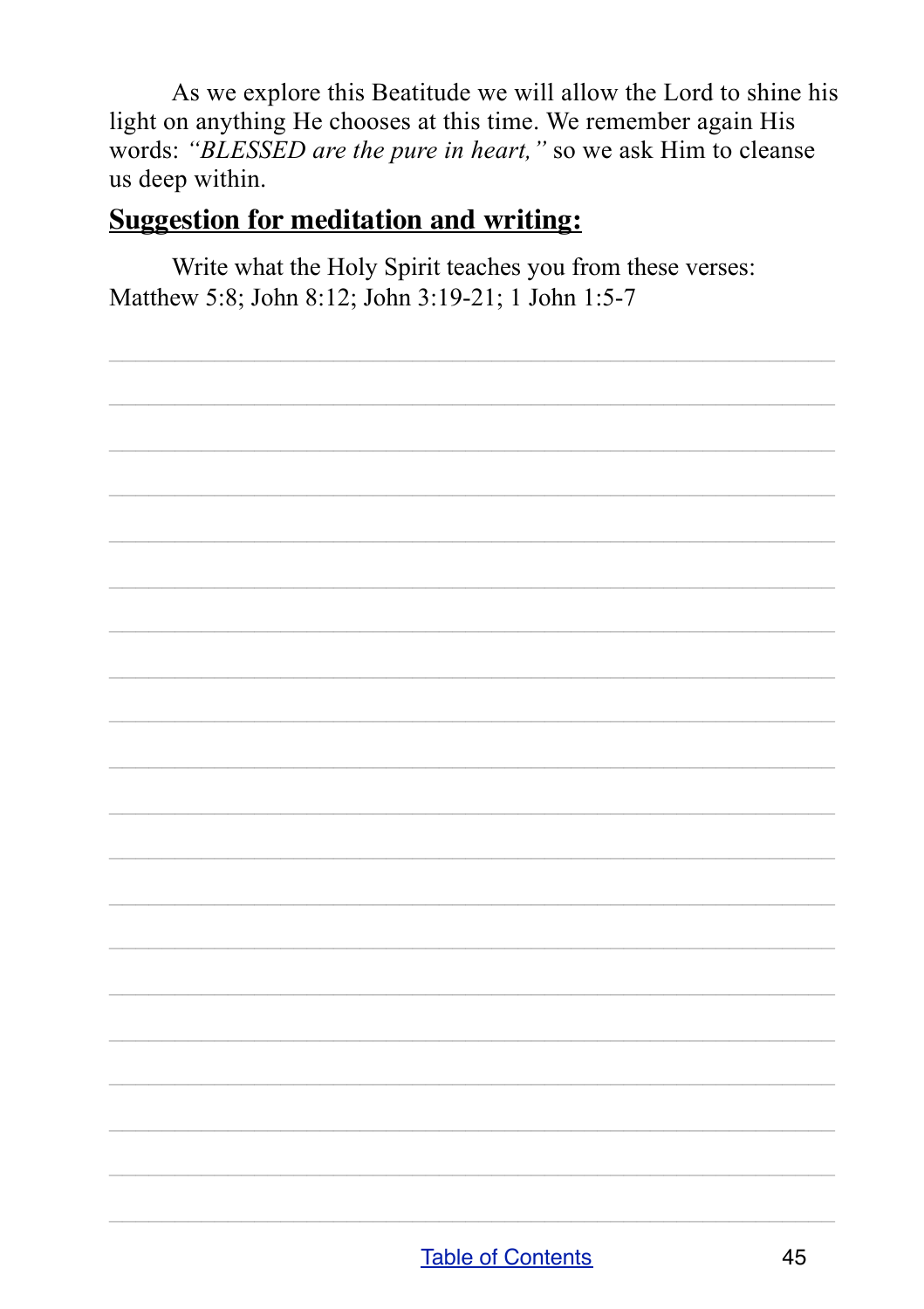## **Day 20 – Faith in the grace of Christ**

**Meditate:** *"Blessed are the pure in heart, for they will see God*." (*Matthew 5:8)*

When we obey Christ's command to walk in the light, we reject hypocrisy, the sin of the religious leaders in Jesus' day. Jesus told his disciples:

*"Be on your guard against the yeast of the Pharisees, which is hypocrisy. There is nothing concealed that will not be disclosed, or hidden that will not be made known." (Luke 12:1-2)*

But at every step of the painful process of bringing our sin into the light, let us not lose the truth of Hebrews 4:14-16:

*Since then we have a great high priest who has passed through the heavens, Jesus, the Son of God, let us hold fast our confession. For we do not have a high priest who is unable to sympathize with our weaknesses, but one who in every respect has been tempted as we are, yet without sin. Let us then with confidence draw near to the throne of grace, that we may receive mercy and find grace to help in time of need.* 

Take time now to read it several times. We have a merciful high priest who understands our weaknesses. Faith in his grace every day of our lives is the only way forward. Only Christ can cleanse our dirty hearts. Our job of "cleaning house" is to bring our dark hearts into the light and then turn to Him.

Before He found Christ's freedom, Martin Luther (the father of the Protestant Reformation), felt he must pay for his sins by hours and hours of repentance every day. He never found peace that way.

When we understand that Jesus was *"bruised for our transgressions"* (Isaiah 53:5), we begin to see how sad it is when we beat ourselves up. Can we add anything to His sacrifice? Was it not enough? Our attempts to atone for our own sins may be more offensive to God than the sin we feel guilty about.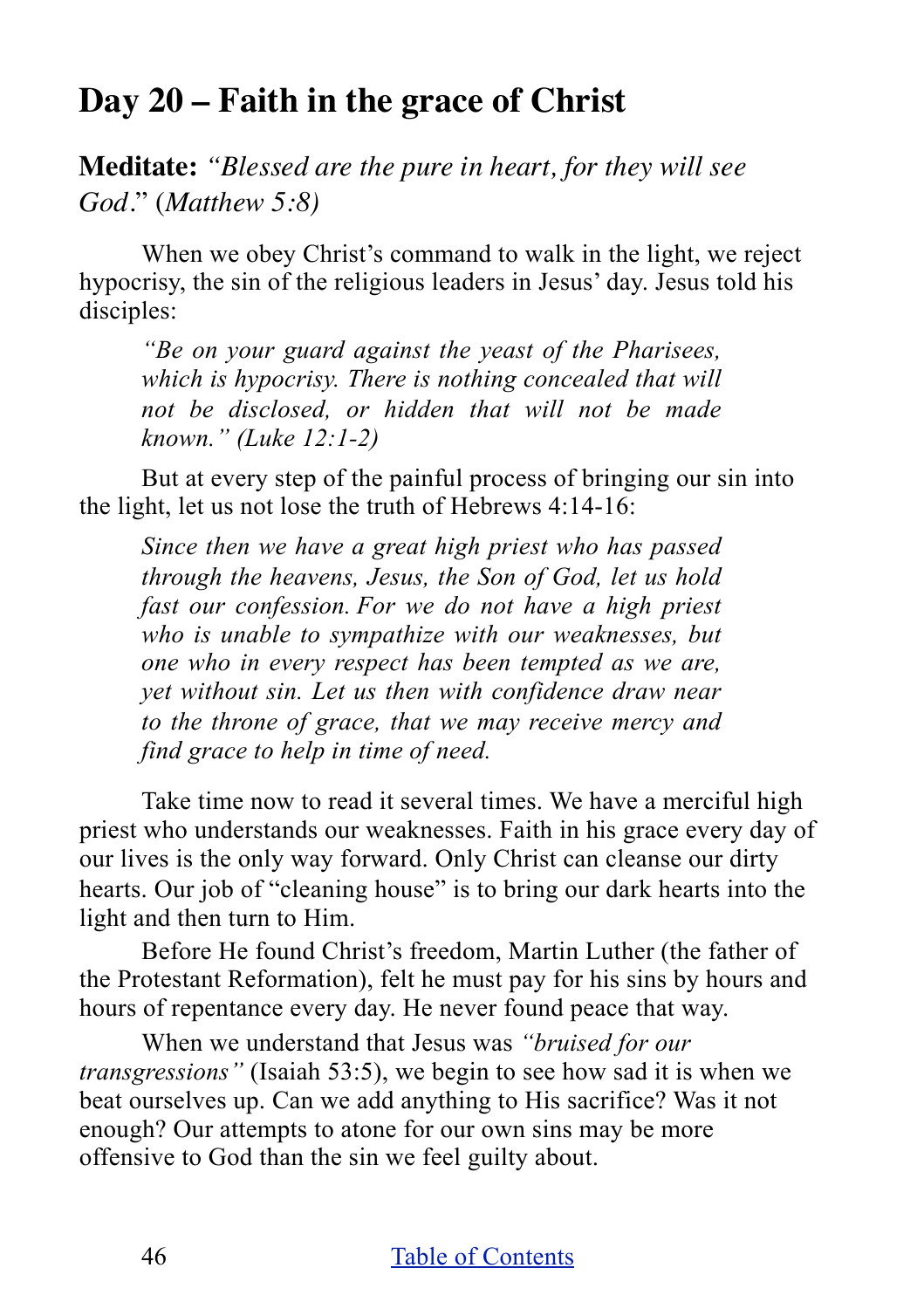The gift is free, but some of us are unable to enjoy it because we feel we must earn acceptance. Our only hope is to repent of our attempts to earn love and to accept with gratitude God's free gift. From beginning to end in our Christian walk, we live by faith in Christ's work on the cross for us.

#### **Suggestion for meditation and writing:**

Meditate on Galatians 2:19-21 and Hebrews 4:14-16 Write down what God teaches you.

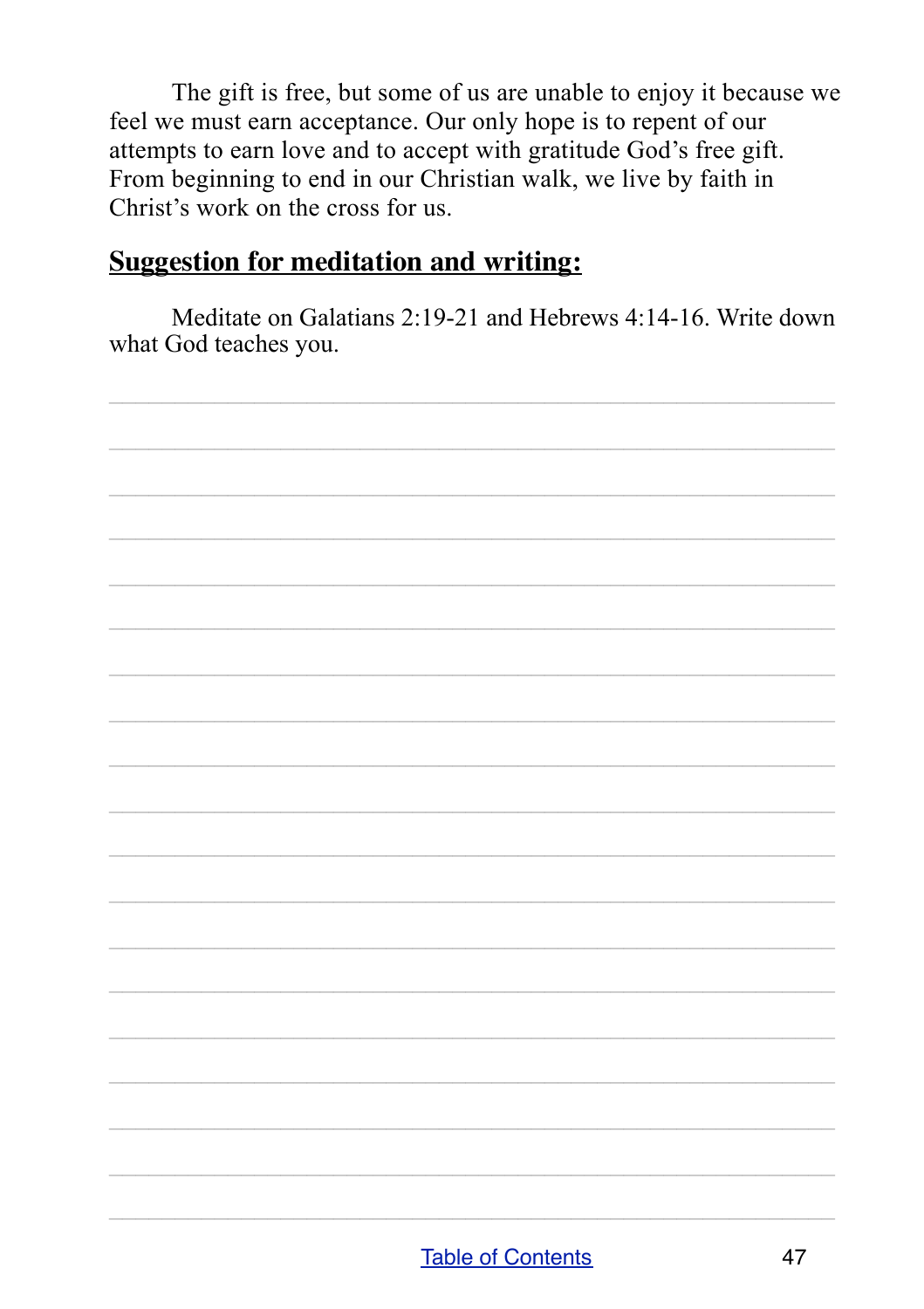# **Day 21 – Allow God to search your heart - Part 1**

**Meditate:** *"Blessed are the pure in heart, for they will see God*." *Matthew 5:8*

The pure in heart know the value of bringing sins into the light. We do this with the help of the Holy Spirit:

*Search me, God, and know my heart; test me and know my anxious thoughts. See if there is any offensive way in me, and lead me in the way everlasting. (Psalm 139:23-24)*

In this Psalm we see that we don't do the searching alone. We look to God to help us. Sometimes it is helpful to review the things that scripture clearly teaches are offensive to Him. The following scriptures and questions may help you as you open up to the Lord's light. He may also speak to you about other sins not listed below.

You may have already dealt with the most painful areas of your life and this will not be so difficult. Or it may be that you want to run from facing the darkness inside. Don't run! Take courage by praying the Psalm above and then let the Holy Spirit speak.

As you go through this list (today and tomorrow), write down briefly and specifically the dark areas of your life that the Lord shines His light on.

#### *Dishonoring Parents (Deuteronomy 5:16; Proverbs 23:22; Matthew 15:3-9)*

• How have you dishonored your parents (with your tongue, your attitude, your possessions, your time)?

#### *Sins of the tongue (James 3:2-12; Matthew 5:21-22; Exodus 20:7):*

- Is lying a habit in your life? What kind of lies do you tell?
- Do you gossip about others? Do you boast about yourself and put others down?
- Do you use your words to wound, mock or criticize others?
- Do you use God's name in vain? Is your language dirty?
- Do you find yourself often complaining about your life? Do you have an ungrateful attitude (and tongue) towards God for what He gives you?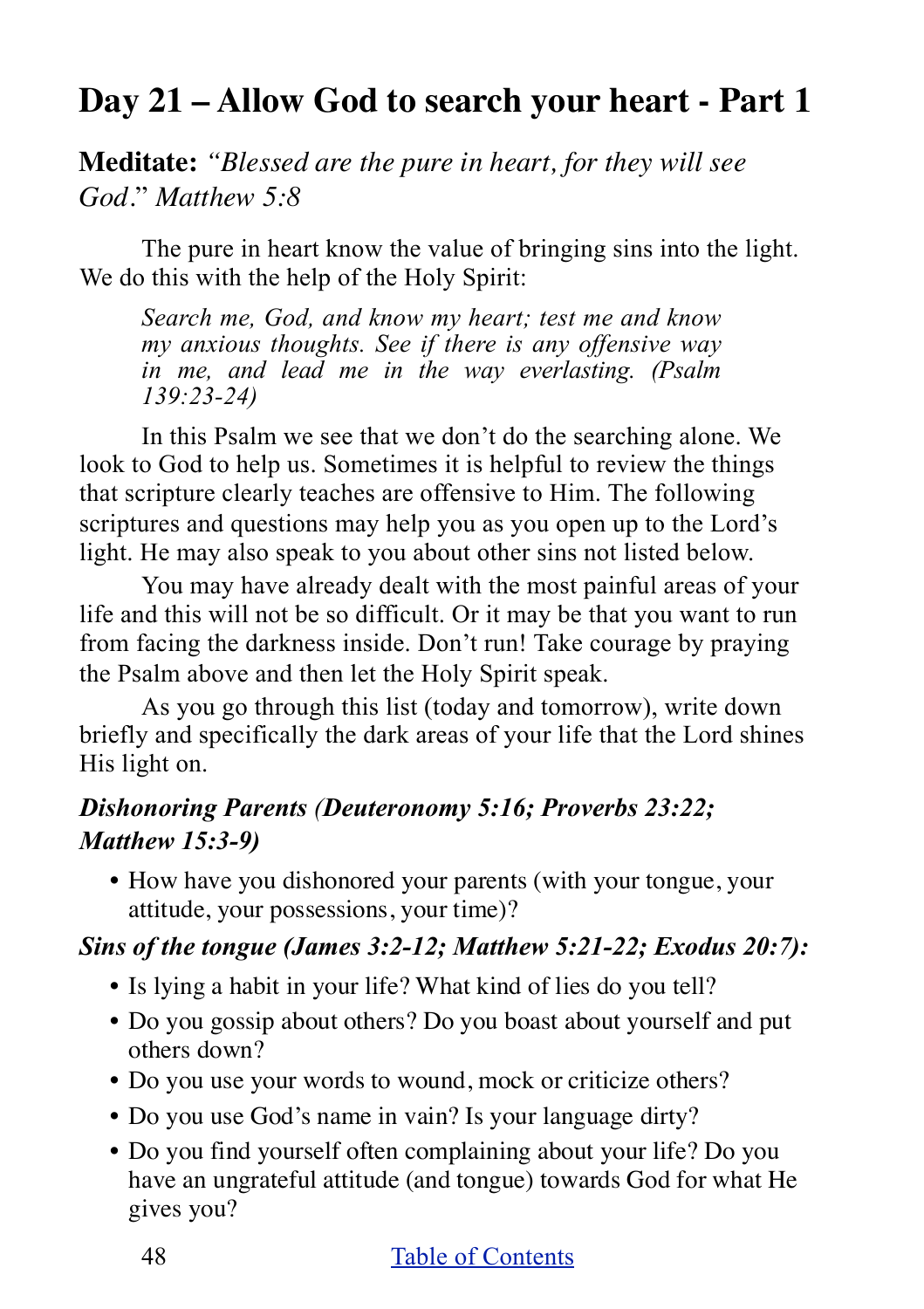#### Theft (Exodus 20:15; Ephesians 4:28):

• Have you stolen things from others? Is it a habit in your life?

### **Suggestion for meditation and writing:**

If you have not already done so, look back over the list of sins that you wrote down. Confess them one by one and look to Christ for cleansing. Review 1 John 1:5-2:2.

#### **Your List:**

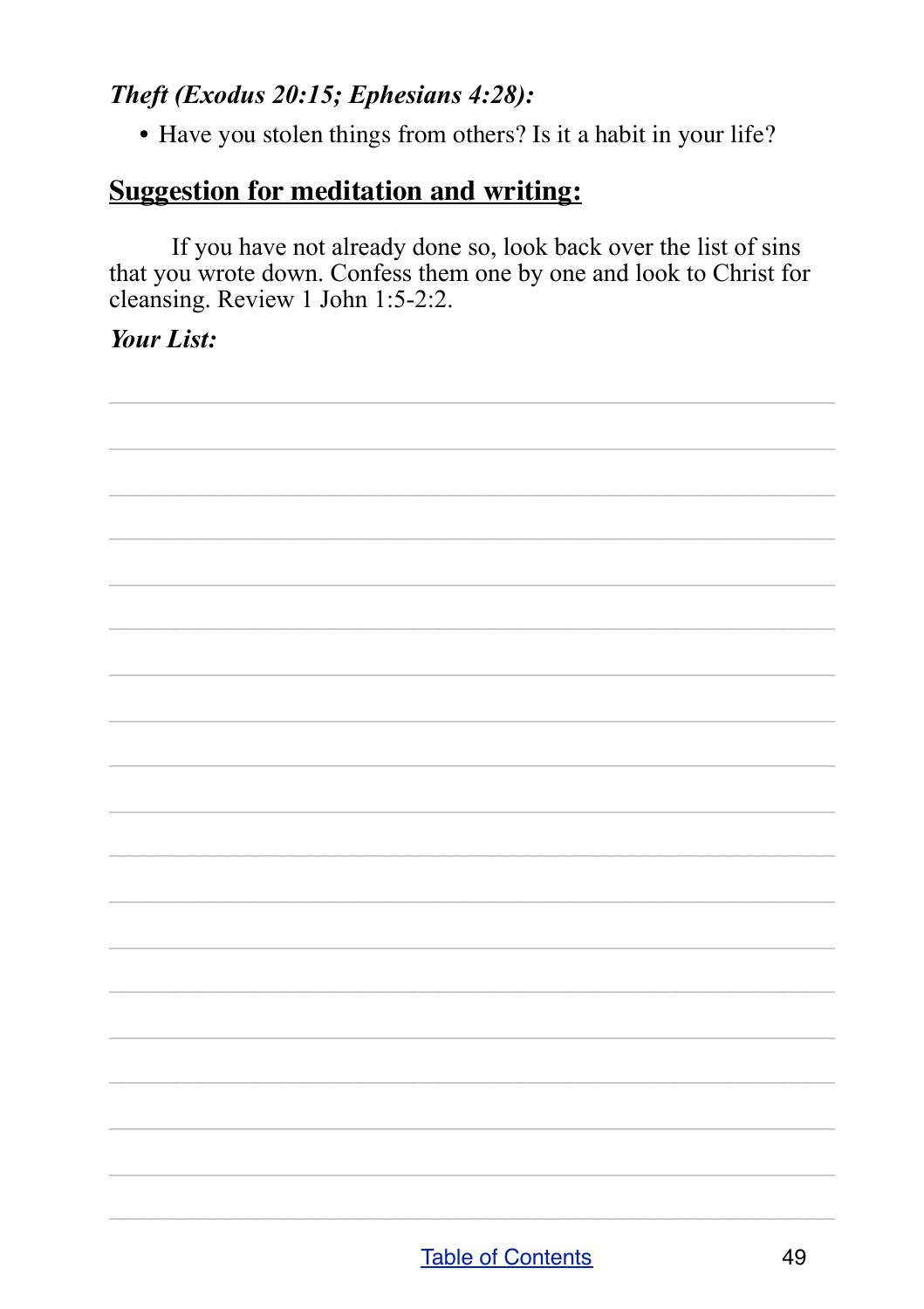# **Day 22 – Allow God to search your heart - Part 2**

**Meditate:** *"Blessed are the pure in heart, for they will see God*." *(Matthew 5:8)*

As you did yesterday, continue reading the list below. Write down briefly and specifically areas of your life that the Lord shines His light on.

#### *Sins of the mind and eyes (Matthew 5:27-29; Matthew 7:1-5; Exodus 20:17; Genesis 6:5):*

- Is your mind impure before God? Do your eyes lust after others?
- Are you judgmental towards others? Do you keep negative attitudes growing like weeds in your mind?
- Do you have an "evil eye," coveting what others have? Do you covet other people's material things, their position, their physical appearance, their children? What do you want that other people have?

### *Violence (Exodus 20:13; Genesis 6:11-13; Matthew 5:21-22; Jeremiah 1:5):*

- Are you physically violent towards others? Have you, in anger, wished you could kill someone or wished they were dead?
- Have you had an abortion or encouraged someone else to have one?
- What have you done that is harmful to your own body? (Examples: attempting suicide, cutting yourself, banging your head violently, eating disorder)

### *Sexual impurity and addictions (Exodus 20:3-5&14; 1 Thessalonians 4:3-5; Galatians 5:19-21):*

- How have you used your body that was dishonoring to God?
- Have you committed adultery, had sex outside of marriage, or engaged in looking at pornography?
- What things or behaviors have you used to replace God in your life? In other words, where do you turn for comfort, security, or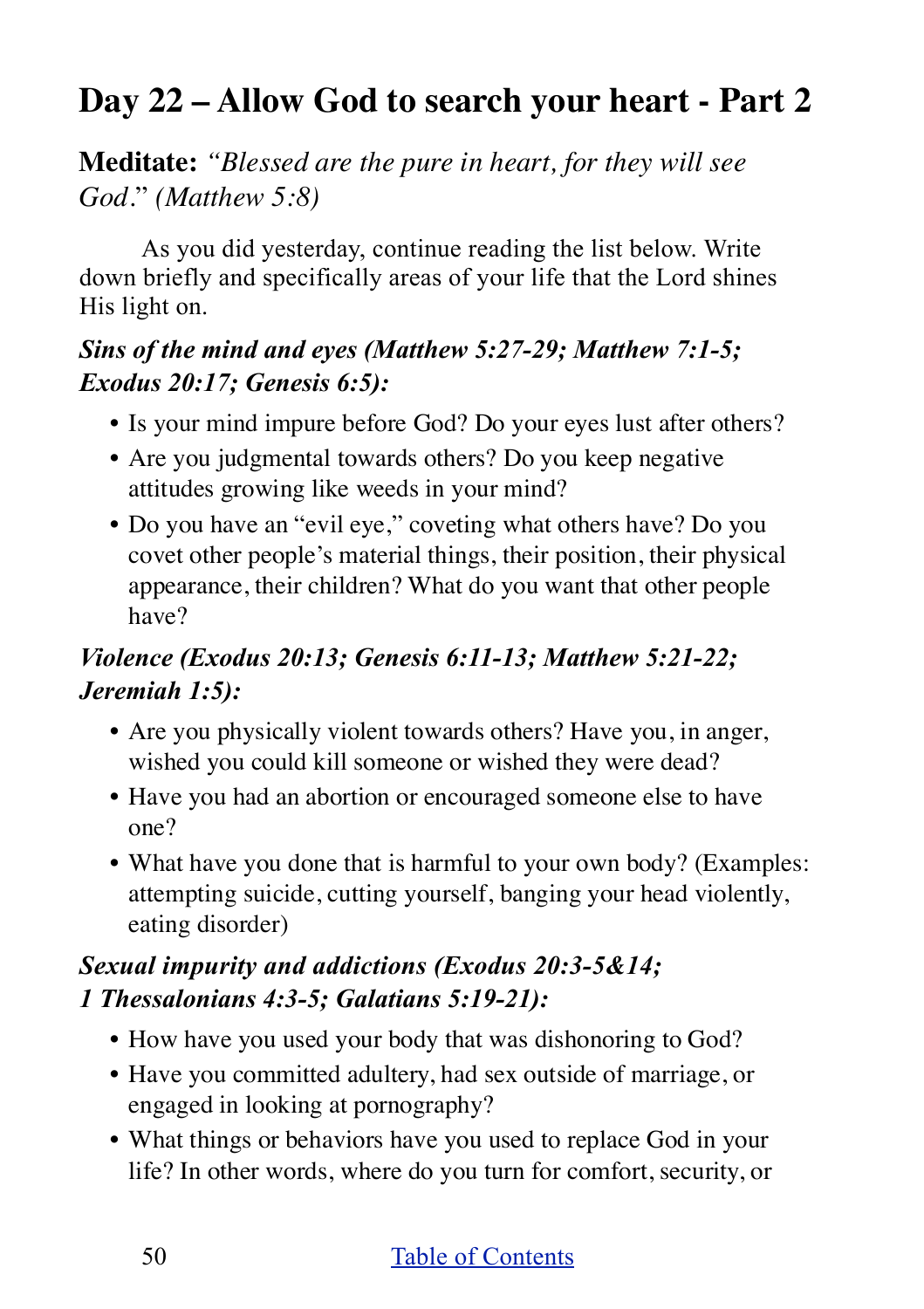pleasure apart from God? (Examples: Sex, money, power over others, drugs, alcohol, food, etc.)

#### *Involvement with the occult (Leviticus 19:31; Deuteronomy 18:9-13; Isaiah 8:19-20; Acts 19:18-20):*

- Have you gone to mediums or spiritists for guidance?
- Have you sought healing, blessing, cursing on others, etc, through things like sorcery, extrasensory powers, etc?

### **Suggestion for meditation and writing:**

If you have not already done so, look over the sins you wrote down. Confess them one by one and look to Christ for cleansing. Review 1 John  $1:5 - 2:2$ .

 $\mathcal{L}_\text{max} = \mathcal{L}_\text{max} = \mathcal{L}_\text{max} = \mathcal{L}_\text{max} = \mathcal{L}_\text{max} = \mathcal{L}_\text{max} = \mathcal{L}_\text{max} = \mathcal{L}_\text{max} = \mathcal{L}_\text{max} = \mathcal{L}_\text{max} = \mathcal{L}_\text{max} = \mathcal{L}_\text{max} = \mathcal{L}_\text{max} = \mathcal{L}_\text{max} = \mathcal{L}_\text{max} = \mathcal{L}_\text{max} = \mathcal{L}_\text{max} = \mathcal{L}_\text{max} = \mathcal{$ 

 $\mathcal{L}_\text{max} = \mathcal{L}_\text{max} = \mathcal{L}_\text{max} = \mathcal{L}_\text{max} = \mathcal{L}_\text{max} = \mathcal{L}_\text{max} = \mathcal{L}_\text{max} = \mathcal{L}_\text{max} = \mathcal{L}_\text{max} = \mathcal{L}_\text{max} = \mathcal{L}_\text{max} = \mathcal{L}_\text{max} = \mathcal{L}_\text{max} = \mathcal{L}_\text{max} = \mathcal{L}_\text{max} = \mathcal{L}_\text{max} = \mathcal{L}_\text{max} = \mathcal{L}_\text{max} = \mathcal{$ 

 $\mathcal{L}_\text{max} = \mathcal{L}_\text{max} = \mathcal{L}_\text{max} = \mathcal{L}_\text{max} = \mathcal{L}_\text{max} = \mathcal{L}_\text{max} = \mathcal{L}_\text{max} = \mathcal{L}_\text{max} = \mathcal{L}_\text{max} = \mathcal{L}_\text{max} = \mathcal{L}_\text{max} = \mathcal{L}_\text{max} = \mathcal{L}_\text{max} = \mathcal{L}_\text{max} = \mathcal{L}_\text{max} = \mathcal{L}_\text{max} = \mathcal{L}_\text{max} = \mathcal{L}_\text{max} = \mathcal{$ 

 $\mathcal{L}_\text{max} = \mathcal{L}_\text{max} = \mathcal{L}_\text{max} = \mathcal{L}_\text{max} = \mathcal{L}_\text{max} = \mathcal{L}_\text{max} = \mathcal{L}_\text{max} = \mathcal{L}_\text{max} = \mathcal{L}_\text{max} = \mathcal{L}_\text{max} = \mathcal{L}_\text{max} = \mathcal{L}_\text{max} = \mathcal{L}_\text{max} = \mathcal{L}_\text{max} = \mathcal{L}_\text{max} = \mathcal{L}_\text{max} = \mathcal{L}_\text{max} = \mathcal{L}_\text{max} = \mathcal{$ 

 $\mathcal{L}_\text{max} = \mathcal{L}_\text{max} = \mathcal{L}_\text{max} = \mathcal{L}_\text{max} = \mathcal{L}_\text{max} = \mathcal{L}_\text{max} = \mathcal{L}_\text{max} = \mathcal{L}_\text{max} = \mathcal{L}_\text{max} = \mathcal{L}_\text{max} = \mathcal{L}_\text{max} = \mathcal{L}_\text{max} = \mathcal{L}_\text{max} = \mathcal{L}_\text{max} = \mathcal{L}_\text{max} = \mathcal{L}_\text{max} = \mathcal{L}_\text{max} = \mathcal{L}_\text{max} = \mathcal{$ 

 $\mathcal{L}_\text{max} = \mathcal{L}_\text{max} = \mathcal{L}_\text{max} = \mathcal{L}_\text{max} = \mathcal{L}_\text{max} = \mathcal{L}_\text{max} = \mathcal{L}_\text{max} = \mathcal{L}_\text{max} = \mathcal{L}_\text{max} = \mathcal{L}_\text{max} = \mathcal{L}_\text{max} = \mathcal{L}_\text{max} = \mathcal{L}_\text{max} = \mathcal{L}_\text{max} = \mathcal{L}_\text{max} = \mathcal{L}_\text{max} = \mathcal{L}_\text{max} = \mathcal{L}_\text{max} = \mathcal{$ 

 $\mathcal{L}_\text{max} = \mathcal{L}_\text{max} = \mathcal{L}_\text{max} = \mathcal{L}_\text{max} = \mathcal{L}_\text{max} = \mathcal{L}_\text{max} = \mathcal{L}_\text{max} = \mathcal{L}_\text{max} = \mathcal{L}_\text{max} = \mathcal{L}_\text{max} = \mathcal{L}_\text{max} = \mathcal{L}_\text{max} = \mathcal{L}_\text{max} = \mathcal{L}_\text{max} = \mathcal{L}_\text{max} = \mathcal{L}_\text{max} = \mathcal{L}_\text{max} = \mathcal{L}_\text{max} = \mathcal{$ 

 $\mathcal{L}_\text{max} = \mathcal{L}_\text{max} = \mathcal{L}_\text{max} = \mathcal{L}_\text{max} = \mathcal{L}_\text{max} = \mathcal{L}_\text{max} = \mathcal{L}_\text{max} = \mathcal{L}_\text{max} = \mathcal{L}_\text{max} = \mathcal{L}_\text{max} = \mathcal{L}_\text{max} = \mathcal{L}_\text{max} = \mathcal{L}_\text{max} = \mathcal{L}_\text{max} = \mathcal{L}_\text{max} = \mathcal{L}_\text{max} = \mathcal{L}_\text{max} = \mathcal{L}_\text{max} = \mathcal{$ 

 $\mathcal{L}_\text{max} = \mathcal{L}_\text{max} = \mathcal{L}_\text{max} = \mathcal{L}_\text{max} = \mathcal{L}_\text{max} = \mathcal{L}_\text{max} = \mathcal{L}_\text{max} = \mathcal{L}_\text{max} = \mathcal{L}_\text{max} = \mathcal{L}_\text{max} = \mathcal{L}_\text{max} = \mathcal{L}_\text{max} = \mathcal{L}_\text{max} = \mathcal{L}_\text{max} = \mathcal{L}_\text{max} = \mathcal{L}_\text{max} = \mathcal{L}_\text{max} = \mathcal{L}_\text{max} = \mathcal{$ 

 $\mathcal{L}_\text{max} = \mathcal{L}_\text{max} = \mathcal{L}_\text{max} = \mathcal{L}_\text{max} = \mathcal{L}_\text{max} = \mathcal{L}_\text{max} = \mathcal{L}_\text{max} = \mathcal{L}_\text{max} = \mathcal{L}_\text{max} = \mathcal{L}_\text{max} = \mathcal{L}_\text{max} = \mathcal{L}_\text{max} = \mathcal{L}_\text{max} = \mathcal{L}_\text{max} = \mathcal{L}_\text{max} = \mathcal{L}_\text{max} = \mathcal{L}_\text{max} = \mathcal{L}_\text{max} = \mathcal{$ 

 $\mathcal{L}_\text{max} = \mathcal{L}_\text{max} = \mathcal{L}_\text{max} = \mathcal{L}_\text{max} = \mathcal{L}_\text{max} = \mathcal{L}_\text{max} = \mathcal{L}_\text{max} = \mathcal{L}_\text{max} = \mathcal{L}_\text{max} = \mathcal{L}_\text{max} = \mathcal{L}_\text{max} = \mathcal{L}_\text{max} = \mathcal{L}_\text{max} = \mathcal{L}_\text{max} = \mathcal{L}_\text{max} = \mathcal{L}_\text{max} = \mathcal{L}_\text{max} = \mathcal{L}_\text{max} = \mathcal{$ 

 $\mathcal{L}_\text{max} = \mathcal{L}_\text{max} = \mathcal{L}_\text{max} = \mathcal{L}_\text{max} = \mathcal{L}_\text{max} = \mathcal{L}_\text{max} = \mathcal{L}_\text{max} = \mathcal{L}_\text{max} = \mathcal{L}_\text{max} = \mathcal{L}_\text{max} = \mathcal{L}_\text{max} = \mathcal{L}_\text{max} = \mathcal{L}_\text{max} = \mathcal{L}_\text{max} = \mathcal{L}_\text{max} = \mathcal{L}_\text{max} = \mathcal{L}_\text{max} = \mathcal{L}_\text{max} = \mathcal{$ 

#### *Your List:*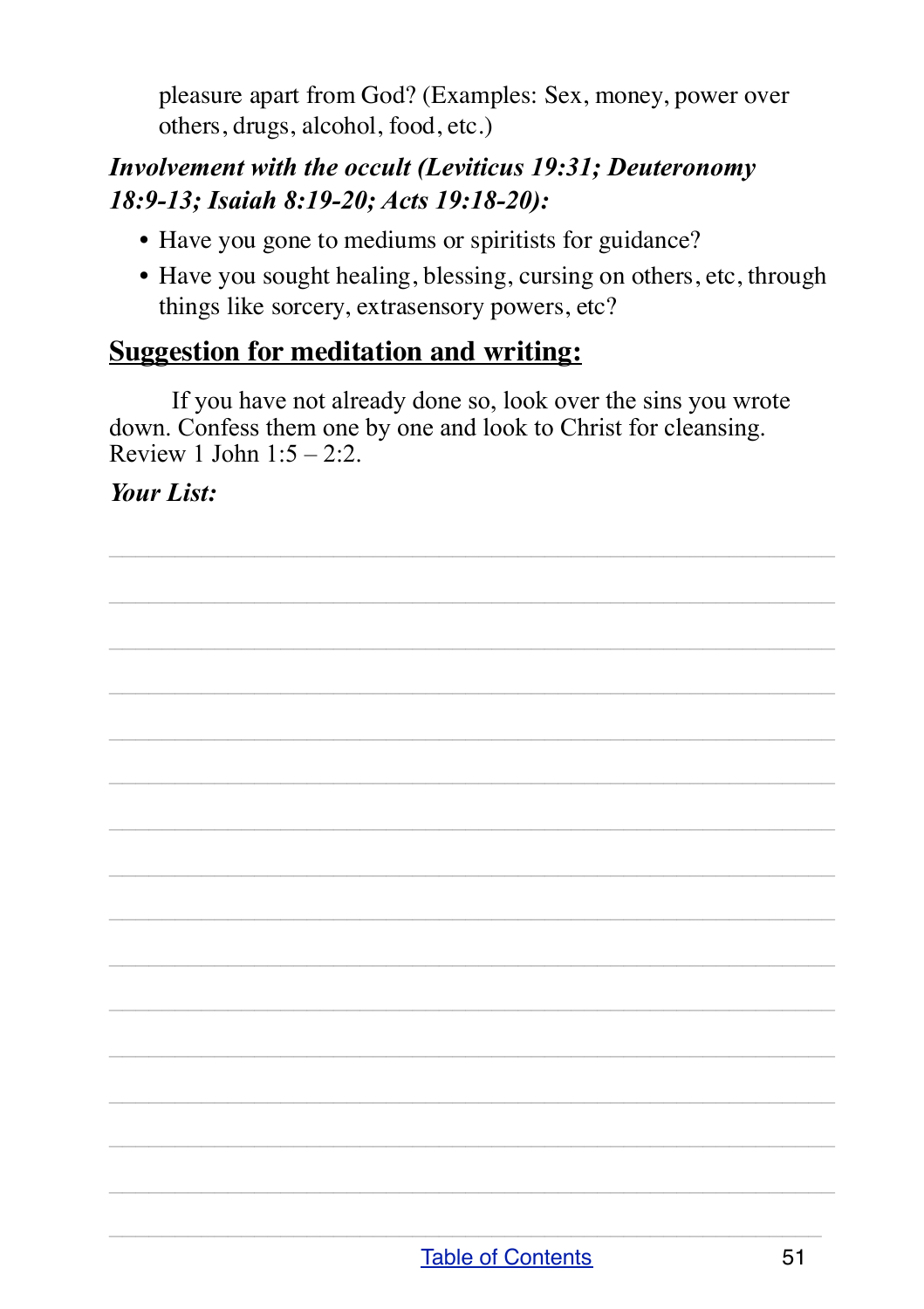# **Day 23 – Cutting the root of shame**

**Meditate:** *"Blessed are the pure in heart, for they will see God*." *(Matthew 5:8)*

Though we confess our sins to Christ, we know there are some sins we need to tell to others and ask for their prayers. (See James 5:16.) Opening our hearts up to a trusted believer is part of Christian maturity. You may be surprised to find people actually value you more as a person when they know you have been through pain and failure. They see that you are sincere and not wearing a religious mask.

As a new creation in Christ, your past is your history; it is not your identity. When you share your brokenness with others, often they will begin to see you as someone they can trust, and they may share their weaknesses and sins with you as well. If they do, you must remember they are trusting you. Don't talk about it with others.

Being known fully by someone who will neither excuse nor condemn you is one of the greatest things you can ever experience. It happened to a woman Jesus met. If you don't know the story, read it now in John 4:1-42.

She was a Samaritan, of mixed race and despised by the Jews. She came to draw water at Jacob's well and found Jesus sitting alone. She came in the middle of the day when none of the other women were there. Probably they shunned her, and she avoided them.

Jesus brought to light things about her life that she wished she could hide. She had been married five times and now lived with a man who was not her husband. These things brought her shame, yet she saw in Christ's eyes complete acceptance. She felt valuable, perhaps for the first time in her life. Soon, she left the well and encouraged others to come out and meet Jesus, saying, *"He told me everything I ever did"* (John 4:29)*.*

The encounter was so transformational that this outcast woman went back boldly to the village that rejected her. She brought the whole town out to meet the Savior. She no longer felt the need to hide. When she found Jesus, she found worth, and that set her free to connect with her community. That is the power of grace. It is released every time we come to God just as we are, in poverty of spirit.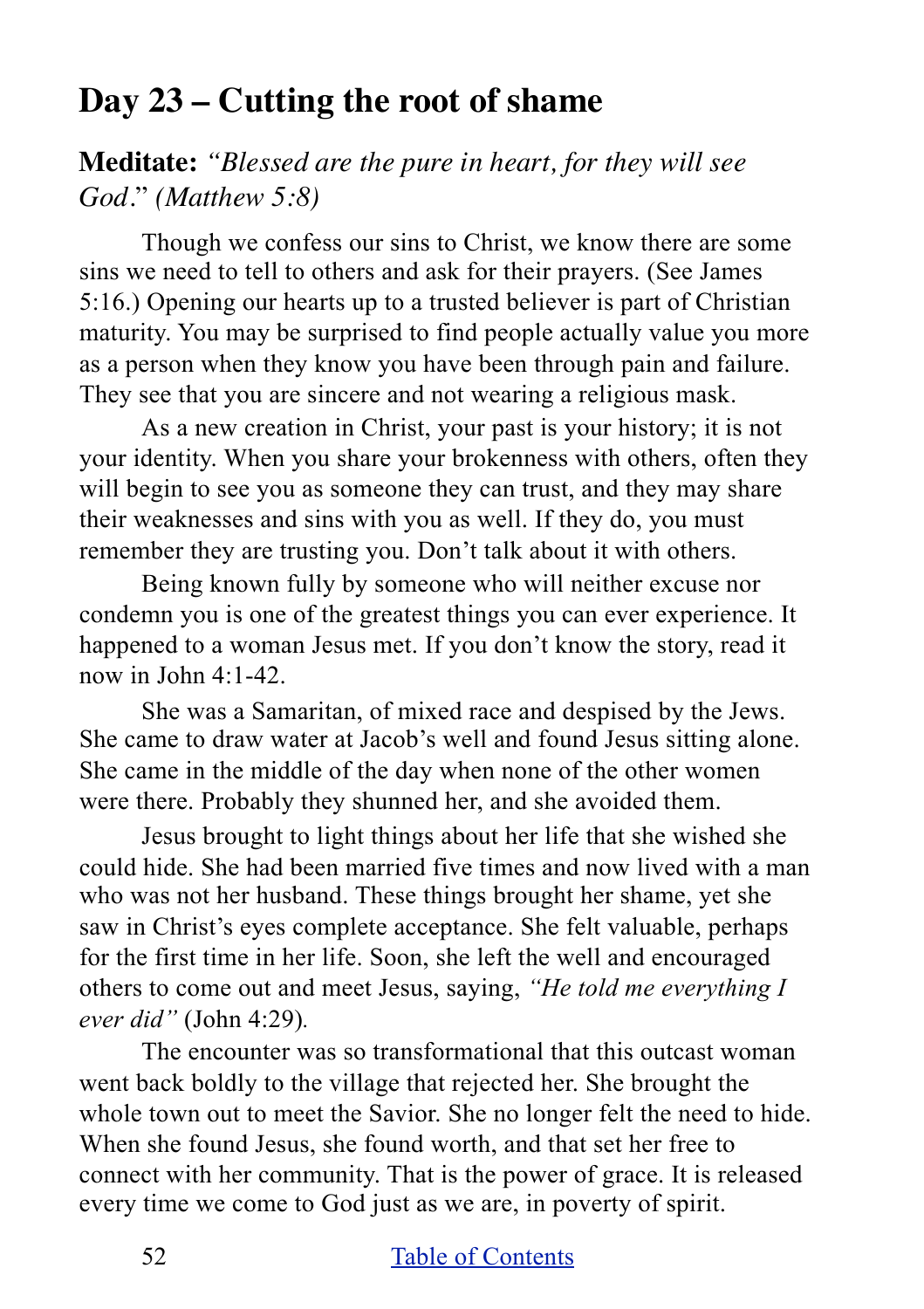Similar things happen when we open up to servants of Christ who walk in His Spirit and know how to impart His grace. The root of shame is cut. We find ourselves really living again because we drink the living water (John 4:13-14).

#### **Suggestion for meditation and writing:**

We can know these truths, but stepping out to do them takes courage. Do you know a believing friend that you trust, to whom you can confess your sins? What fears do you have of opening up to someone? Write them here. Then ask the Lord to help you go forward.

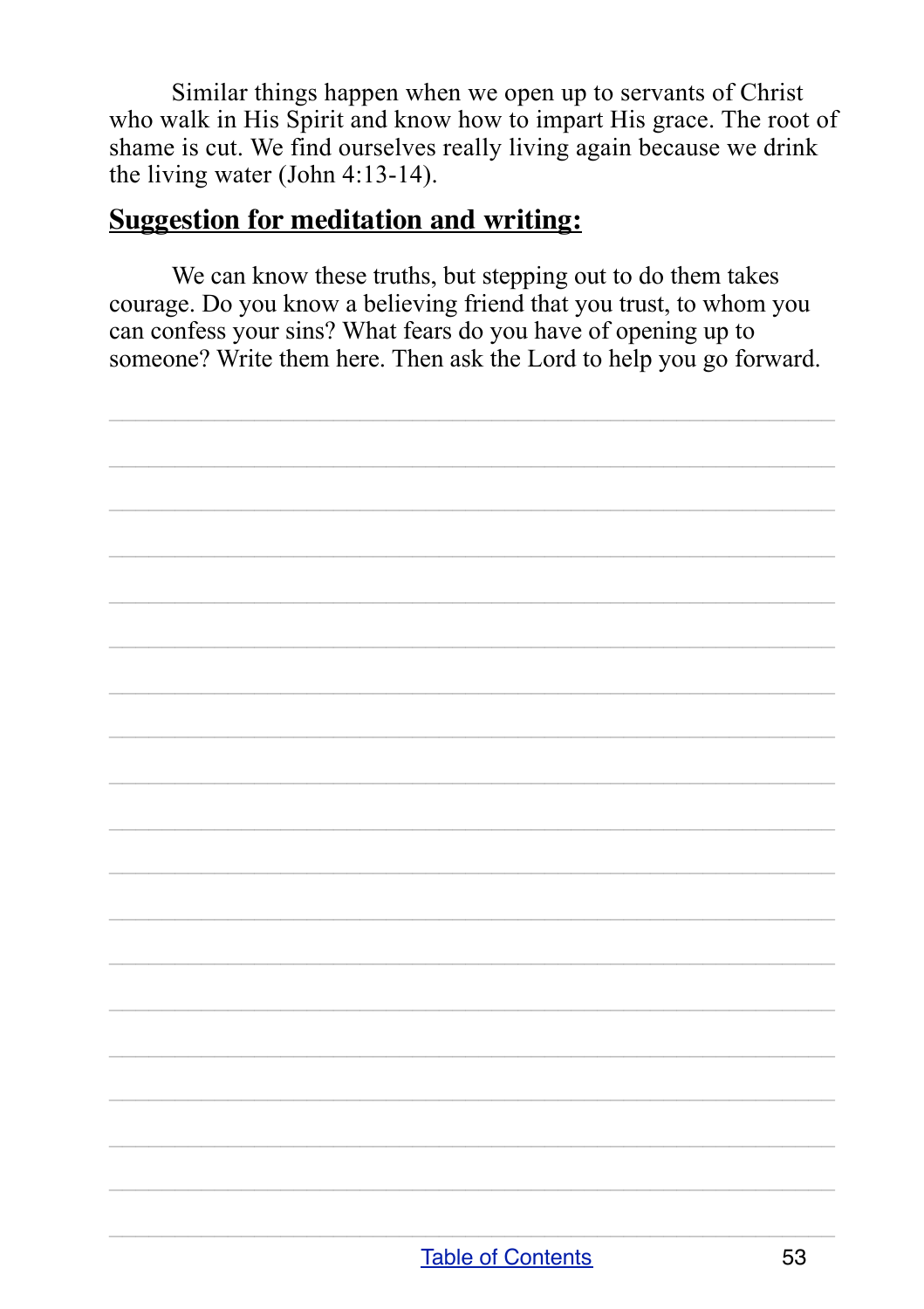## **Day 24 – Our God is a peacemaker**

**Meditate**: *"Blessed are the peacemakers, for they shall be called sons of God." (Matthew 5:9)*

Peacemaking is found in many stories throughout the Bible. The greatest story is of our heavenly Father who sent His only Son to make peace with us. The sacrifice to accomplish this was greater than we can imagine. Now millions around the world enjoy reconciliation with God because of what He did (Romans 5:10-11).

Another amazing story is about Joseph in the book of Genesis, who was sold into slavery by his brothers. He suffered deeply for many years from their evil actions. In Egypt, after their father died, Joseph's brothers came to him and asked for his mercy. They offered to be his servants. In these verses we see the beautiful way that Joseph showed them mercy:

*But Joseph said to them, "Don't be afraid. Am I in the place of God? You intended to harm me, but God intended it for good to accomplish what is now being done, the saving of many lives. So then, don't be afraid. I will provide for you and your children." And he reassured them and spoke kindly to them. (Genesis 50:19-21)*

God is a peacemaker, and His people are peacemakers, too. When we understand the heart of God for reconciliation, we can become bearers of peace, even when we suffer for it.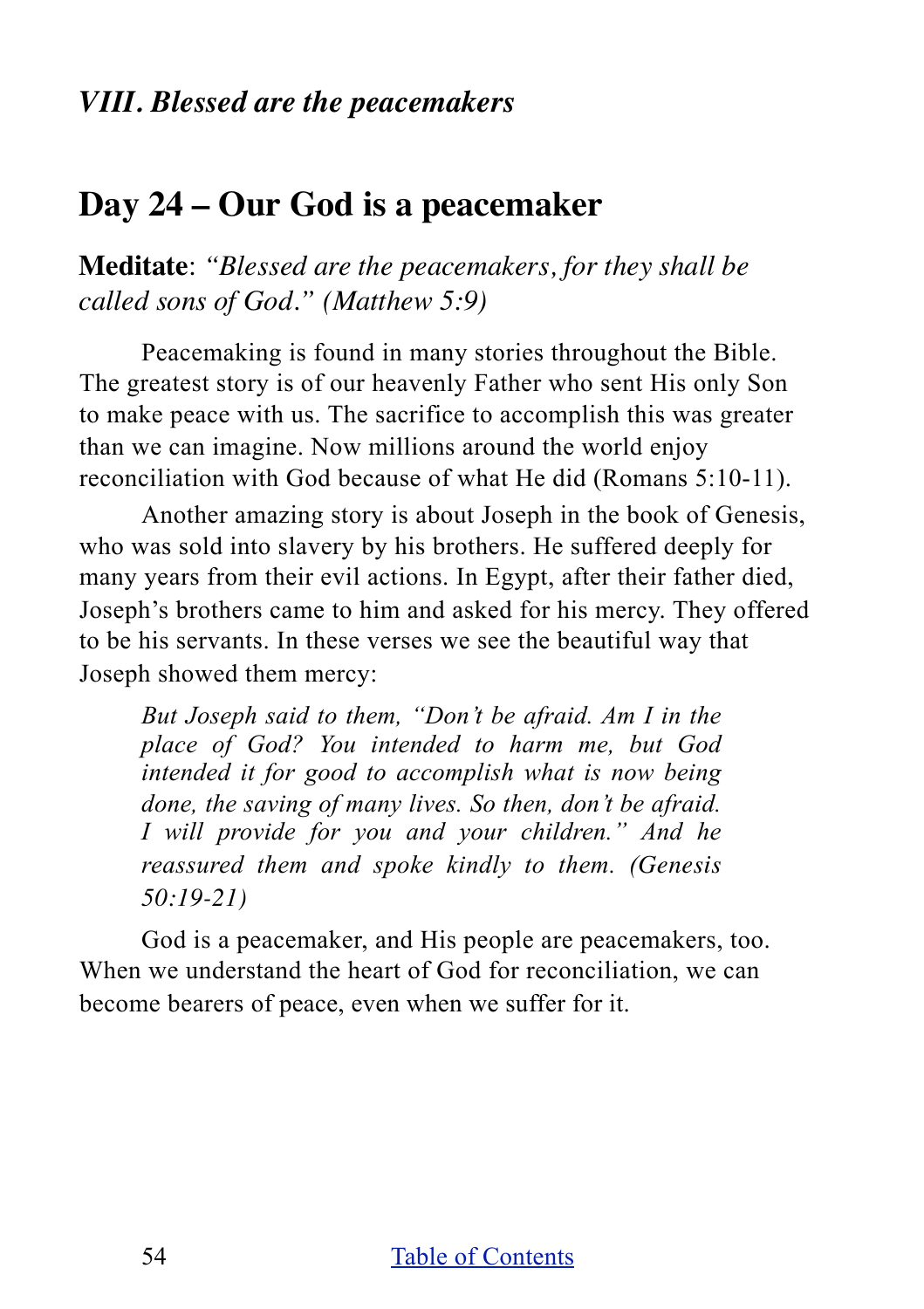Read Romans 12:17-21. How is this attitude different from the way the world usually acts? How does it challenge you? Write your thoughts.

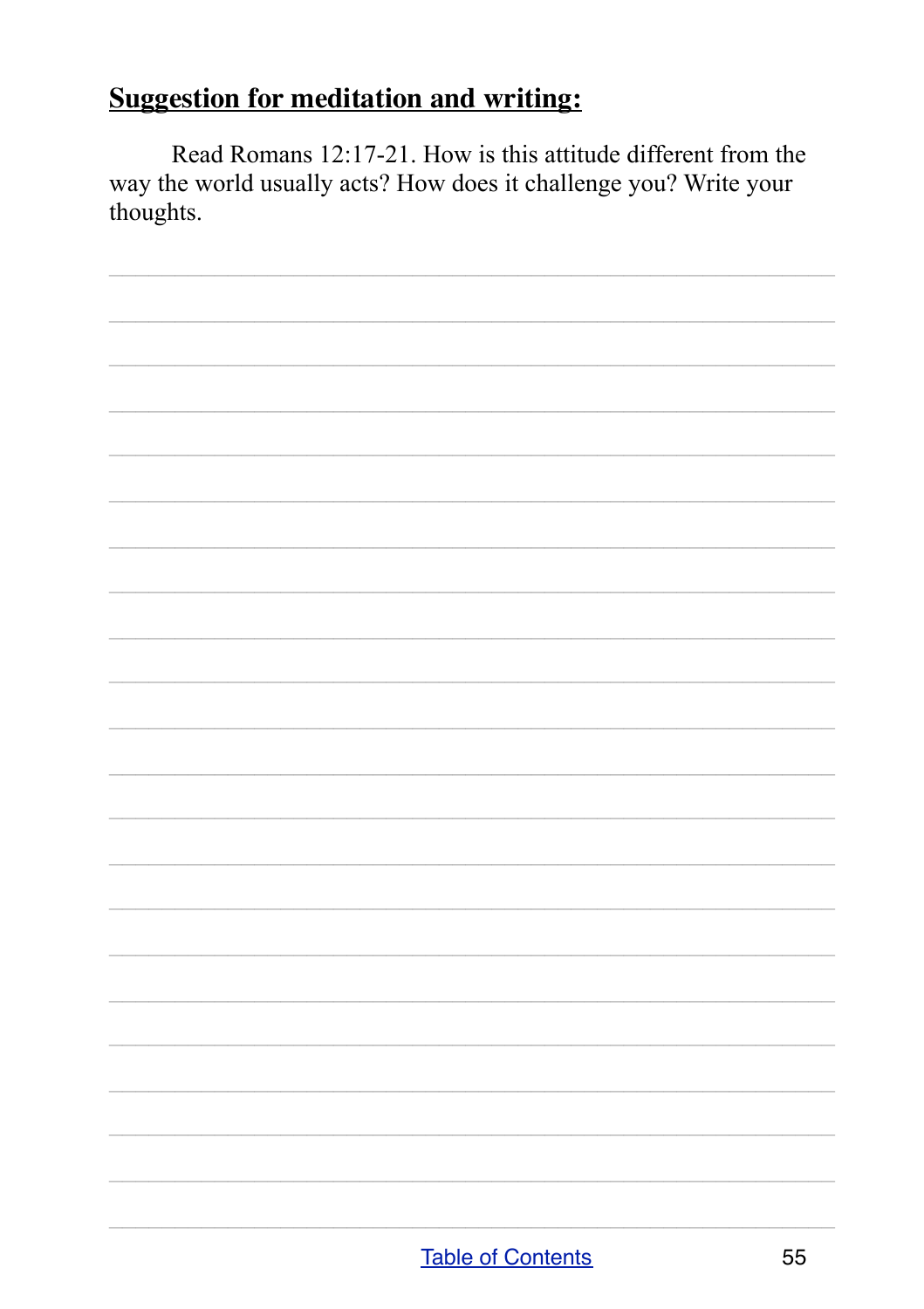## **Day 25 – Honesty with others whom we have hurt**

**Meditate**: *"Blessed are the peacemakers, for they shall be called sons of God." (Matthew 5:9)*

In the previous two Beatitudes (Matthew 5:7-8), we brought before God sins done against us and sins that we committed. Let us not forget, however, that sin is usually not simply between us and God; it affects our relationships. Sin involves deception, selfishness, and dishonoring of others. After Cain murdered his brother Abel, God asked him where his brother was. Cain replied: *"I don't know. Am I my brother's keeper?"* (Genesis 4:9). Sadly, that is sometimes our attitude.

In truth, God does want us to be our brother's keeper. We were created to have good relationships with all people. In a sinful world, this takes effort, but if we don't work for peace, serious problems result. Sins between individuals sometimes even escalate over time to wars between countries.

What we did in the past few days – confessing our sins to God– was a step forward toward peacemaking in our world. But do we stop there? Do we say nothing to those whom we have sinned against? Do we not care about the pain they feel because of what we did to them? Our pride makes it painful to face these things, but another step of walking in the light is needed. See what the Apostle John said:

*But if we walk in the light, as he is in the light, we have fellowship with one another, and the blood of Jesus, his Son, purifies us from all sin. (1 John 1:7)*

Real relationship (fellowship and peace with others) requires humility and honesty. This honesty is not just confessing sin to God. Peacemaking involves admitting to others the sinful role we played in the broken relationship. It is not always possible to do this. In some cases it might cause more harm to that person. But as we pray and receive God's wisdom in the matter, we can work to restore many relationships.

*If it is possible, as far as it depends on you, live at peace with everyone. (Romans 12:18)*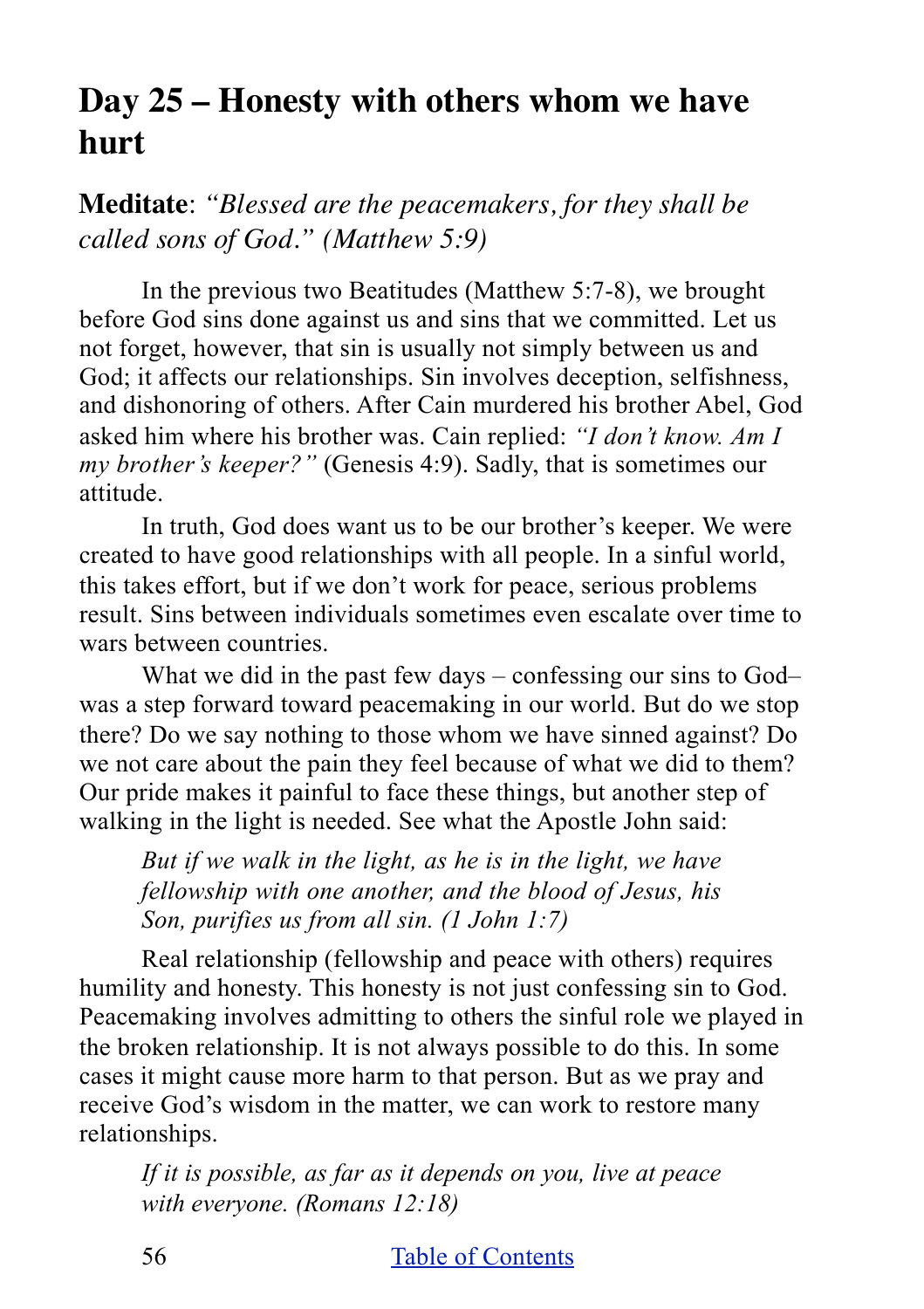Meditate on Matthew 5:23-24. Write your thoughts, and then pray for wisdom to work for peace with anyone you have wronged.

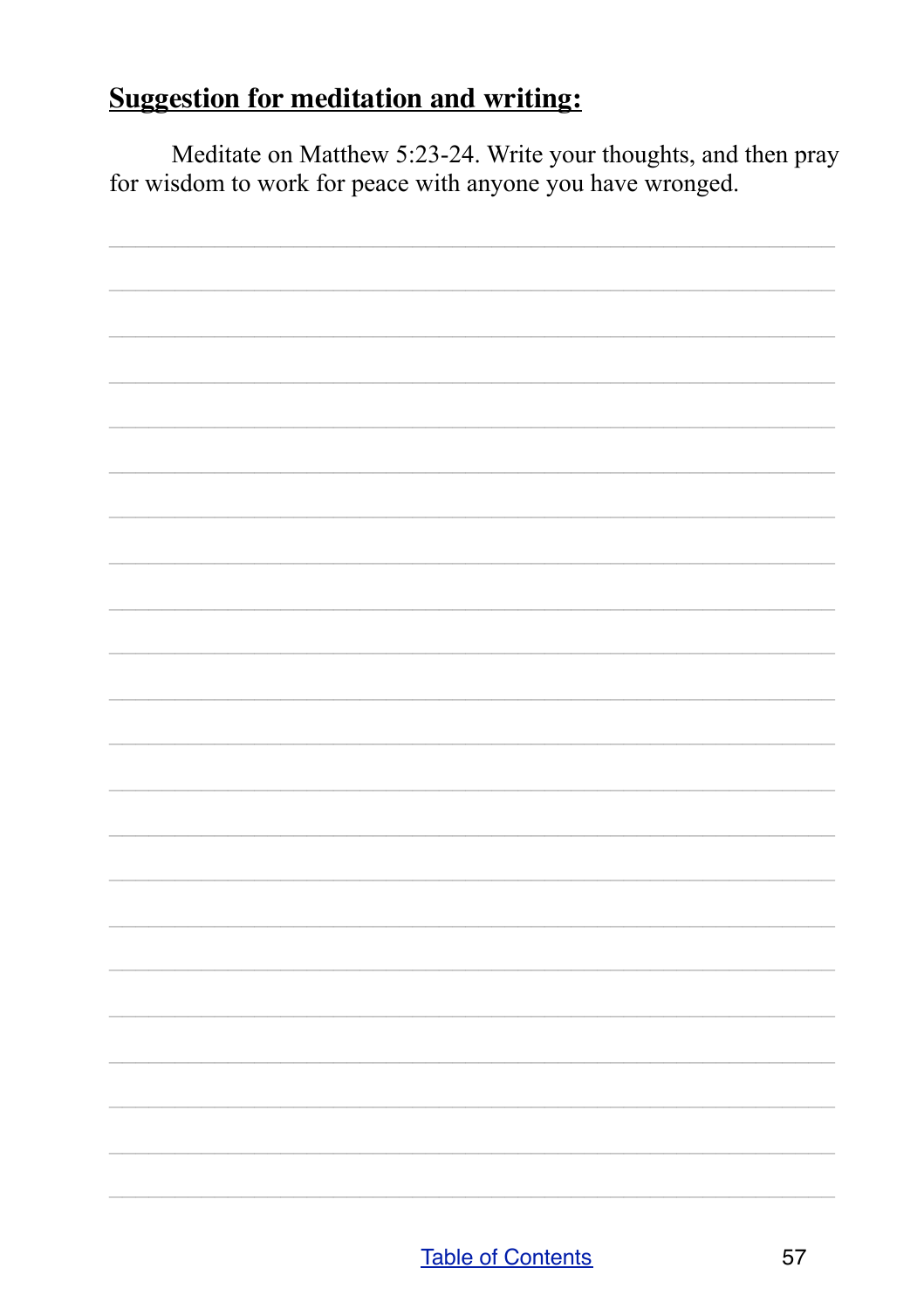## **Day 26 – How Jesus changes the world**

**Meditate:** *"Blessed are the peacemakers, for they shall be called sons of God." (Matthew 5:9)*

People changed by Jesus become peacemakers, and peacemakers bring beautiful changes to their world. One example in the New Testament is Zacchaeus, a tax collector in Israel. Take time to read his story now in Luke 19:1-10.

The people hated Zacchaeus because he worked for Rome and made lots of money by cheating his fellow Israelites. His passion to make money had made his heart hard. But even hard-hearted people, deep down inside, know their own sin. Something was going on inside Zacchaeus' heart the day he climbed the tree to see Jesus. When Jesus passed the tree, he looked up at the tax collector, and he called him by name!

#### *"Zacchaeus, hurry and come down, for I must stay at your house today."(Luke 19:5)*

Jesus had never met Zacchaeus before this, so it was surely a shock that Jesus knew his name. Some of us are like him; we can't imagine that the Savior has time for us. But how sweet it is that Jesus knows each of us by name! And how great for Him to invite Himself to spend time with us– especially when we feel so unworthy.

Letting Jesus into our lives makes all the difference. Zacchaeus' one encounter with Jesus transformed him. Here was a moment of true repentance!

*Zacchaeus stood up and said to the Lord, "Look, Lord! Here and now I give half of my possessions to the poor, and if I have cheated anybody out of anything, I will pay back four times the amount." (Luke 19:8)*

Jesus commended Zacchaeus because his immediate response to salvation was a desire to make things right. God wants to cultivate in all of us a soft heart that desires restoration.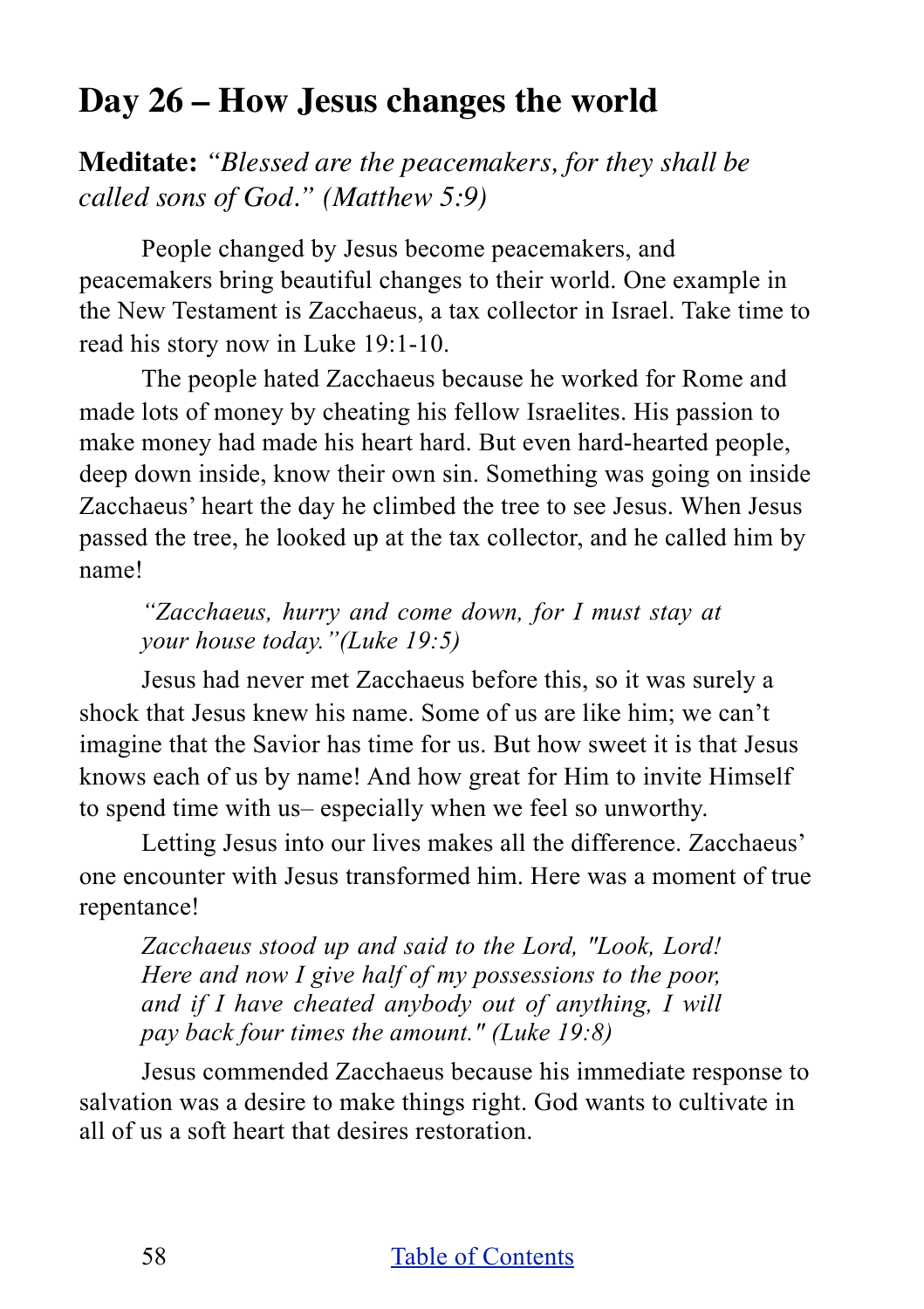Jesus was pleased with Zacchaeus. He not only stopped his corrupt lifestyle, but he also restored what he had stolen to those whom he had cheated. This was true salvation! Can you imagine how the world would change if followers of Jesus worked this hard to restore broken relationships?

Is the Lord speaking to you to make the past right with others in practical ways, as Zacchaeus did? Take time to listen to His voice and write what He is saying to you below.

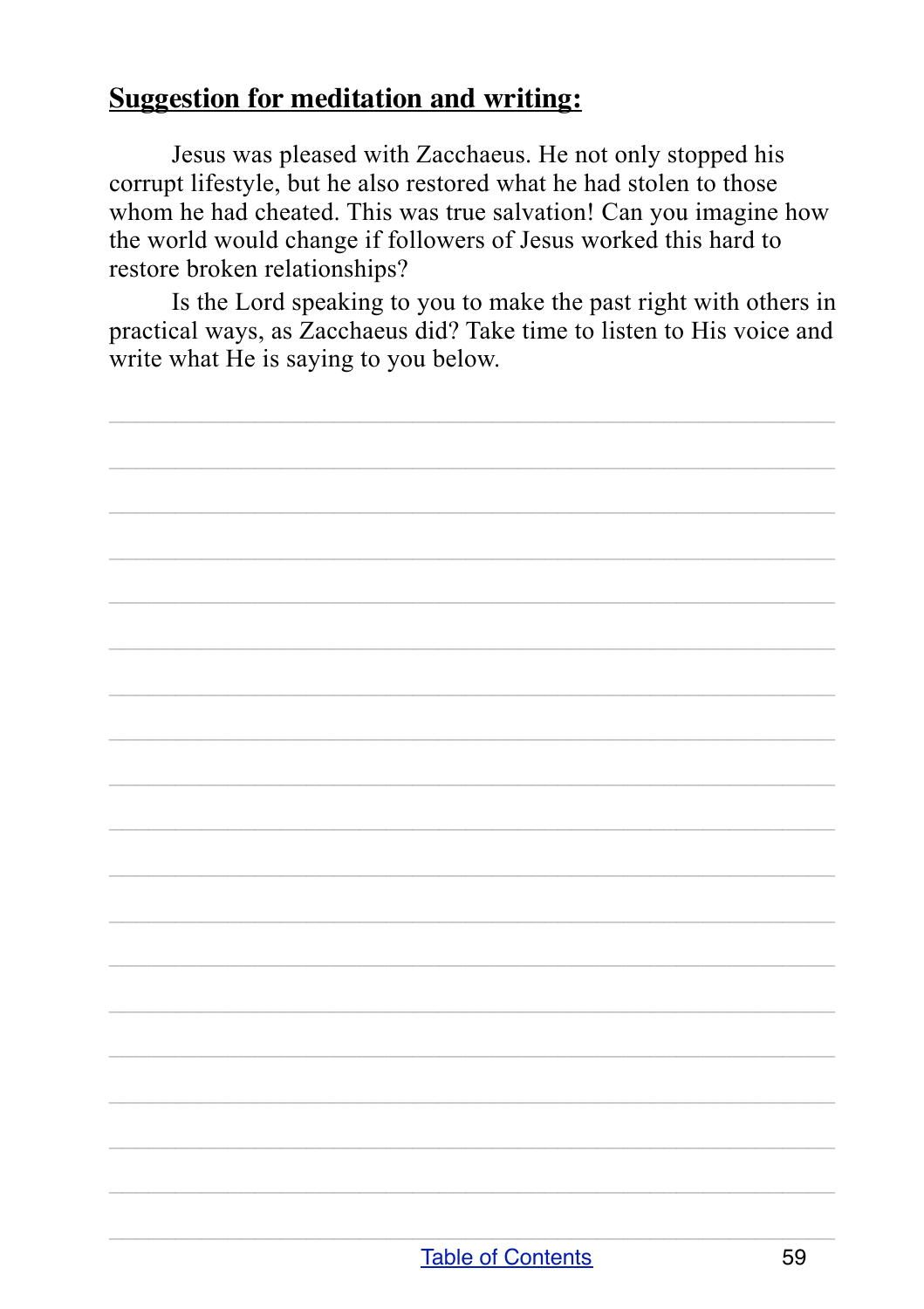*IX. Blessed are those who are persecuted for righteousness sake*

## **Day 27 – Walking with Christ in persecution**

**Meditate:** *"Blessed are those who are persecuted for righteousness' sake, for theirs is the kingdom of heaven. Blessed are you when others revile you and persecute you and utter all kinds of evil against you falsely on my account. Rejoice and be glad, for your reward is great in heaven, for so they persecuted the prophets who were before you." (Matthew 5:10-12)*

When trouble comes because of our faith, we may wish we could retire from serving Christ. But we remember how much we have been helped by others who brought Him to us. God asks us to give freely, just as we have received. Jesus gave *everything* for us. We know also that millions of unnamed believers over the centuries have sacrificed for us to receive the gospel. Some even gave up their lives. And so we learn to sacrifice daily.

*And he said to all, "If anyone would come after me, let him deny himself and take up his cross daily and follow me." (Luke 9:23)*

We let our light shine wherever we go, especially in dark places. And it is in dark places where we are opposed by angry people blinded by Satan. Jesus knew this opposition well (John 15:18-25).

In times of persecution, we discover our weaknesses and run back to Jesus as beggars. In poverty of spirit, we call out for Him to empower us to not be ashamed of Him, and to continue to love those who hate the light.

We could run from the pain of persecution as the disciples did when Jesus was arrested (Mark 14:50). But if we focus on saving our lives, we will be denying all that Jesus has done in us so far. As we experience Jesus' healing in our lives, we find power to choose hardship, loss or pain when it lies in the path of righteousness. We've grown to love God's kingdom and we keep our eyes on Jesus in the suffering. In losing our own kingdoms, we enter fully into His (1 Peter 4:1-2).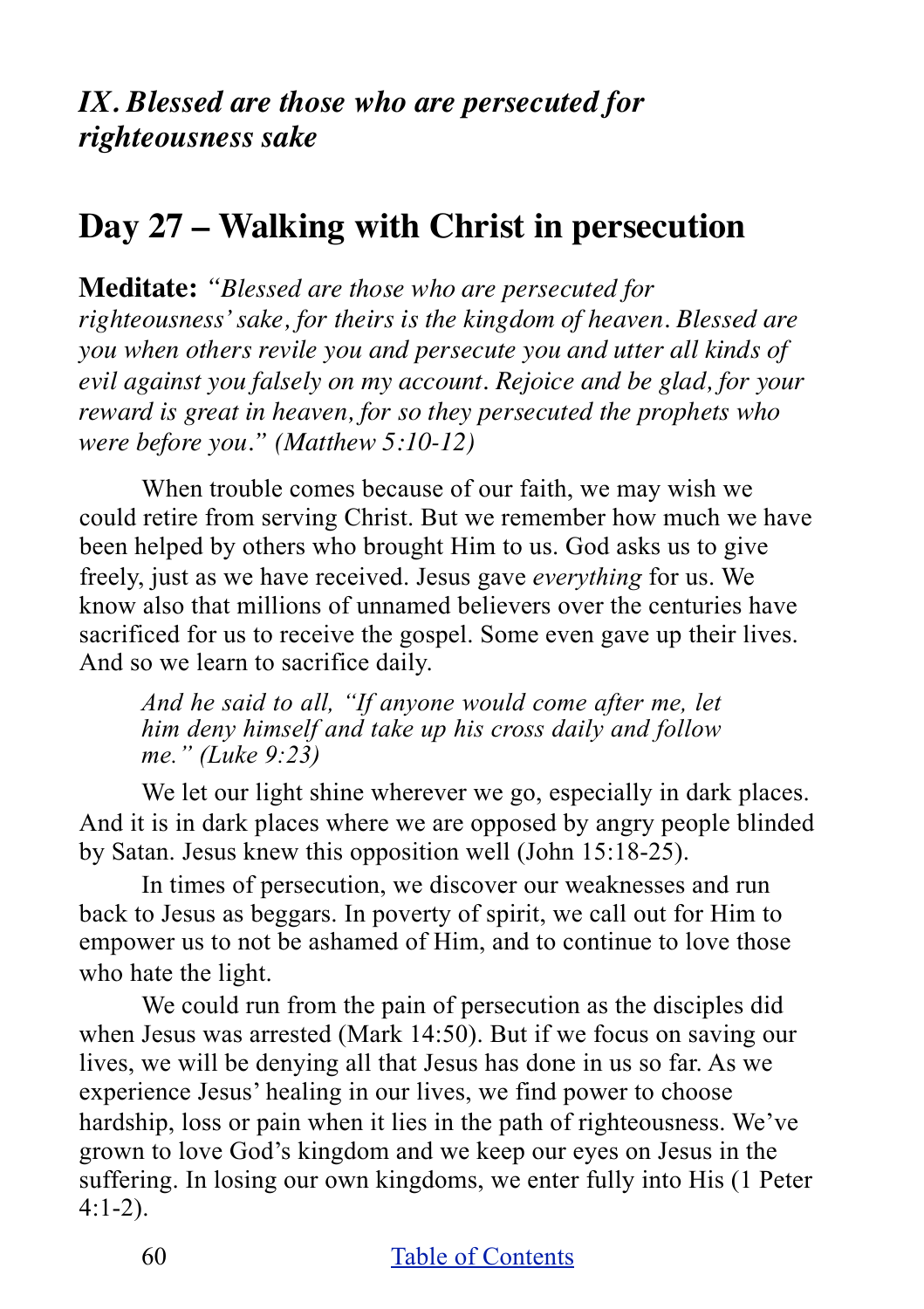Read again slowly the verses at the top of the previous page (Matt. 5:10-12). Write a prayer expressing to God your fears and hopes to remain strong in persecution.

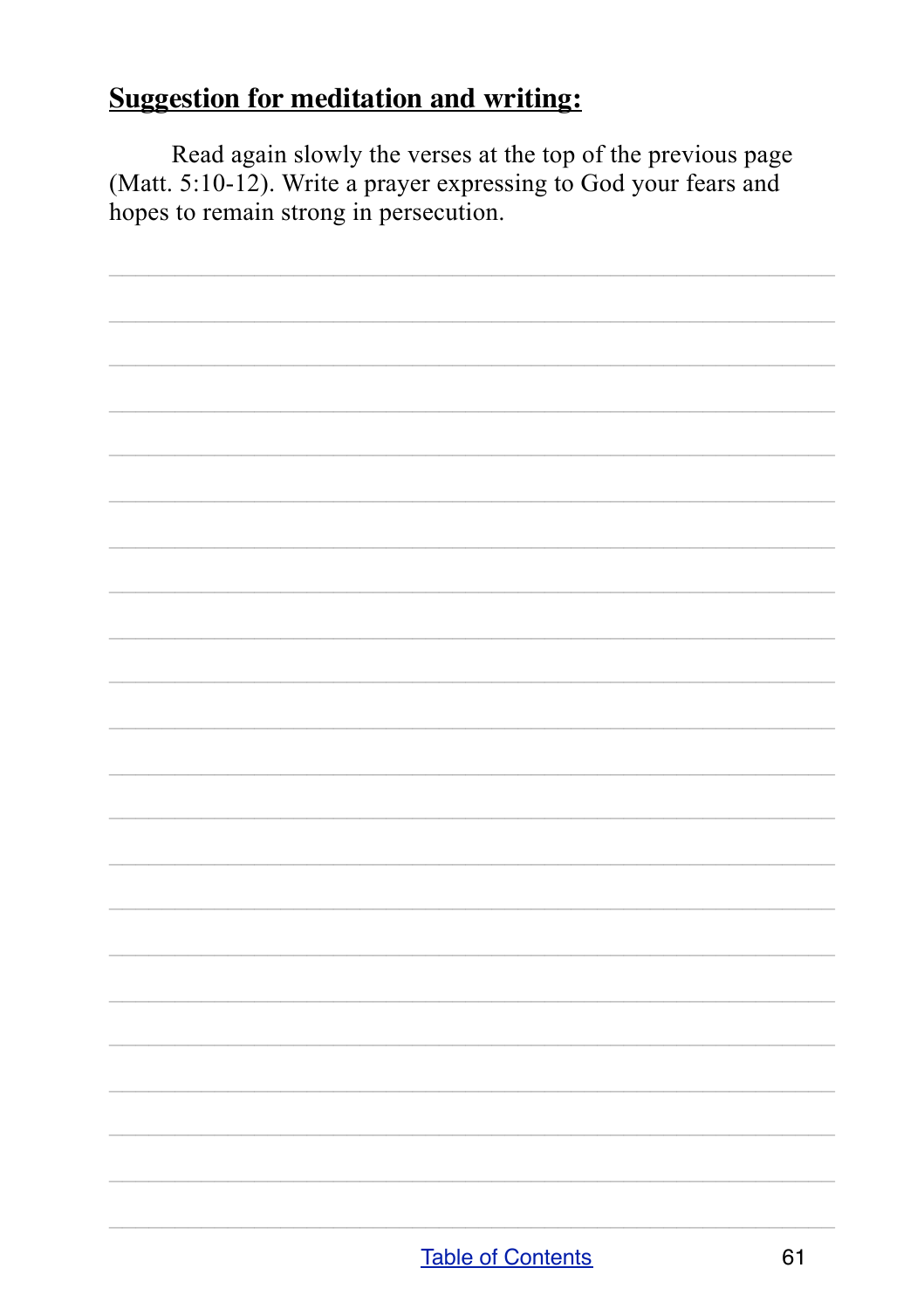# **Day 28 – Will we stand with Christ?**

**Meditate:** *"Blessed are those who are persecuted for righteousness' sake, for theirs is the kingdom of heaven. Blessed are you when others revile you and persecute you and utter all kinds of evil against you falsely on my account. Rejoice and be glad, for your reward is great in heaven, for so they persecuted the prophets who were before you." (Matthew 5:10-12)*

Jesus continues this serious theme throughout the gospels. (See Matthew 24, for example.) Jesus knows persecution is what we would most wish to avoid. And often we can avoid it if we choose. We can denounce our faith or ignore this part of Jesus' teachings. We can say just what we need to say in the moment to make everyone happy. But a voice inside asks: "Can you turn your back on Christ who has brought you into such freedom and hope? Will you stand for truth?"

Martin Luther stood with Christ. The Roman Church in his day had almost lost the good news of salvation by grace through faith. The church was selling forgiveness of sins to people and using the money to build cathedrals. The Church was getting rich and top leaders were living in luxury. Christ's sacrifice, given freely for the sins of all people, was ignored.

Martin read the Apostle Paul's book of Romans in the New Testament and saw how the simple beauty of the gospel message was not being preached. Though he knew he could be killed, he spoke out and wrote boldly for the truth. His books, including his translation of the Bible into German, went throughout Europe. In 1521 Luther was accused of heresy and ordered in court to retract his teachings. Although he knew it might cost him his life, he would not back down: "My conscience is captive to God's Word," he said. "I cannot and will not recant anything. It is neither safe nor right to go against conscience. May God help me. Amen. Here I stand, I can do no other."

Many joined Luther, working tirelessly throughout Europe to spread the truth of the gospel. The Bible was translated and taught in the languages of the common people. Some were killed, others were imprisoned; some lost jobs, others were rejected by family members. But the fear of persecution did not stop them. They suffered that we might hear the gospel today.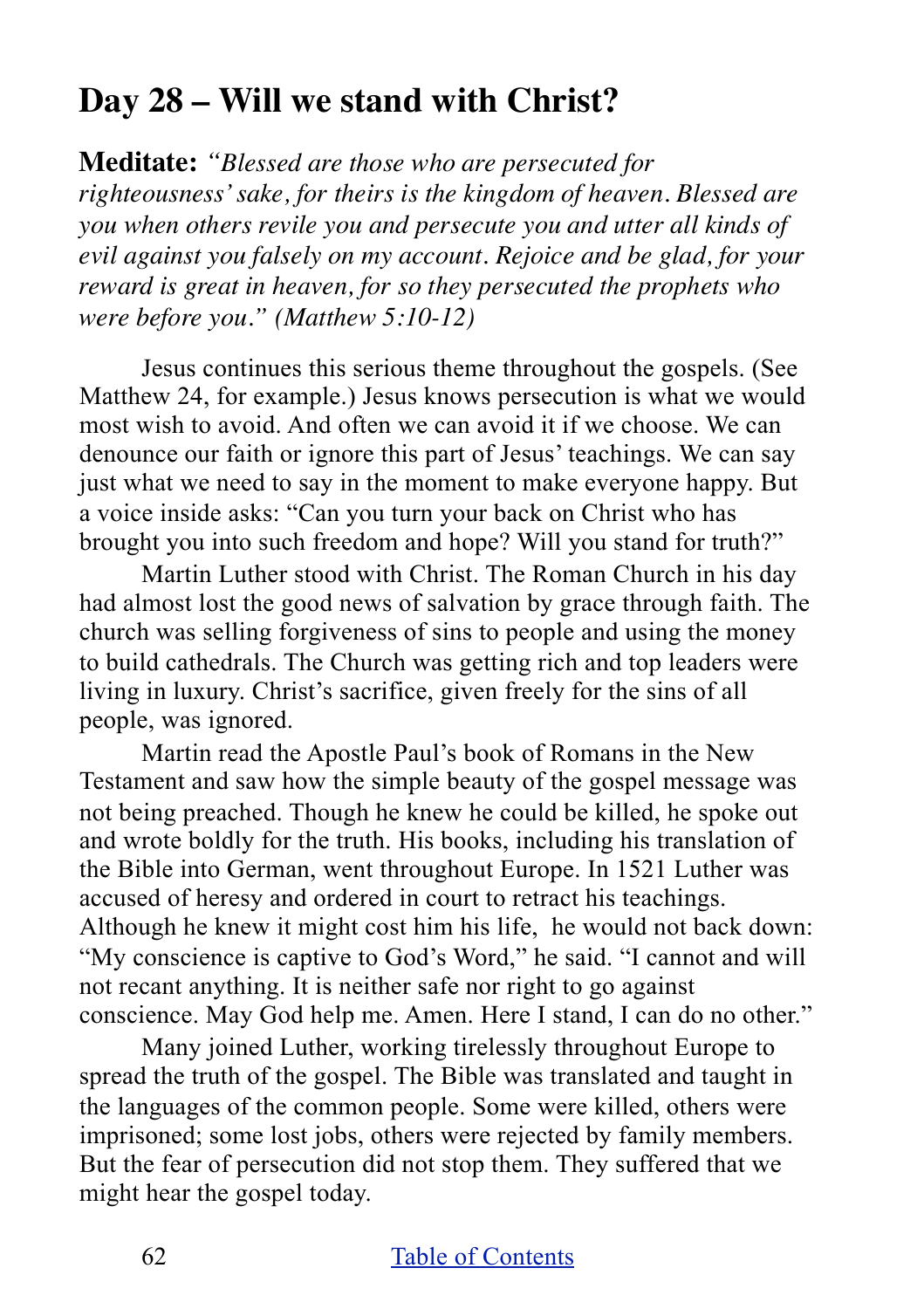Perhaps you have already suffered for taking a stand for the gospel. Or you may have denied Christ under pressure, as Peter did (Mark 14:66-72). Perhaps you live in fear of future persecution. Meditate on Romans 1:16-17. These were some of Martin Luther's favorite verses. Then, ask the Lord to help you see what can happen in your country if you are unashamed of the gospel.

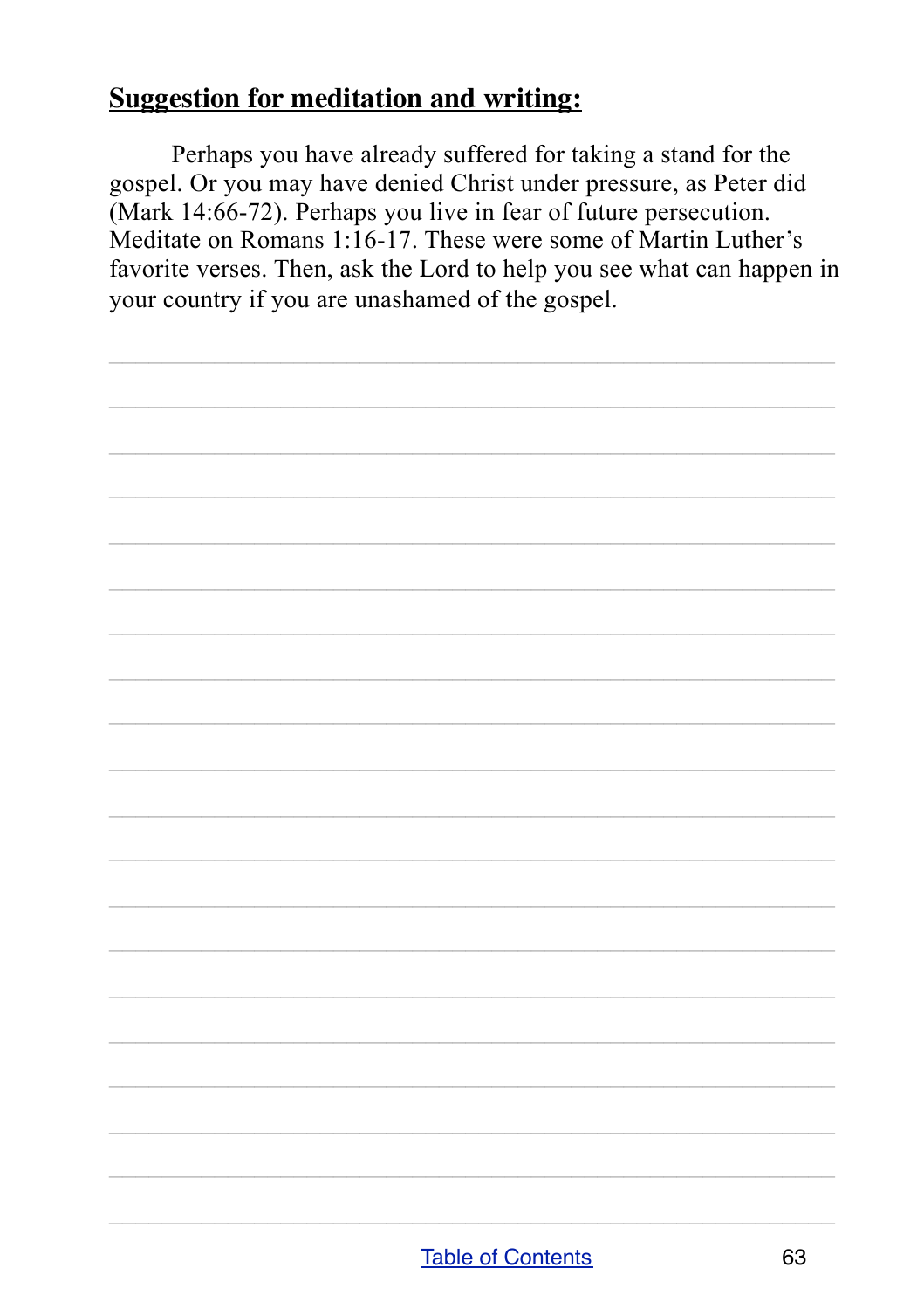# **Day 29 – Praying for deliverance; submitting to God's will**

**Meditate:** *"Blessed are those who are persecuted for righteousness' sake, for theirs is the kingdom of heaven. Blessed are you when others revile you and persecute you and utter all kinds of evil against you falsely on my account. Rejoice and be glad, for your reward is great in heaven, for so they persecuted the prophets who were before you." (Matthew 5:10-12)*

We all live in societies which worship idols. These "false" gods" may be money, power, sex, or other things, and Christians who don't bow their knee in worship face various types of persecution. But some of us are in cultures which demand obedience to a single religion. Those who live out their faith as Jesus taught face harassment, heavy fines, imprisonment or even death.

In the Old Testament, three young Hebrew men were captives in Babylon. The king demanded all to bow down to an image he had constructed. Those who did not bow down would be burned alive. See Daniel 3 in the Old Testament for the full story.

The Hebrews refused to bow down and the king was furious. He ordered the fire stoked seven times hotter than usual. But the three men said:

*"King Nebuchadnezzar, we do not need to defend ourselves before you in this matter. If we are thrown into the blazing furnace, the God we serve is able to deliver us from it, and he will deliver us from Your Majesty's hand. But even if he does not, we want you to know, Your Majesty, that we will not serve your gods or worship the image of gold you have set up." (Daniel 3:16-18)*

These men believed in God's power to save them, but they were prepared to die if God did not send deliverance. In this story, they were miraculously rescued. The fire burned only the ropes that bound them, and someone appeared with them in the fire who looked "like a son of the gods"!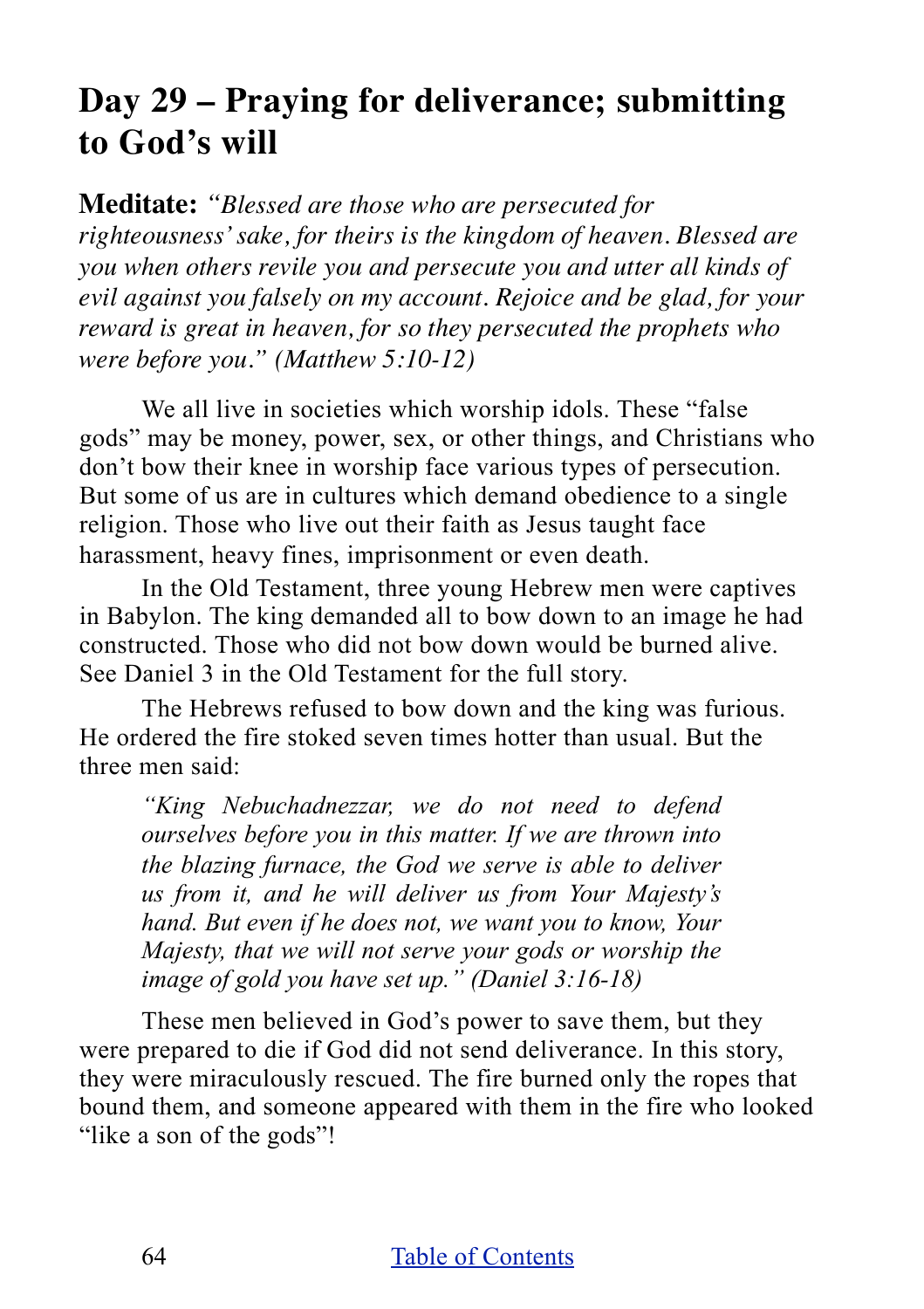In another story, Jesus prayed earnestly that His Father would save Him from death. But He added to His prayer: *"yet not what I will but what you will"* (Mark 14:36). Today we are glad He followed the Father's will and carried the cross for us. His death brought life to the world.

#### **Suggestion for meditation and writing:**

Meditate on 1 Peter 4:12-19. The Apostle Peter wrote this many years after he had denied Christ. Later he was crucified for his faith. Write your thoughts as a prayer to God that you may be faithful to Christ all your life.

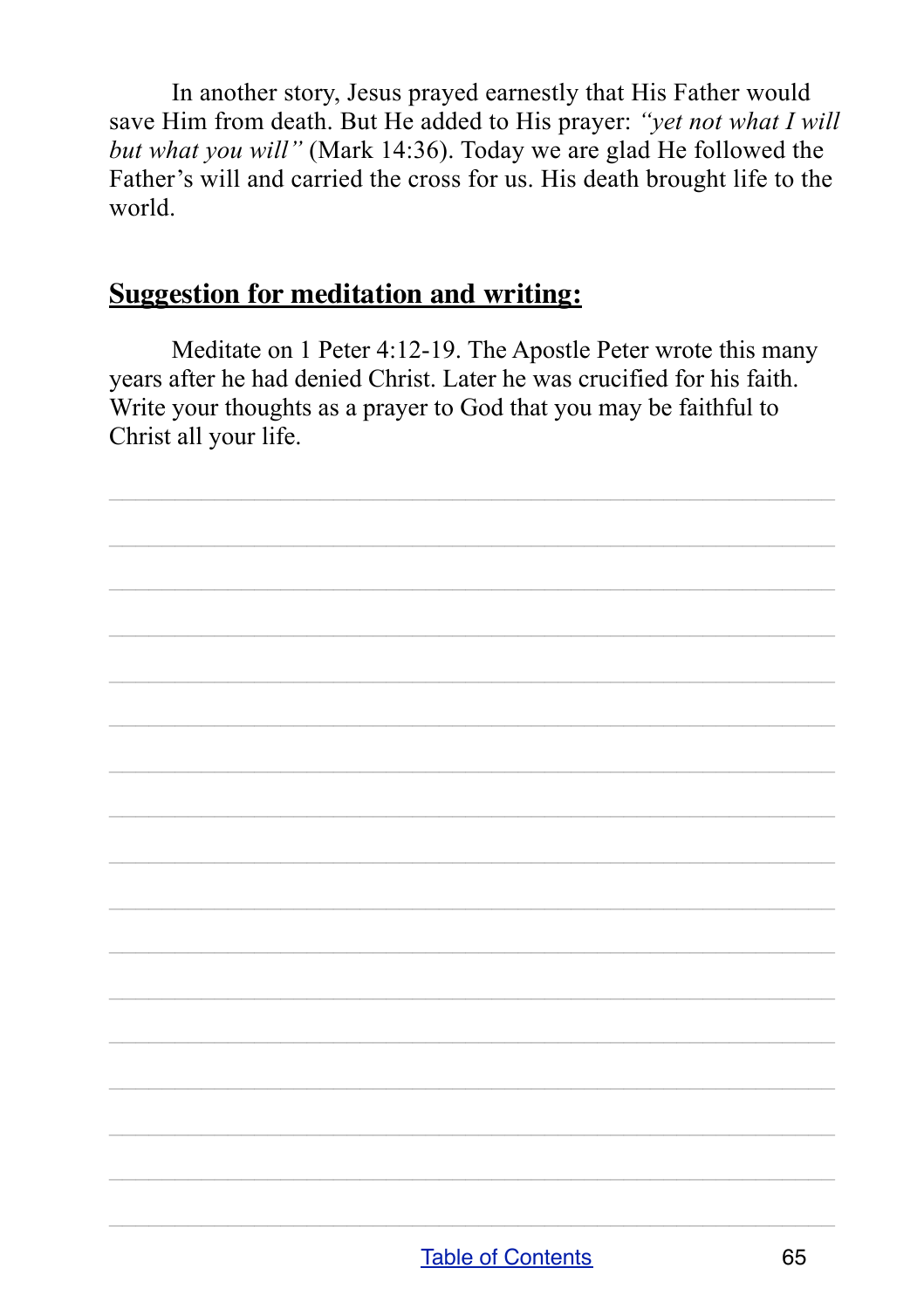## **Day 30 – Finding the** *Bread* **that feeds us forever**

**Meditate:** *"Whoever has ears, let them hear what the Spirit says to the churches. To the one who is victorious, I will give some of the hidden manna…"* (*Revelation 2:17)*

We have brought our broken, hungry hearts to Jesus in the light of the Beatitudes, Jesus' first teaching. The scripture above is from some of the last words of Jesus. He speaks of "*hidden manna*."

Manna was the miraculous bread from God for His people as they journeyed in the desert. Jesus promises to sustain us, too, as we travel with Him through our personal wilderness. He shows us the true manna:

*"I am the bread of life. Your ancestors ate the manna in the wilderness, yet they died. But here is the bread that comes down from heaven, which anyone may eat and not die. I am the living bread that came down from heaven. Whoever eats this bread will live forever. This bread is my flesh, which I will give for the life of the world." (John 6:48-51)*

Jesus is our "*hidden manna*" satisfying us in a way that nothing else can. But why is it hidden? Why would God hide something good? As we have seen walking through the Beatitudes, God's best is reserved for those who press in, for those who ask, seek and knock. Yes, God wants us to be hungry – hungry enough that we seek Him wholeheartedly.

*"You will seek me and find me when you seek me with all your heart." (Jeremiah 29:13)*

It was awareness of our need that started us on our journey through the Beatitudes and it is desire to know God that takes us home. This world is not our home; we are pilgrims. Our hearts belong to heaven. We are made to love God and to be loved by Him. Holding on to the following words of Jesus will guard us from the error of religious men who don't really know God. It will help us keep our eyes on the true goal: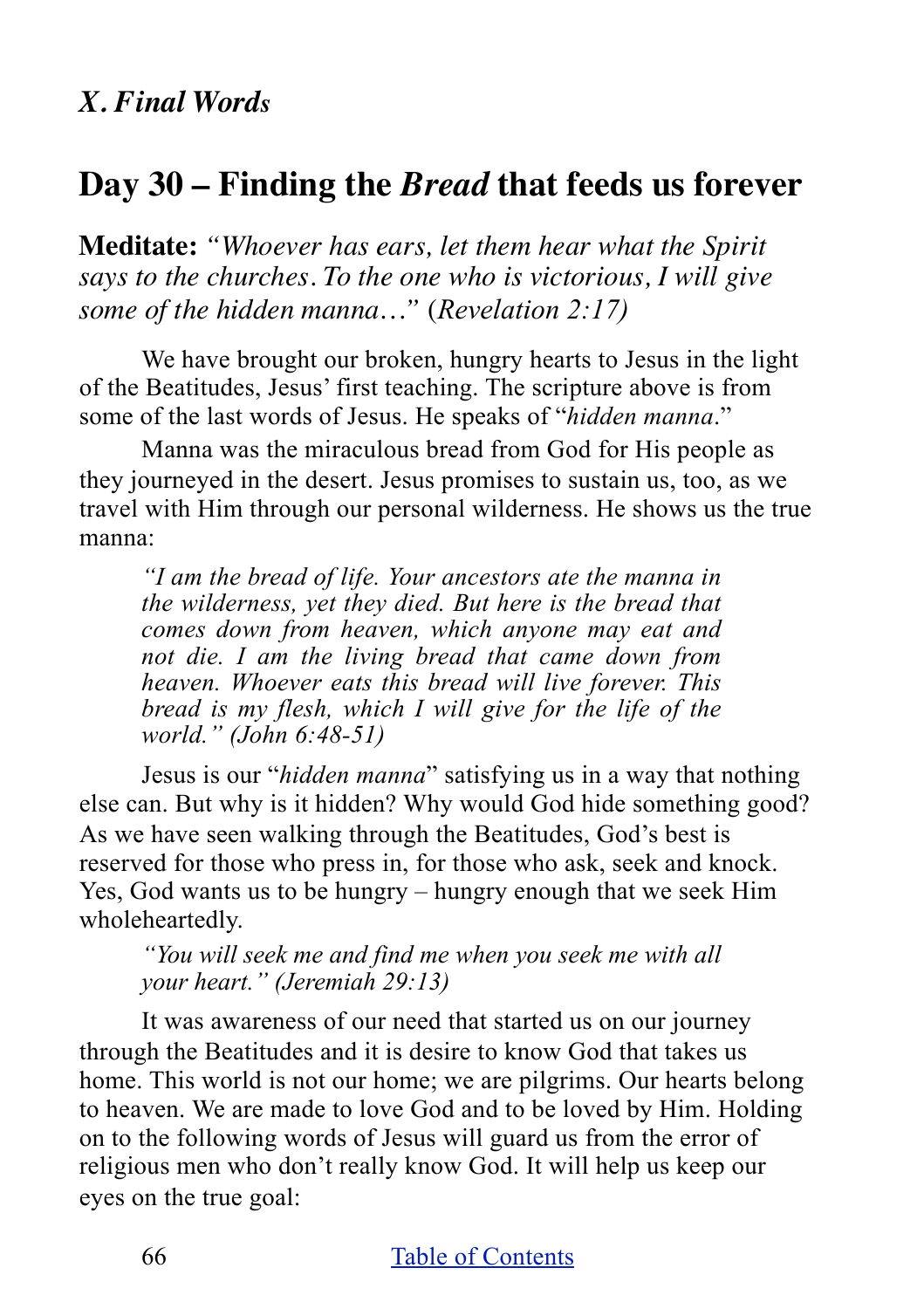*"You study the Scriptures diligently because you think that in them you have eternal life. These are the very Scriptures that testify about me, yet you refuse to come to me to have life." (John 5:39-40)*

We miss the mark if our efforts do not lead us into intimate relationship with Jesus Christ.

#### **Suggestion for meditation and writing:**

Write your thoughts about how these meditations on the Beatitudes have helped you to know and love Christ more deeply. Tell Him you want to keep growing in relationship with Him.

 $\mathcal{L}_\text{max} = \mathcal{L}_\text{max} = \mathcal{L}_\text{max} = \mathcal{L}_\text{max} = \mathcal{L}_\text{max} = \mathcal{L}_\text{max} = \mathcal{L}_\text{max} = \mathcal{L}_\text{max} = \mathcal{L}_\text{max} = \mathcal{L}_\text{max} = \mathcal{L}_\text{max} = \mathcal{L}_\text{max} = \mathcal{L}_\text{max} = \mathcal{L}_\text{max} = \mathcal{L}_\text{max} = \mathcal{L}_\text{max} = \mathcal{L}_\text{max} = \mathcal{L}_\text{max} = \mathcal{$ 

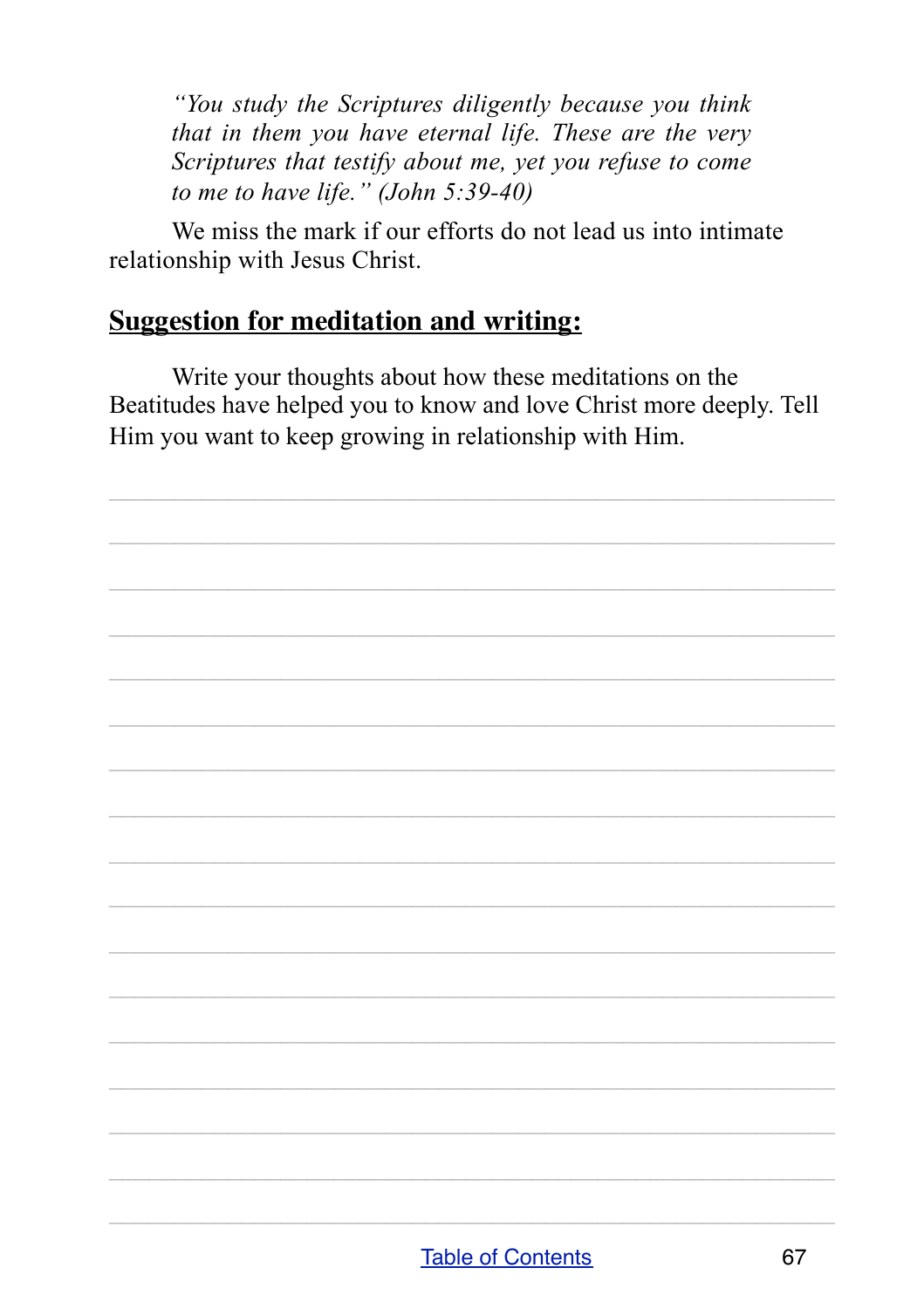# **Day 31 – Cultivate a grateful heart**

**Meditate:** *"The one who offers thanksgiving as his sacrifice glorifies me; to one who orders his way rightly I will show the salvation of God!" (Psalm 50:23)*

As we have learned the Beatitudes, we have discovered that facing the painful realities of our lives brings freedom and healing. It is true: How blessed are those who walk in Jesus' way!

On day 5 you wrote a prayer to God expressing negative emotions, as David sometimes did. Now on this last day, write a prayer of heartfelt thanks to the Lord. Throughout scripture the Lord told the Israelites to remember all that He had done for them. Even though He had miraculously delivered them from Egypt, they quickly moved to complaining and fear. They only saw each day's problems, not God's blessings. They forgot the past miracles, and thus, they had no faith that God would deliver them today.

Their experiences and complaining hearts can be like a mirror that shows us our own hearts. Giving thanks to God can help to transform the unbelief and ingratitude in our hearts to faith and joy.

#### *What can we thank Jesus for? Here are a few ideas:*

- Thank Him for using everything in our experience to bless us by making us more like Him.
- Thank Him for revealing the destructive nature of sin and helping us hate it like He does (Proverbs 8:13).
- Thank Him for using difficult circumstances to strengthen us and for using pain to make us more tender and compassionate.
- Thank Him for all He has in mind for the future. Express your confidence that He can and will continue working out everything for your good (Romans 8:28). Remind Him of your love and commitment to Him.
- Give Him permission to do whatever is needed to make you more like Jesus. Let Him know how much you appreciate His patient persistence with you.
- Let gratitude flow. Every day look for things to thank the Lord for. Be quick to share with God and others just how thankful you are.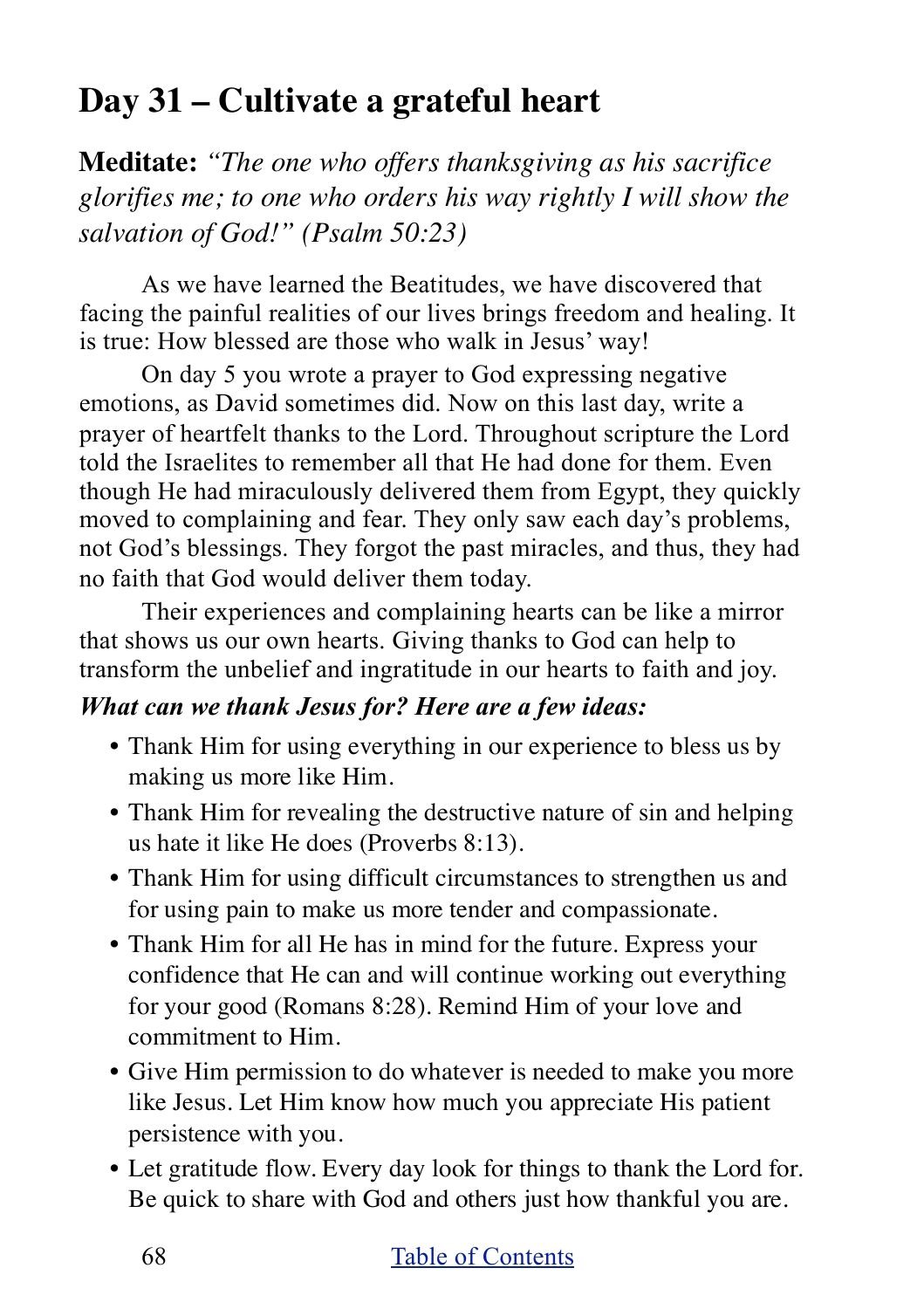His mercies and kindness are new every morning (Lamentations  $3:21-23$ .

#### **Suggestion for meditation and writing:**

You may want to write your thanksgiving in the form of a poem or a song, as the Psalms are written. Ask the Holy Spirit to help you see the rich blessings of God in your life.

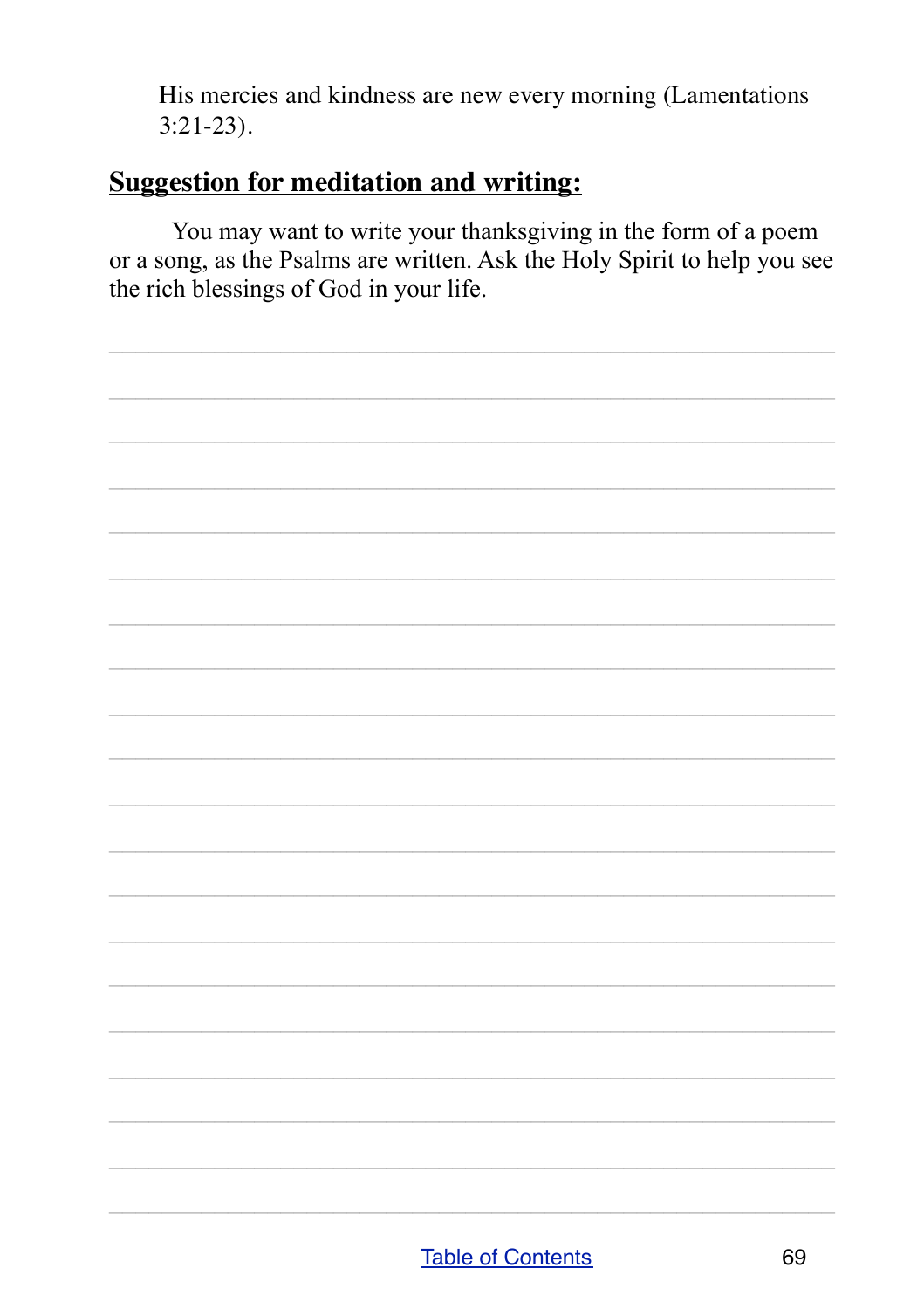# **Appendix**

## **Affirmations of Faith**

### *Putting the Truth of God's Word Into Your Heart*

What we focus our thoughts on begins to change us. The Apostle Paul understood this when he wrote:

*Finally, brothers and sisters, whatever is true, whatever is noble, whatever is right, whatever is pure, whatever is lovely, whatever is admirable—if anything is excellent or praiseworthy—think about such things. (Philippians 4:8)*

Jesus wants us to dwell on the good, to love what He loves, and to believe what He has done for us.The following affirmations are *just a few examples* of how you can take the truths of God's word and make them your personal truths to defeat the lies of Satan against you. **It is powerful when we read affirmations of faith out loud, speaking them to ourselves. Be sure to look up the scripture verses, and you may want to memorize them.**

### *GOD RECEIVES ME THROUGH CHRIST:*

- My sins are completely forgiven and cleansed when I confess them and look to Christ for forgiveness (1 John 1:8-10).
- All condemnation against me is defeated because I am now in Christ (Romans 8:1).
- I have peace (reconciliation) with God because I have been justified by faith in Christ's sacrifice for me (Romans 5:1).
- I have bold confidence in Christ to come into God's presence to find His mercy and grace to help me in my needs (Hebrews 4:14-16).

## *GOD CHANGES ME and MAKES ME FRUITFUL TO GLORIFY HIM*

• I will abide in Christ, in order to walk in freedom and to produce much fruit to glorify my Father (John 15:1-8 & John 8:31-32).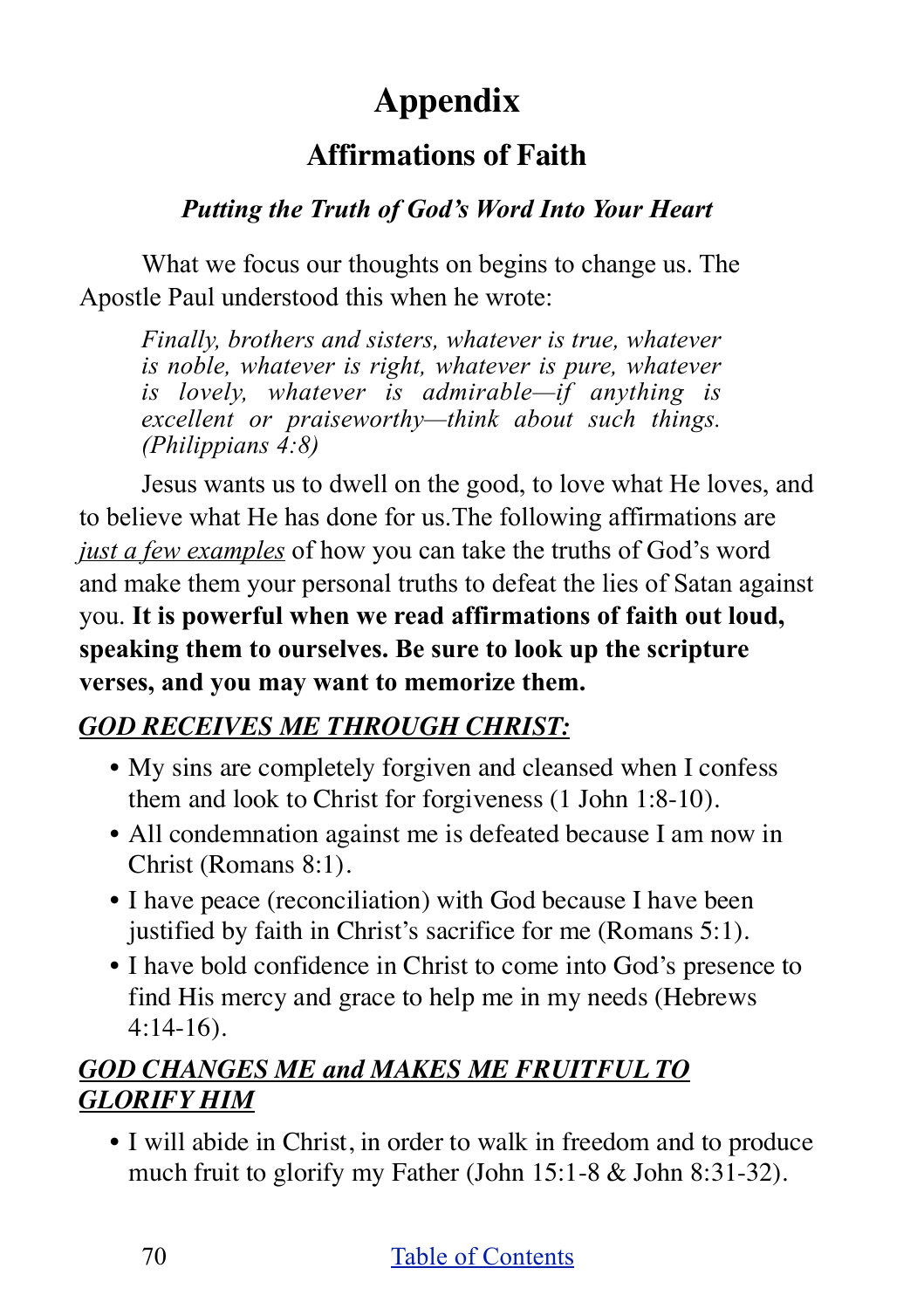## *GOD'S COMFORT and REFRESHMENT IS AVAILABLE TO ME:*

- Jesus is a good shepherd who takes care of me, one of his sheep (Psalm 23 & John 10:14-15).
- I find rest for my soul when I take on Christ's yoke. I come to Him when I am weary and burdened (Matthew 11:28-30).

### *THE PRESENCE AND POWER OF THE HOLY SPIRIT IS IN ME:*

- I am not an orphan because the Holy Spirit of Christ lives in me and is with me forever (John 14:15-18).
- I can be a witness for Christ in this world because the Holy Spirit empowers me (Acts 1:8 & 2 Timothy 1:6-8).

### *I DO NOT NEED TO SPEND MY DAYS WORRYING:*

- My heavenly Father feeds the birds and clothes the lilies of the field. He will take care of me, too. I will seek first God's kingdom and His righteousness and trust His daily provision (Matthew 6:25-34).
- I will ask my Father for my daily bread, for wisdom and for all things that I need to glorify Him in this world. He gives graciously and does not rebuke me for asking (Matthew 6:11 & 7:7-11; James 1:5 & Philippians 4:4-7).

### *I WILL NOT PANIC WHEN I AM PERSECUTED:*

- I will not look at persecution as unusual, but I will seek to live a godly life in Christ. I will remember that the world first hated Christ, my Savior (2 Timothy 3:12; John 15:18 & 1 Peter 4:12-16).
- I remember that Jesus is always with me and gives a great reward to those persecuted in His name. I also will pray for those who persecute me, as Jesus did (Matthew 28:20; Matthew 5:11-12; Matthew 5:43-48 & Luke 23:34).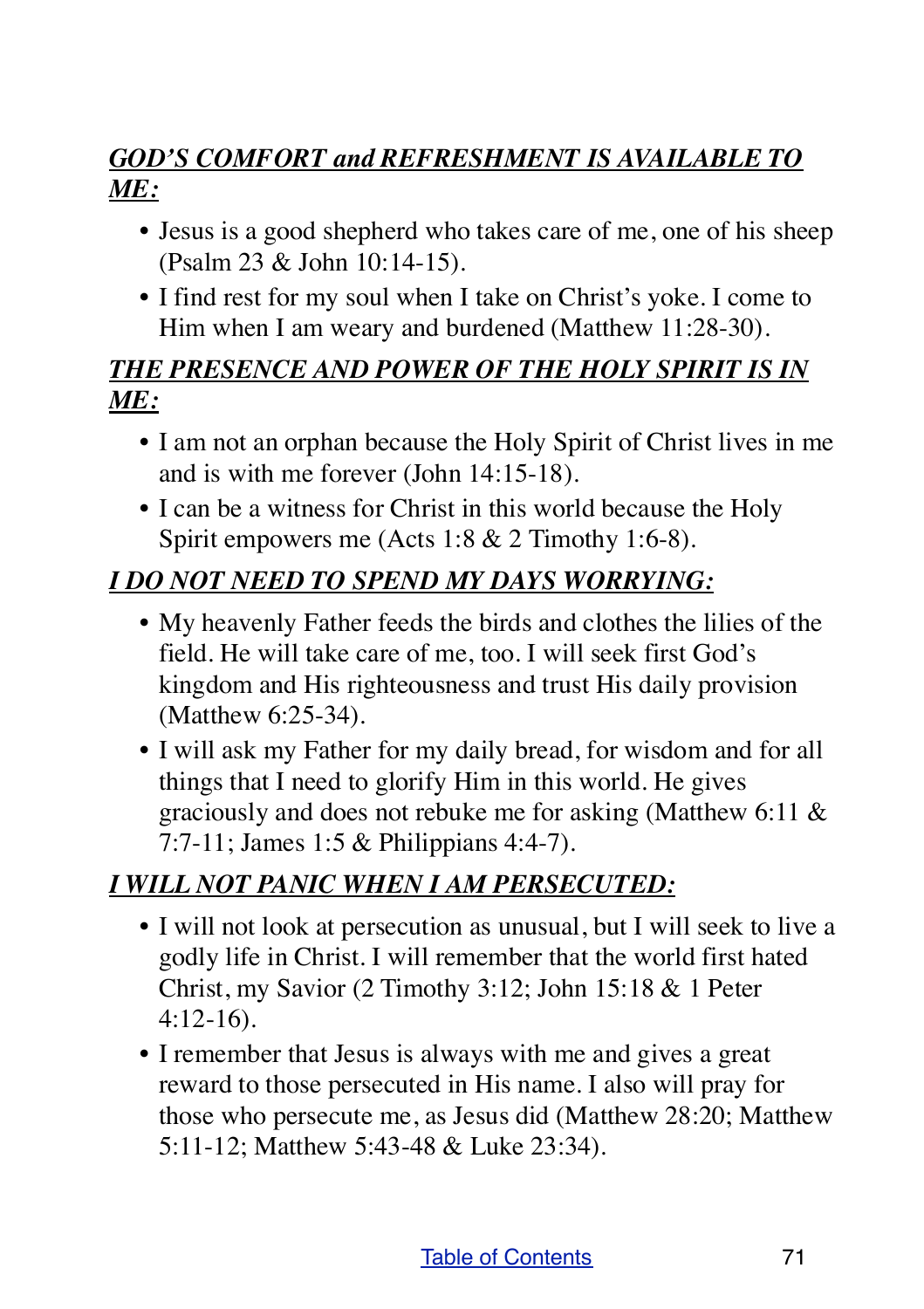## **Has this book helped you?**

*If so, will you pass it on to others?* You may know many who could be strengthened in their faith by it, as you have been. Please help us spread the word among your friends.

Tell them that *free downloads of this book* (and other books like it) are available at **www.[learnhisways.com](http://www.learnhisways.com)**

You can also print the books to distribute to others. Please do not do so to make a profit. Give freely, as you have received. Or ask for a donation simply for what it cost you to print the book.

Finally, we would love to hear *how* this book has helped you. You may write your comments on the "Contact us" page of the website above.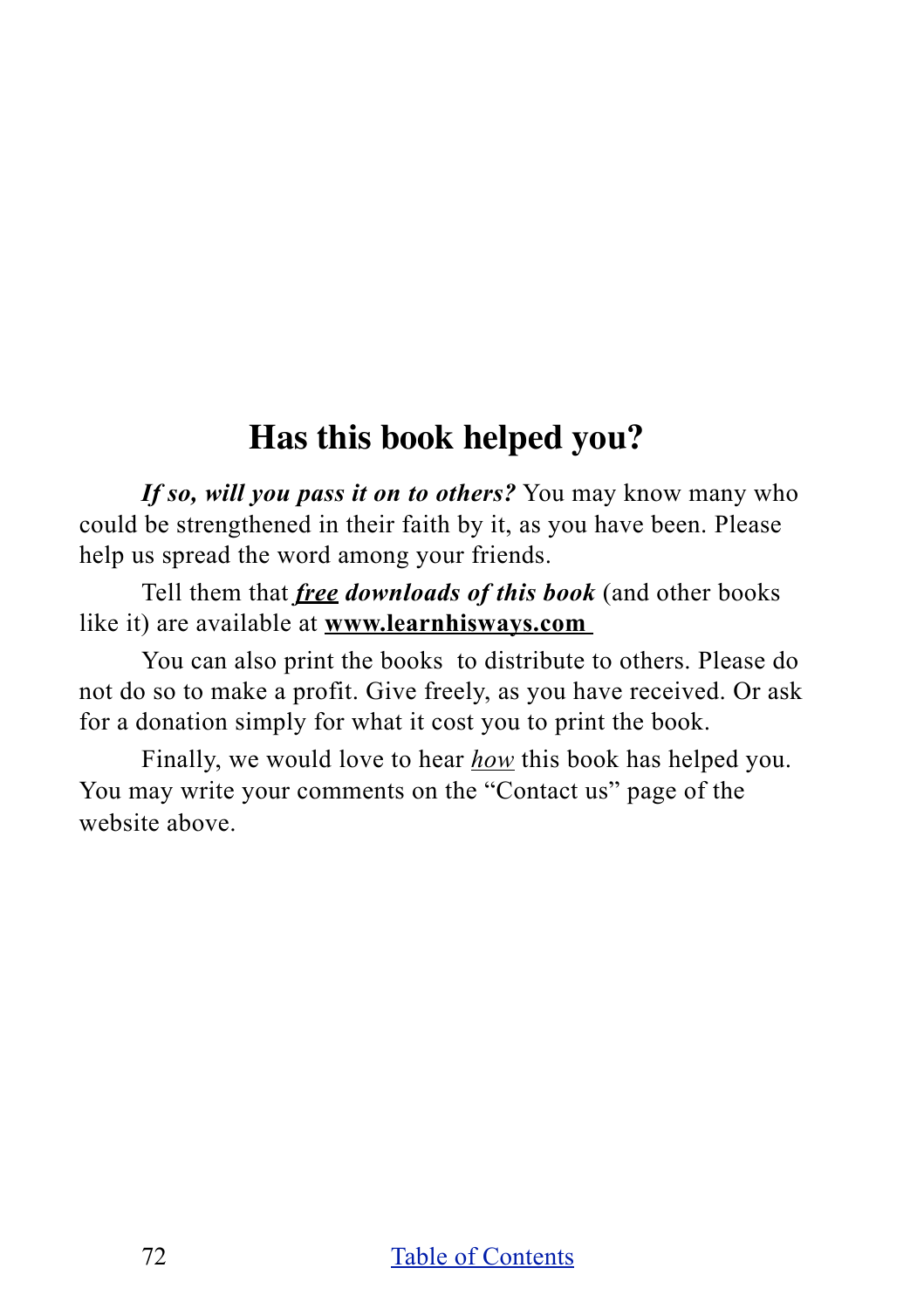# **Guidelines for Translators**

Permission is given to translate these studies into other languages. Before you translate, please contact us at [www.learnhisways.com.](http://www.learnhisways.com) We will tell you if someone else has already started on the translation in the language you have chosen. There is no need for you to duplicate efforts already started by others.

## *Here are guidelines to follow in translating:*

## **1. Who is the best translator?**

Usually it is best that the translator is a native speaker of the target language (the language you are translating into). He or she should also be fluent in English. The translation should be done from the English version, which is the original language of this book.

## **2. Make it easy to read.**

As you translate, please avoid formal language that is difficult for the average person to read. Write in a relaxed, conversational style, as if the author of the book is talking around the table with others. Don't use "high" language that is only understood in very educated, academic circles. The translation should be easy and enjoyable to read.

#### **3. Say it in a native way.**

Avoid translating word for word from the English into your language.That will make it sound strange in the target language. Instead of word for word, look at the entire sentence (and the other sentences in context) and then write in a way that a native speaker would say it.

#### **4. Don't change the meaning.**

Keep the basic meaning that is in each English sentence. Don't change it to say something different from what the English is saying.

## **5. Use the Bible of your target language.**

Whenever a Bible verse is given, don't translate the English Bible verse into your target language. Find that verse in the target language Bible. If there are several versions of the Bible in the target language, use an easy to understand and commonly used Bible in that language.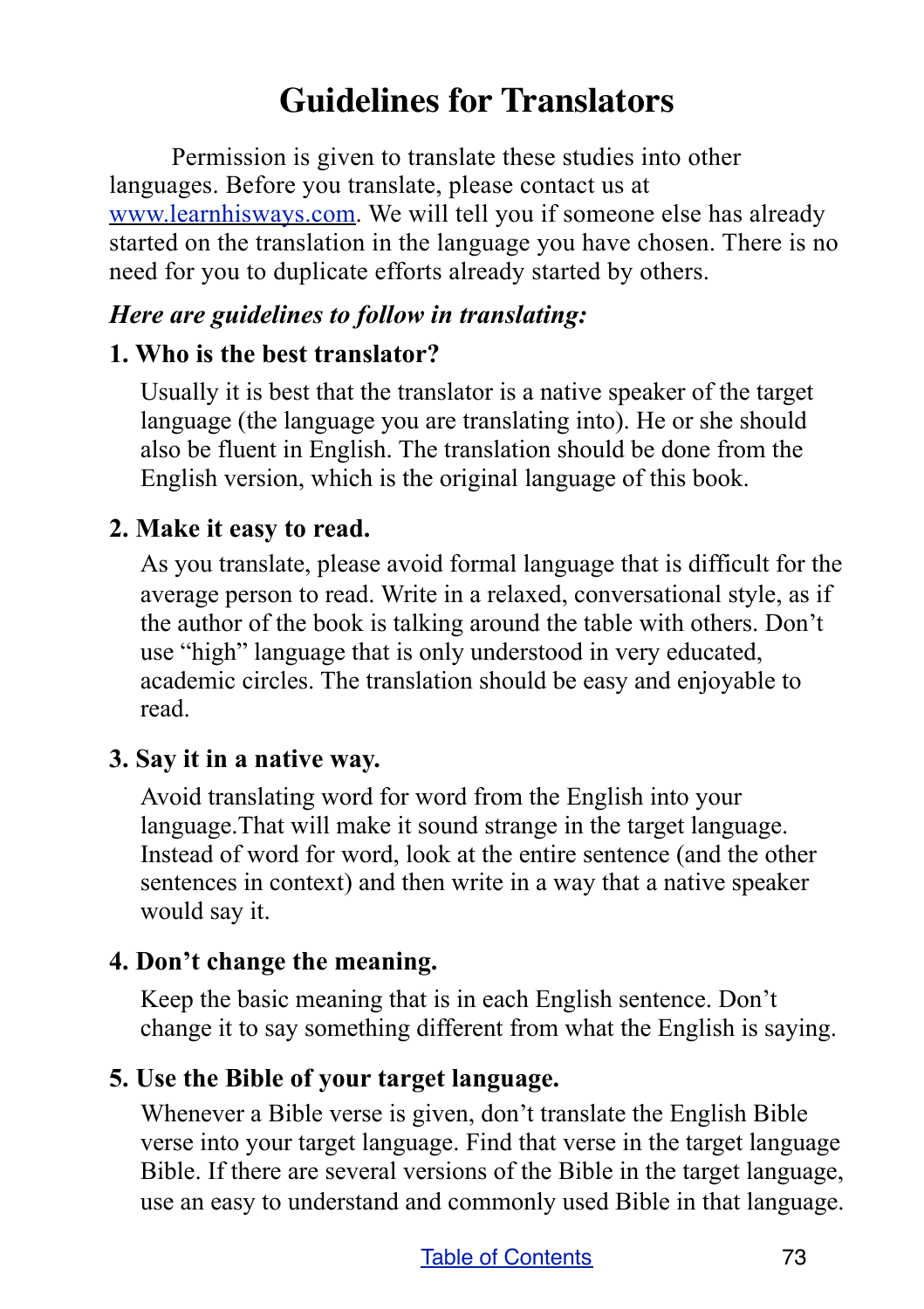There is one exception to this rule –

On Day 8, it says:

One way to translate Psalm 119:32 is: "*I run in the pathway of your commands for you have set my heart free."* With this verse, translate it from the English.

# **6. Words to use for "Bible," "Christian," "God,"and "Christ."**

In some countries (especially Muslim countries), using these words or some form of these words can cause unnecessary anger and offense. Some people still think about religious wars when they hear these words, and they associate them with their enemies. Therefore, in your translating please think carefully about the words that you use. For the word "Bible," use words from your language for "Holy Book," "The Word," "God's Word," or "Old or New Testament." In many Muslim countries, "Injil" is a good word to use for "New Testament<sup>"</sup>

For the word "God," you should choose the word that is most commonly used by believers in your country. Some Muslim countries use the word "Allah," other countries have other words that they prefer.

For "Christ," it's best to use the word in your language for "Messiah," or "Anointed One." This is the meaning of the word "Christ." For "Christian," use words from your language for "follower of Jesus the Messiah," "follower of Jesus," or "believer"- or whatever words are most commonly used and accepted by believers in your country.

If you are translating into a language with a Christian heritage, obviously you should use the words they are familiar with. In general, please try to choose words for these terms that are familiar, easily understood for their true meaning, and least likely to cause unnecessary offense.

# **7. Have someone check the translation.**

The checker should be someone who is fluent in both English and the target language. They should use the guidelines written above, and should also check for spelling and other typing errors. In the final step, the original translator and the English checker should discuss any questions in the translation and come to an agreement on the best wording.